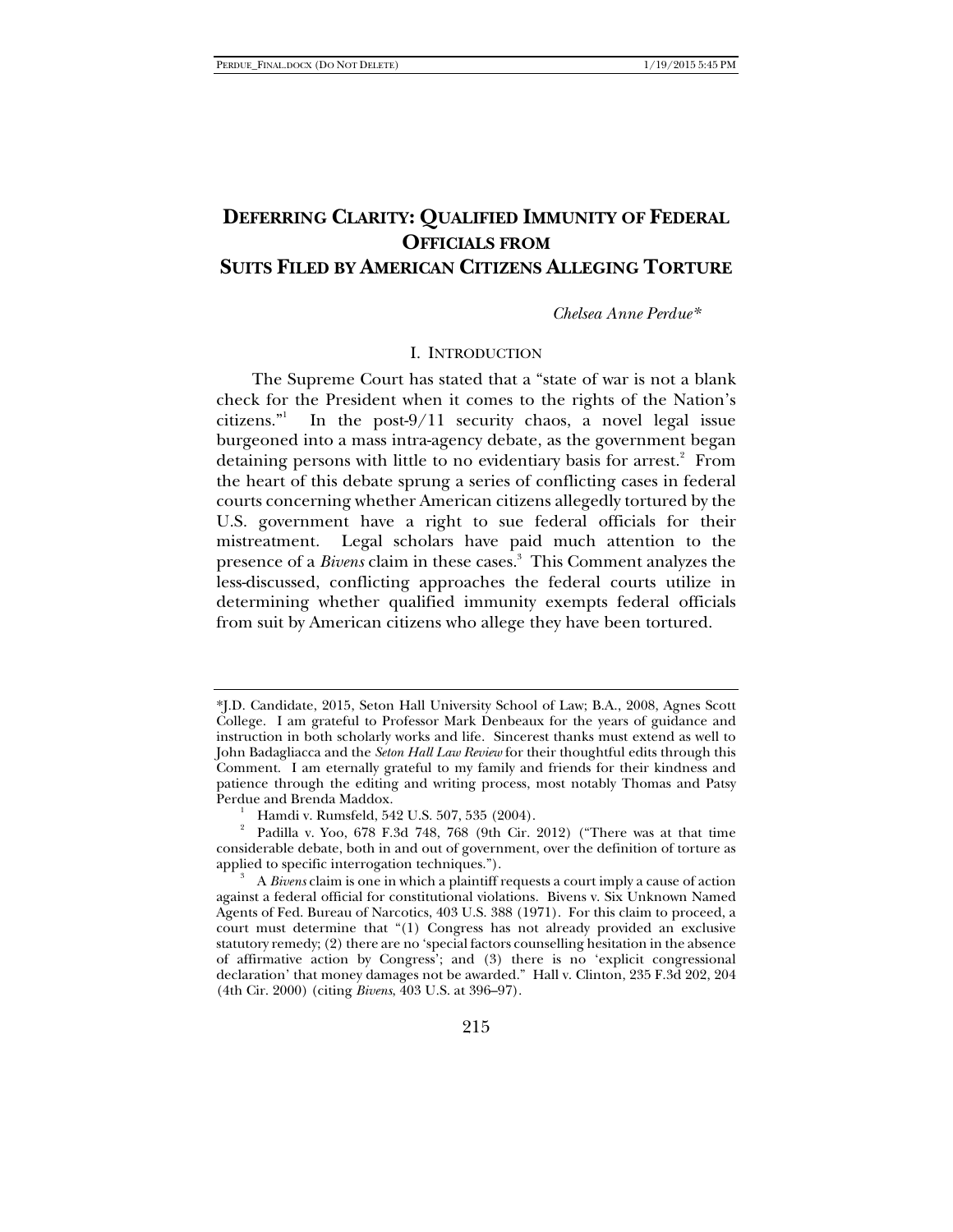Although few cases have developed, they derive from the post-9/ 11 debate on the definition of torture and provide fertile source for analysis. Federal courts have avoided the burden of defining torture for future applicants confronted by this situation by dismissing cases on the basis of qualified immunity. Though the scope of this Comment's analysis is limited to thirteen opinions spanning four cases, the issue is ripe for decision because federal courts are likely to face similar claims in the future of our national security-minded country. The federal courts and legislature have deferred to the executive branch's officers over the last five years, passing out qualified immunity to officials with valid criminal proceedings against them. The continued cry bemoans that there is no exact precedent on which to rely. This is no surprise given the perpetual grants of qualified immunity before cases can be heard on the merits. The Supreme Court, too, has balked at the issue, denying *certiorari* and dismissing these cases. This Comment's goal is to take the patches of brilliance from thirteen inconsistent and muddied cases and create a working, complete legal-analytical framework under which the issue should be discussed. Until the Supreme Court tackles the problem or the lower courts agree on the proper or operative analysis, all future cases of American citizens against federal officials for violent treatment will be doomed before they begin.

This Comment consists of four overarching components. Part II, provides a brief introduction to the legal foundation of qualified immunity, an expansive and complex realm of scholarly development. Part III, provides a comprehensive map of the four cases in question.<sup>4</sup> Part IV attempts to sew the scattered pieces of analysis into a comprehensive scheme, taking into consideration all collateral complications addressed in each opinion. Finally, Part V concludes, encouraging both the judicial and legislative branches to tackle the problem of federal officials' liability for criminal acts without fear of the executive branch. With the segments of qualified immunity analysis compiled in a cohesive structure, federal courts can meet the needs of American citizens allegedly subjected to maltreatment by federal officials.

<sup>4</sup> Every lower court opinion is relevant to this topic because the appellate courts are most guilty of shirking the qualified immunity discussion altogether or giving it a cursory glance, hastily overturning or affirming the lower courts. The district courts have grappled more thoroughly with the complexities of the qualified immunity issue. The facts of the cases are also particularly relevant, considering much of the qualified immunity discussion will turn on the specific allegations of each case to determine whether there has been a violation of a clearly established right.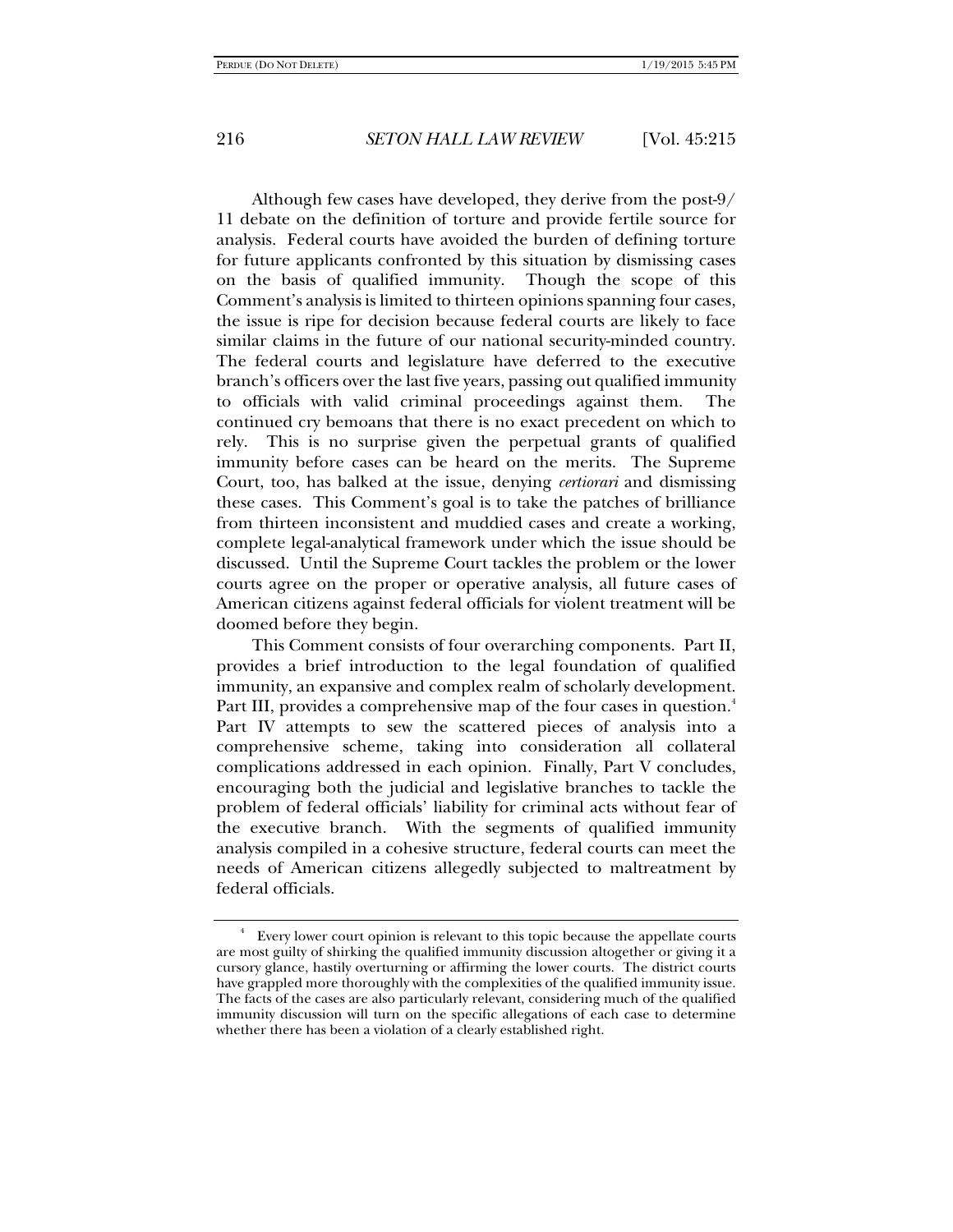#### II. QUALIFIED IMMUNITY

Qualified immunity is a doctrine that government officials invoke to avoid liability when acting within the scope of their discretionary function.<sup>5</sup> These defendants "generally are shielded from liability for civil damages insofar as their conduct does not violate clearly established statutory or constitutional rights of what a reasonable person would have known" at the time of action.<sup>6</sup> Liability exists only when a violation is "apparent,"7 because government actors "cannot be required to predict how the courts will resolve legal issues."8

Recently, the standard for qualified immunity analysis has shifted from a merits-first requirement to an approach granting increased discretion to federal courts.<sup>9</sup> The original standard required district courts to first determine whether "the facts alleged show the officer's conduct violated a constitutional right."10 This prompted a discussion on the merits of the case, encouraging "the process for the law's elaboration from case to case."<sup>11</sup> Otherwise, courts would be tempted to "skip ahead" to the second prong, resulting in a speedier dismissal of the case.<sup>12</sup> The prior standard dictated that only after finding a constitutional violation could the court analyze the second prong: "whether the right was clearly established."13 If a court found that the facts alleged showed the officer's conduct violated a constitutional right, and this constitutional right was clearly established at the time of the violation, then no qualified immunity would be granted to the official.<sup>14</sup> The Supreme Court warned that this analysis "must be taken

*Id.*

<sup>5</sup> Harlow v. Fitzgerald, 457 U.S. 800, 818 (1982); DiMeglio v. Haines, 45 F.3d 790, 794 (4th Cir. 1995). 6

*Id.* 

Anderson v. Creighton, 483 U.S. 635, 640 (1987).

<sup>8</sup> Francis v. Giacomelli, 588 F.3d 186, 196 (4th Cir. 2009); McVey v. Stacy, 157 F.3d 271, 277 (4th Cir. 1998).

Pearson v. Callahan, 555 U.S. 223 (2009); Saucier v. Katz, 533 U.S. 194 (2001); Sarah L. Lochner, *Qualified Immunity, Constitutional Stagnation, and the Global War on Terror*, 105 Nw. U. L. REV. 829 (2011). Lochner analyzes the qualified immunity tests implemented by the Supreme Court and concludes that lower federal courts should continue to follow the merits-first test articulated in *Saucier*—especially in the context of the Global War on Terror. *Id.* The implementation of the Saucier test by the judge's discretion will serve "not only a notice-giving purpose, but also a constitutionalupdating purpose." *Id.* at 868.

<sup>&</sup>lt;sup>10</sup> *Katz*, 533 U.S. at 201.<br><sup>11</sup> *Id.*<br>*12 Id.* 

 $\frac{13}{14}$  *Id.*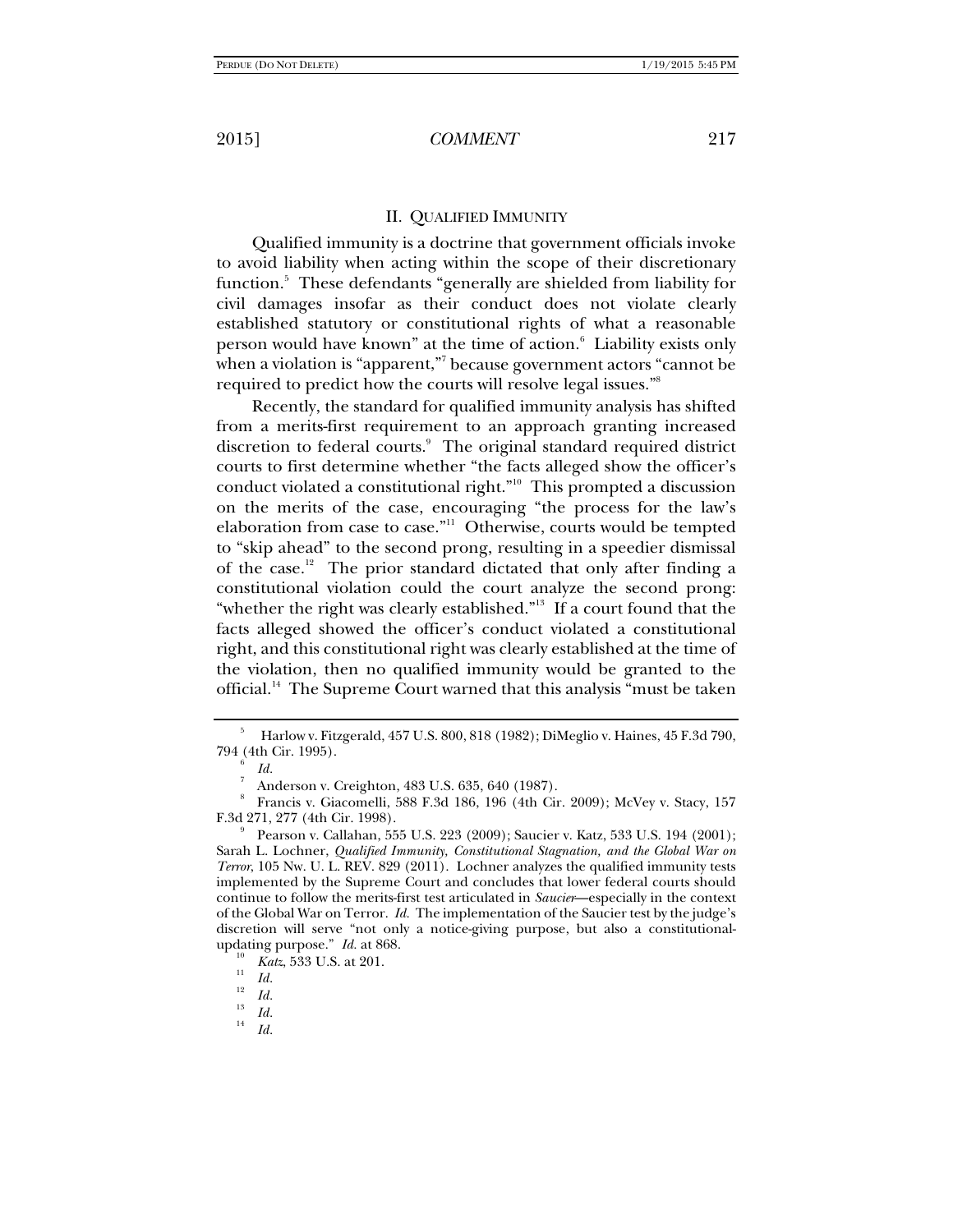in the light of the specific context of the case, not as a broad general proposition  $\ldots$  ."<sup>15</sup> The purpose of requiring this analysis is not only to determine whether qualified immunity is appropriate in the instance, but also to advance legal analysis of the issue.<sup>16</sup> Qualified immunity is designed to give "government officials breathing room to make reasonable but mistaken judgments about open legal questions."<sup>17</sup>

In 2009, the Supreme Court modified the standard, giving lower courts discretion to choose which prong of the test to administer first and granting courts the ability to dismiss a case on qualified immunity without discussing the merits of the case, namely whether a constitutional right was violated given the alleged facts.<sup>18</sup> This decision effectively granted courts the power of exemption from complex and controversial issues without having to grapple with the underlying merits of the claim and the politically damning facts often accompanying it. $19$  The purpose of the change was to relieve lower courts of the burden of expending judicial resources on "an essentially academic exercise."20 The Supreme Court continued, however, to encourage lower courts to analyze the constitutional claims before reaching the second prong of the test granting dismissal for qualified immunity.<sup>21</sup>

The doctrine of qualified immunity is far-reaching in both history and discussion. Since its inception, qualified immunity has branched into scholarly analyses ranging from Fourth Amendment excessive force claims and police misconduct<sup>22</sup> to Federal Wiretap Act claims,<sup>23</sup> judge and jury roles, $^{24}$  and general attempts to explain the intricacies

Kathleen Lockard, Note, *Qualified Immunity as a Defense to Federal Wiretap Act* 

*Claims*, 68 U. CHI. L. REV. 1369 (2001). 24 Henk J. Brands, Note, *Qualified Immunity and the Allocation of Decision-Making Functions Between Judge and Jury*, 90 COLUM. L. REV. 1045 (1990); Paul D. Watson,

<sup>15</sup>

<sup>&</sup>lt;sup>16</sup> *Id.*<br><sup>16</sup> *Katz*, 533 U.S. at 201.<br><sup>17</sup> Ashcroft v. al-Kidd, 131 S. Ct. 2074, 2085 (2011).

Pearson v. Callahan, 555 U.S. 223, 236 (2009).

<sup>19</sup>

*Id.* 20 *Id.* at 237. 21 *Id.* at 236. 22 Karen Blum, *Qualified Immunity in the Fourth Amendment: A Practical Application of § 1983 As It Applies to Fourth Amendment Excessive Force Cases*, 21 TOURO L. REV. 571, 594 (2005); Kathryn R. Urbonya, *Problematic Standards of Reasonableness: Qualified Immunity in Section 1983 Actions for A Police Officer's Use of Excessive Force*, 62 TEMP. L. REV. 61 (1989); Michael Potere, Note, *Who Will Watch the Watchmen?: Citizens Recording Police Conduct*, 106 Nw. U. L. REV. 273 (2012); Joann Rene Jenna Roth, Note, *Qualified Immunity: Private Rights of Action for Constitutional Police Violation Cases in Canada and the United States,* 4 SW. J. L. & TRADE AM. 245 (1997).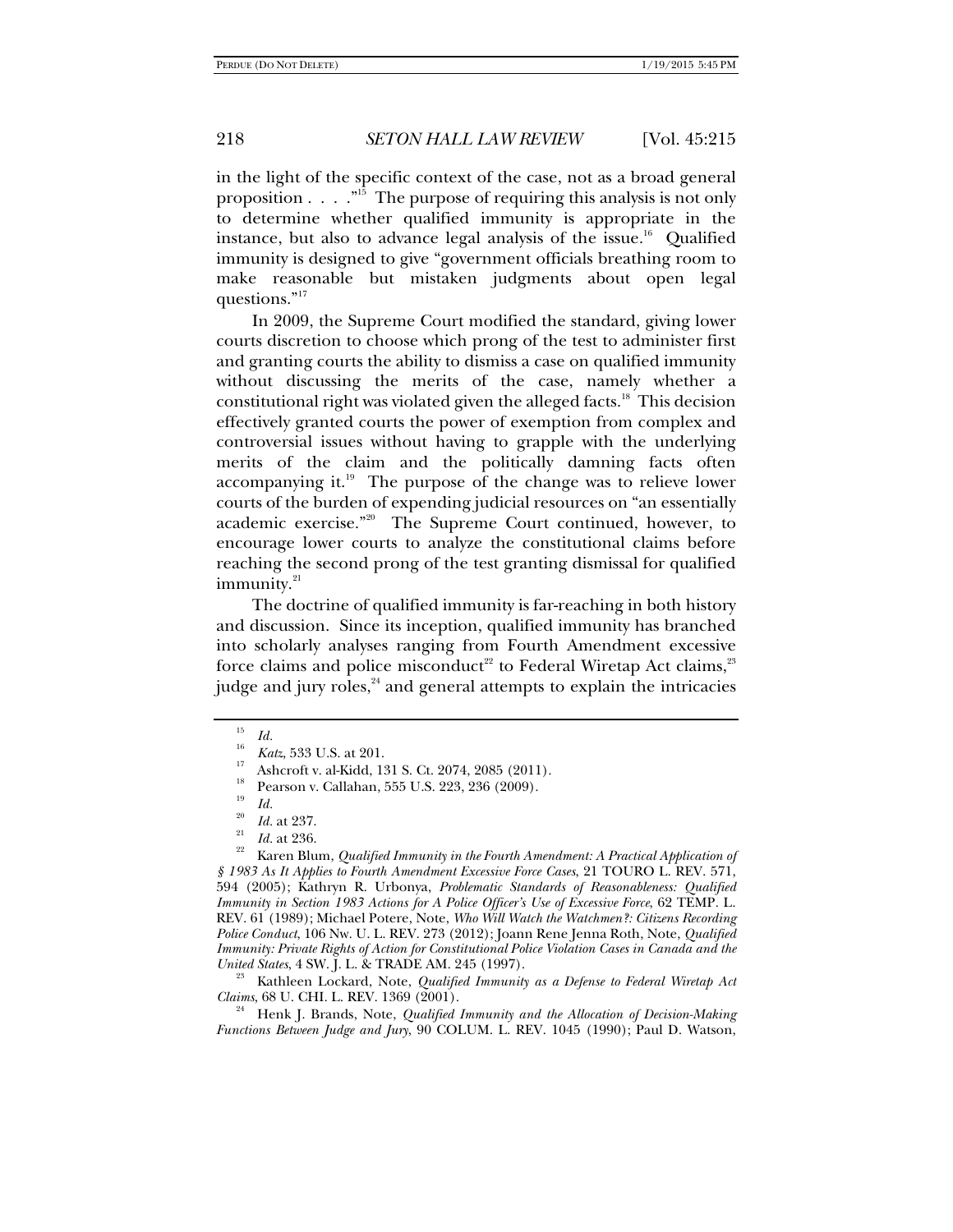of the doctrine.<sup>25</sup> The narrow scope of the most recent academic and judicial controversy asks when qualified immunity should be granted to dismiss cases against federal officials brought by American citizens claiming they were tortured and abused in detention. This controversy comes to light in four relevant instances: *Lebron v. Rumsfeld*, <sup>26</sup> *Padilla v. Yoo*,<sup>27</sup> *Doe v. Rumsfeld*,<sup>28</sup> and *Vance v. Rumsfeld*.<sup>29</sup>

#### III. CASE DISSECTION

A. Lebron v. Rumsfeld<sup>30</sup>

1. Case Facts

Jose Padilla, an American citizen, was arrested at O'Hare International Airport on May 8, 2002 and transferred to New York.<sup>31</sup> By June 9, 2002, President Bush had designated Padilla an enemy combatant through a directive to then-Secretary of Defense Donald Rumsfeld.<sup>32</sup> Padilla filed a writ of habeas corpus two days later.<sup>33</sup> He was then transferred to South Carolina where he was denied access to counsel and communication with family and underwent "extensive interrogation by government officials" until March 2004.<sup>34</sup>

Alan K. Chen, *The Facts About Qualified Immunity*, 55 EMORY L.J. 229 (2006); Alexander A. Reinert, *Does Qualified Immunity Matter?*, 8 U. ST. THOMAS L.J. 477 (2011); Karen M. Blum, *Qualified Immunity: A User's Manual*, 26 IND. L. REV. 187 (1993); Chaim Saiman, *Interpreting Immunity*, 7 U. PA. J. CONST. L. 1155 (2005); John C. Williams, Note, *Qualifying Qualified Immunity*, 65 VAND. L. REV. 1295 (2012). 26 Lebron v. Rumsfeld, 764 F. Supp. 2d 787 (D.S.C. 2011), *aff'd*, 670 F.3d 540 (4th

Cir. 2012), *cert. denied*, 132 S. Ct. 2751 (2012); Lebron v. Rumsfeld, 670 F.3d 540 (4th

<sup>27</sup> Padilla v. Yoo, 633 F. Supp. 2d 1005 (N.D. Cal. 2009), *rev'd*, 678 F.3d 748 (9th Cir. 2012); Padilla v. Yoo, 678 F.3d 748 (9th Cir. 2012).

Doe v. Rumsfeld, 800 F. Supp. 2d 94 (D.D.C. 2011),  $rev'd$ , 683 F.3d 390 (D.C. Cir. 2012); Doe v. Rumsfeld, 683 F.3d 390 (D.C. Cir. 2012); Doe v. Rumsfeld, No. 1:08- CV-1902, 2012 WL 3890944 (D.D.C. Sept. 7, 2012), *appeal dismissed*, No. 12-5400, 2013

<sup>29</sup> Vance v. Rumsfeld, 653 F.3d 591 (7th Cir. 2011), *reh'g en banc granted, opinion vacated*, (Oct. 28, 2011), *on reh'g en banc*, 701 F.3d 193 (7th Cir. 2012), *cert. denied*, 133 S. Ct. 2796 (2013); Vance v. Rumsfeld, 701 F.3d 193 (7th Cir. 2012), *cert. denied*, 133 S. Ct. 2796 (2013). 30 Lebron v. Rumsfeld, 764 F. Supp. 2d 787 (D.S.C. 2011), *aff'd*, 670 F.3d 540 (4th

Cir. 2012); Lebron v. Rumsfeld, 670 F.3d 540 (4th Cir. 2012), *cert. denied*, 132 S. Ct.

2751 (2012).<br><sup>31</sup> *Rumsfeld*, 764 F. Supp. 2d at 790.<br>*1d.* 

 $\frac{33}{34}$  *Id.* 

*Id.*

*Qualified Immunity: Should A Judge or Jury Decide Who Prevails in the Battle Between*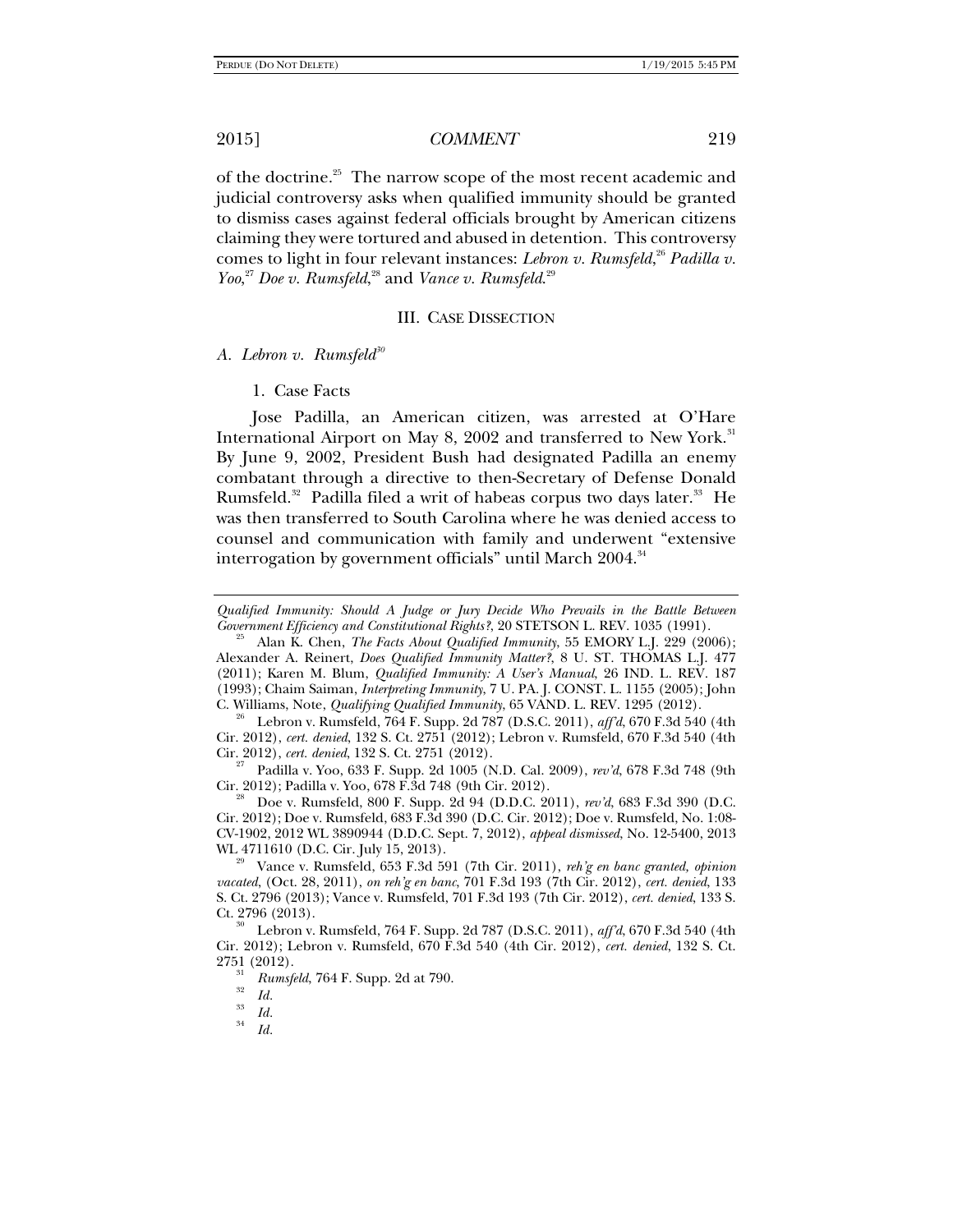Padilla's enemy combatant designation was based on reports that he was an Al Qaeda operative with possible plans to plant a dirty bomb at the capital. $35$  There were also claims that Padilla discussed placing bombs at gas stations, train stations, and hotels.<sup>36</sup> Padilla was purported to have "significant knowledge" of the plans and personnel of Al Qaeda.<sup>37</sup>

In the complaint he filed in the District Court for the Southern District of New York ("the SDNY") in 2002,<sup>38</sup> Padilla alleged that he was a victim of "gross physical and psychological abuse," mirroring treatment designed for Guantanamo Bay detainees.<sup>39</sup> This abuse included threats of severe physical harm, threats to kill him, sleep adjustment, use of stress positions, manacling and shackling for hours on end, forced administration of psychotropic drugs, noxious fumes causing pain, loud noise, forced grooming, withholding of mattress, blankets, sheets, and pillows, shower suspension, constant surveillance including while using the toilet and shower, removal of religious items, and interference with religious observance.<sup> $40$ </sup> The complaint also alleged Padilla was denied any contact with the outside world, including legal counsel, for twenty-one months.<sup>41</sup> In addition, Padilla was allegedly denied medical treatment for "serious and potentially life-threatening ailments, including chest pain and difficulty breathing, as well as for treatment of the chronic, extreme pain caused by being forced to endure stress positions."<sup>42</sup>

Third Amended Complaint, *supra* note 39, ¶ 81. An example of a threat against Padilla includes the threat to cut Padilla with a knife and subsequently pour alcohol in the wound. Third Amended Complaint, *supra* note 39, ¶ 81. 41 Third Amended Complaint, *supra* note 39, ¶ 82. 42 Third Amended Complaint, *supra* note 39, ¶ 101.

- 
- 

<sup>35</sup>*Id.* at 798. 36 *Id.* <sup>37</sup>*Rumsfeld*, 764 F. Supp. 2d at 798. 38 Padilla *ex rel.* Newman v. Bush, 233 F. Supp. 2d 564, 596 (S.D.N.Y. 2002), *opinion adhered to on reconsideration sub nom.* Padilla *ex rel.* Newman v. Rumsfeld, 243 F. Supp. 2d 42 (S.D.N.Y. 2003). 39 Third Amended Complaint ¶ 1, Lebron v. Rumsfeld, 764 F. Supp. 2d 787

<sup>(</sup>D.S.C. 2011), *aff'd*, 670 F.3d 540 (4th Cir. 2012), *cert. denied*, 132 S. Ct. 2751 (2012)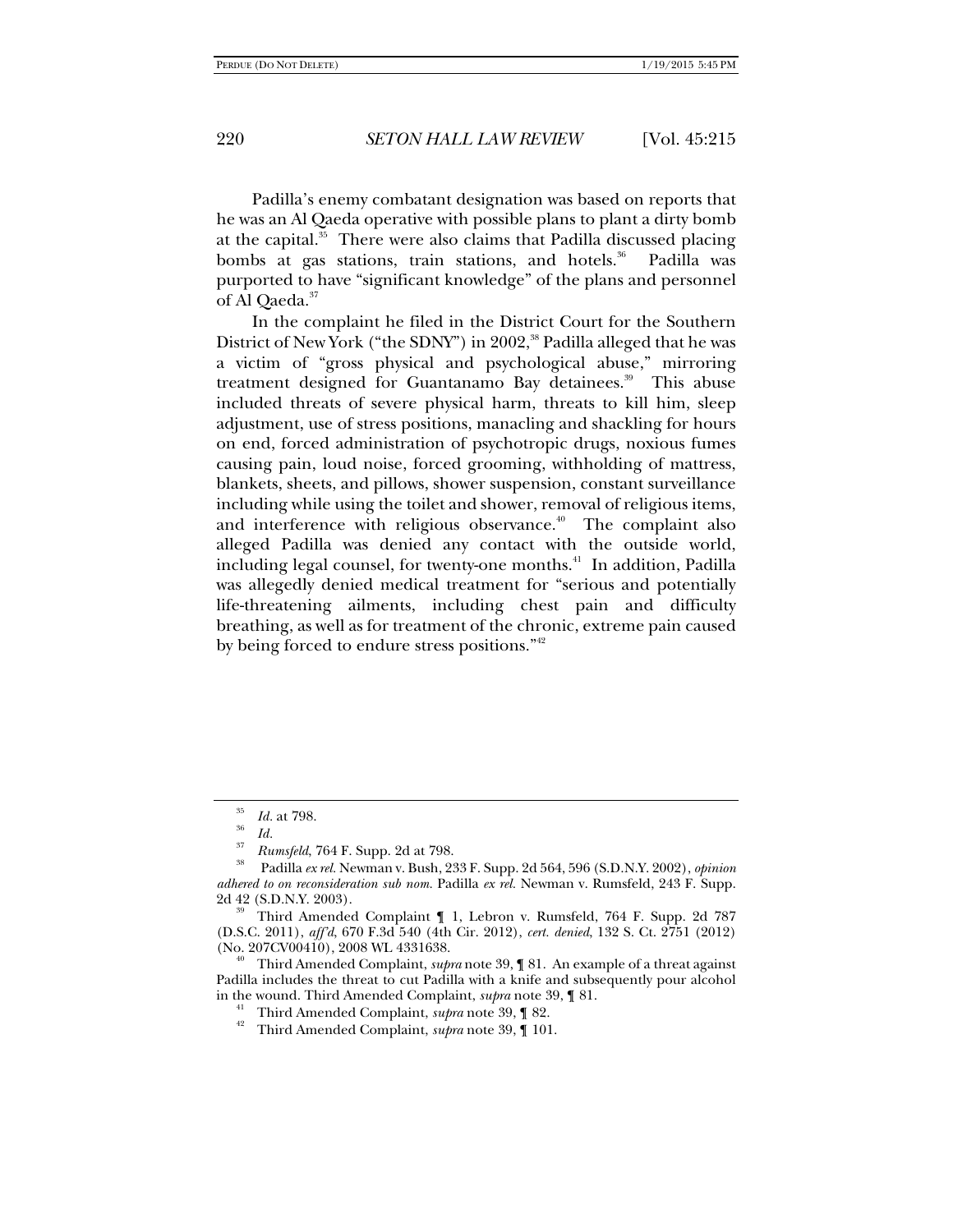## 2. Case History

Padilla filed his claim in the SDNY in 2002.<sup>43</sup> Judge and future Attorney General Michael Mukasey held that the President had inherent authority as Commander-in-Chief to detain citizens as enemy combatants.44 He reasoned that Congress' Joint Resolution implicitly authorized this power.<sup>45</sup> Nonetheless, Judge Mukasey ordered the government to provide Padilla access to legal counsel.<sup>46</sup>

The Court of Appeals for the Second Circuit reversed, holding that the President does not have the authority to unilaterally designate American citizens as enemy combatants and that Congress did not implicitly authorize this presidential power. $47$  On appeal, the Supreme Court vacated the district court judgment, arguing that New York did not have jurisdiction over the habeas corpus claim, because the petition must be filed where the detainee is physically present.<sup>48</sup> Thereafter, Padilla was permitted to file his petition in South Carolina.49The District Court for the District of South Carolina ordered Padilla's release on the grounds the President had no implicit authority to designate Padilla an enemy combatant, the cause of his indefinite detention.50The Court of Appeals for the Fourth Circuit ("the Fourth Circuit") reversed, holding that the President had the authority to detain Padilla indefinitely as an enemy combatant on American soil.<sup>51</sup>

Padilla petitioned for *certiorari* to the Supreme Court, and days before the government had to submit its brief, the government moved to vacate the Fourth Circuit's decision.<sup>52</sup> In return, the government requested that Padilla be transferred to the Southern District of

Rumsfeld v. Padilla, 542 U.S. 426, 451 (2004).

*Id.* 50 Padilla v. Hanft, 389 F. Supp. 2d 678, 690 (D.S.C. 2005), *rev'd*, 423 F.3d 386 (4th

<sup>43</sup> Padilla *ex rel.* Newman v. Bush, 233 F. Supp. 2d 564, 596 (S.D.N.Y. 2002), *opinion adhered to on reconsideration sub nom.* Padilla *ex rel.* Newman v. Rumsfeld, 243 F. Supp. 2d 42 (S.D.N.Y. 2003).<br> $\frac{44}{1}$  Id.

 $\frac{45}{46}$  *Id.*  $\frac{1}{46}$  *Id.* at 604.

<sup>&</sup>lt;sup>47</sup> Padilla v. Rumsfeld, 352 F.3d 695, 728–29 (2d Cir. 2003), *rev'd and remanded*, 542 U.S. 426 (2004).

<sup>49</sup>

Padilla v. Hanft, 423 F.3d 386, 397 (4th Cir. 2005) ("The Congress of the United States, in the Authorization for Use of Military Force Joint Resolution, provided the President all powers necessary and appropriate to protect American citizens from terrorist acts by those who attacked the United States on September 11, 2001."). 52 *Id.* at 583.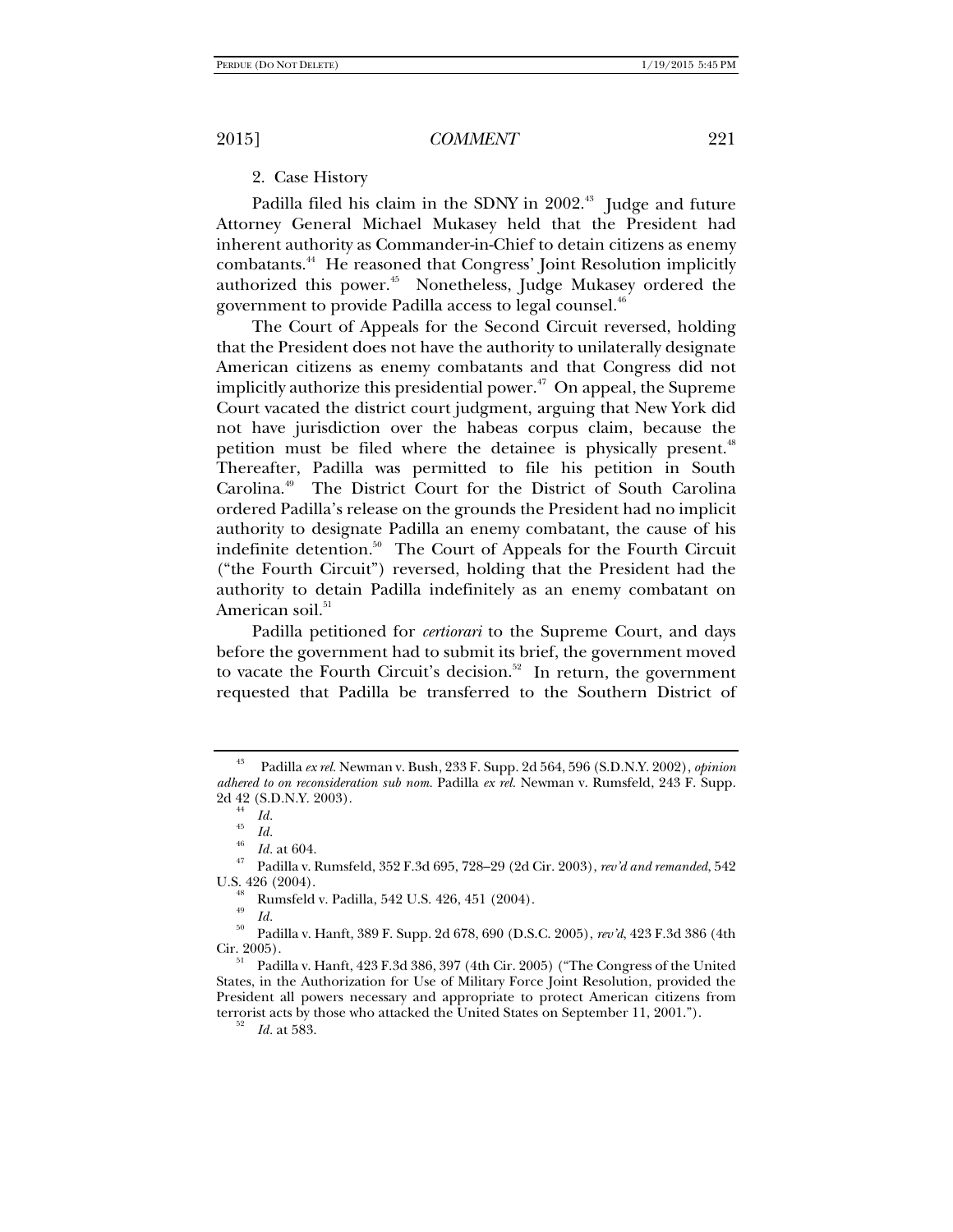Florida to face criminal charges of conspiracy.<sup>53</sup> The Fourth Circuit denied the motion on the grounds the government was merely attempting to evade review by the Supreme Court. $54$  The Supreme Court granted the request to transfer Padilla to civilian authorities in Florida based on separation of powers and mootness.<sup>55</sup> Padilla's criminal trial commenced in Miami on May  $5$ ,  $2007.^{56}$  The jury convicted Padilla on all counts, sentencing him to seventeen years and four months in prison. $57$ 

In 2007, Padilla brought a civil suit in the South Carolina District Court, alleging his designation as an enemy combatant violated federal statutory and constitutional rights.<sup>58</sup> The district court dismissed the complaint on all counts: the *Bivens* claim, the Religious Freedom Restoration Act ("RFRA") claim, and the claim of a constitutional violation as a result of his designation as an enemy combatant.<sup>59</sup> The defendants received qualified immunity as to the RFRA and constitutional violation arguments. $60$  The Fourth Circuit affirmed the district court, addressing only the *Bivens* claim, the RFRA claim, and Padilla's lack of standing in the opinion.<sup>61</sup>

3. Case Description

At the onset of the action, Padilla named sixty-one defendants.<sup>62</sup> Over time, litigation whittled the number of defendants to seven.<sup>63</sup> These remaining defendants fall into three categories: the then-

(4th Cir. 2012), *cert. denied*, 132 S. Ct. 2751 (2012).<br><sup>57</sup> *Id.*<br>*58 Id.* 

 *Id.* 61 Lebron v. Rumsfeld, 670 F.3d 540, 556, 560–61 (4th Cir. 2012), *cert. denied*, 132 S. Ct. 2751 (2012).<br><sup>62</sup> *Id.* at 546.

 *Id.* Initial defendants include "Legal Professional Defendants" accused of "formulating the program of confinement and interrogation" and interfering with Padilla's right to counsel. Third Amended Complaint, *supra* note 39, ¶ 28. Initial defendants also consisted of "Medical Professional Defendants" who monitored Padilla's medical state during interrogation and covered their nametags to avoid identification. Third Amended Complaint, *supra* note 39, ¶¶ 29–30. Additionally, unidentified "Interrogator Defendants" and "Guard Defendants" were named at the onset of litigation. Third Amended Complaint, *supra* note 39, ¶¶ 31–32.

<sup>&</sup>lt;sup>53</sup> *Id.* at 584.<br><sup>54</sup> *Id.* at 584–87.

Padilla v. Hanft, 547 U.S. 1062 (2006) ("That Padilla's claims raise fundamental issues respecting the separation of powers, including consideration of the role and function of the courts, also counsels against addressing those claims when the course of legal proceedings has made them, at least for now, hypothetical."). 56 Lebron v. Rumsfeld, 764 F. Supp. 2d 787, 794 (D.S.C. 2011), *aff'd*, 670 F.3d 540

<sup>&</sup>lt;sup>59</sup>*Id.* at 800, 805.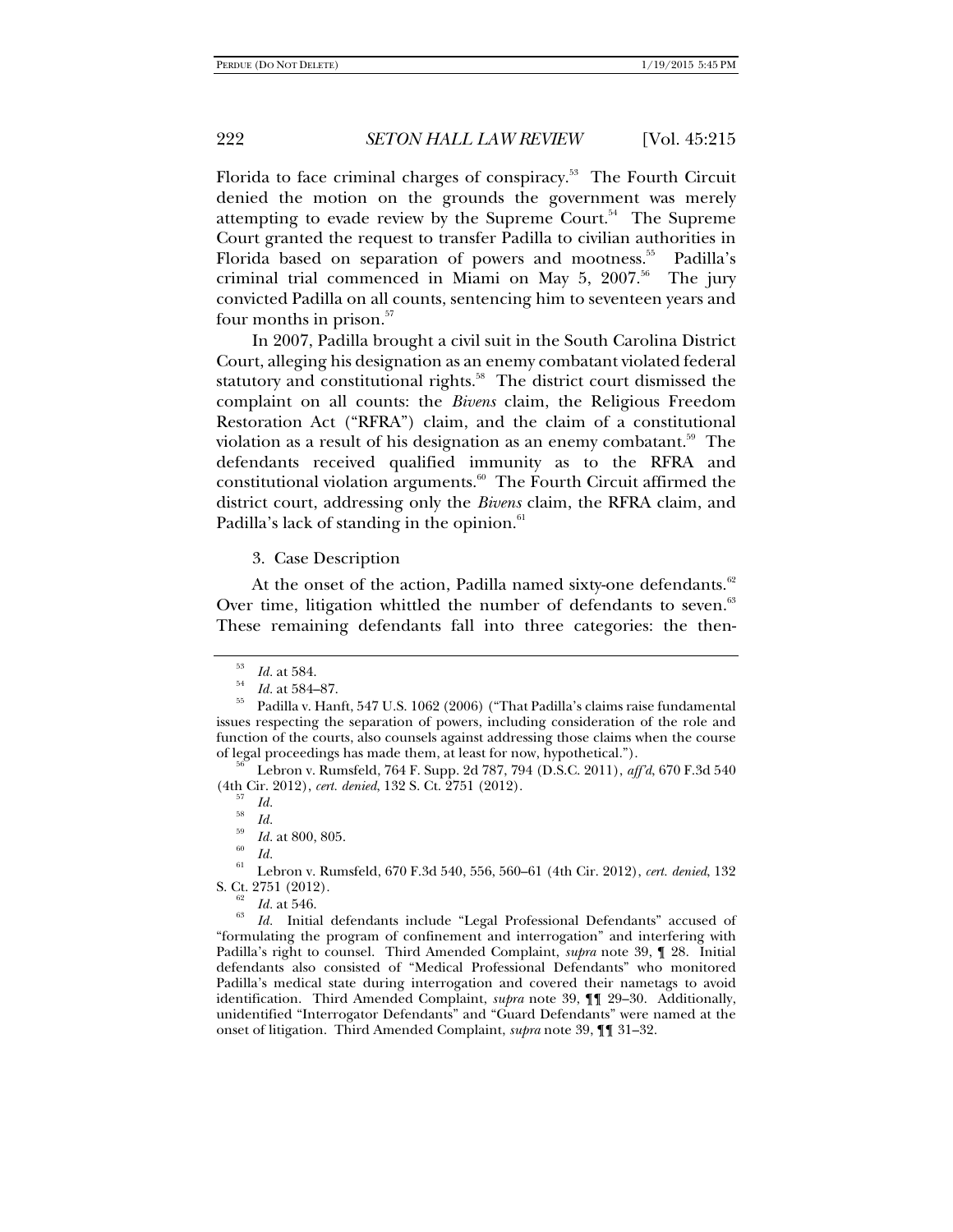Secretary of Defense Leon Panetta, the former Naval Consolidated Brig Commanders, and high-ranking officials involved with policymaking.64 Padilla sued Panetta in both his individual and official capacities, seeking declaratory relief and an injunction against designation as an enemy combatant.<sup>65</sup> Catherine Haft and Melanie Marr, former Naval Consolidated Brig Commanders, allegedly "implemented the unlawful regime devised and authorized by Senior Defense Policy Defendants."66 In addition, Padilla asserted that former Defense Department General Counsel William Haynes, former Director of the Defense Intelligence Agency Vice Admiral Lowell E. Jacoby, former Secretary of Defense Donald H. Rumsfeld, and former Deputy Secretary of Defense Paul Wolfowitz exhibited "extreme indifference to an obvious risk of serious harm" to Padilla, "conspired to bring about a regime of extreme and unlawful detention and interrogation" of enemy combatants, and "permitted the application of those unlawful policies" to U.S. citizens on U.S. soil.<sup>67</sup>

The district court found that qualified immunity applied to all defendants named in the action in all counts regarding designation and detention as an enemy combatant.<sup>68</sup> The court engaged in a twopart analysis of the qualified immunity question. $69$  First, the court determined that Padilla's designation as an enemy combatant did not violate any "clearly established Constitutional rights."70 Considering the case history, Judge Gergel determined that the "strikingly varying judicial decisions appear to be the very definition of unsettled law."<sup>11</sup> Second, the court determined Padilla's detention and designation as an enemy combatant did not violate any "clearly established" federal law: "To say the scope and nature of Padilla's legal rights at that time were unsettled would be an understatement."<sup>72</sup> The court reasoned that the Department of Justice "officially sanctioned" the techniques implemented against Padilla.<sup>73</sup> Additionally, the Department of Defense declared the government's actions lawful.<sup>74</sup> Demonstrating

<sup>&</sup>lt;sup>64</sup> *Rumsfeld*, 670 F.3d at 546–47.<br><sup>65</sup> *Id.* at 547.

<sup>&</sup>lt;sup>86</sup> Third Amended Complaint, *supra* note 39, ¶ 7.<br><sup>67</sup> Third Amended Complaint, *supra* note 39, ¶ 5.<br><sup>68</sup> Lebron v. Rumsfeld, 764 F. Supp. 2d 787, 805 (D.S.C. 2011), *aff'd*, 670 F.3d 540 (4th Cir. 2012), *cert. denied*, 132 S. Ct. 2751 (2012).<br><sup>69</sup> *Id.* at 803–04.

 $\frac{70}{71}$  *Id.* at 803.

<sup>&</sup>lt;sup>72</sup> *Id.* at 803–04.<br> *Id.* at 803.

*Rumsfeld*, 764 F. Supp. 2d at 803.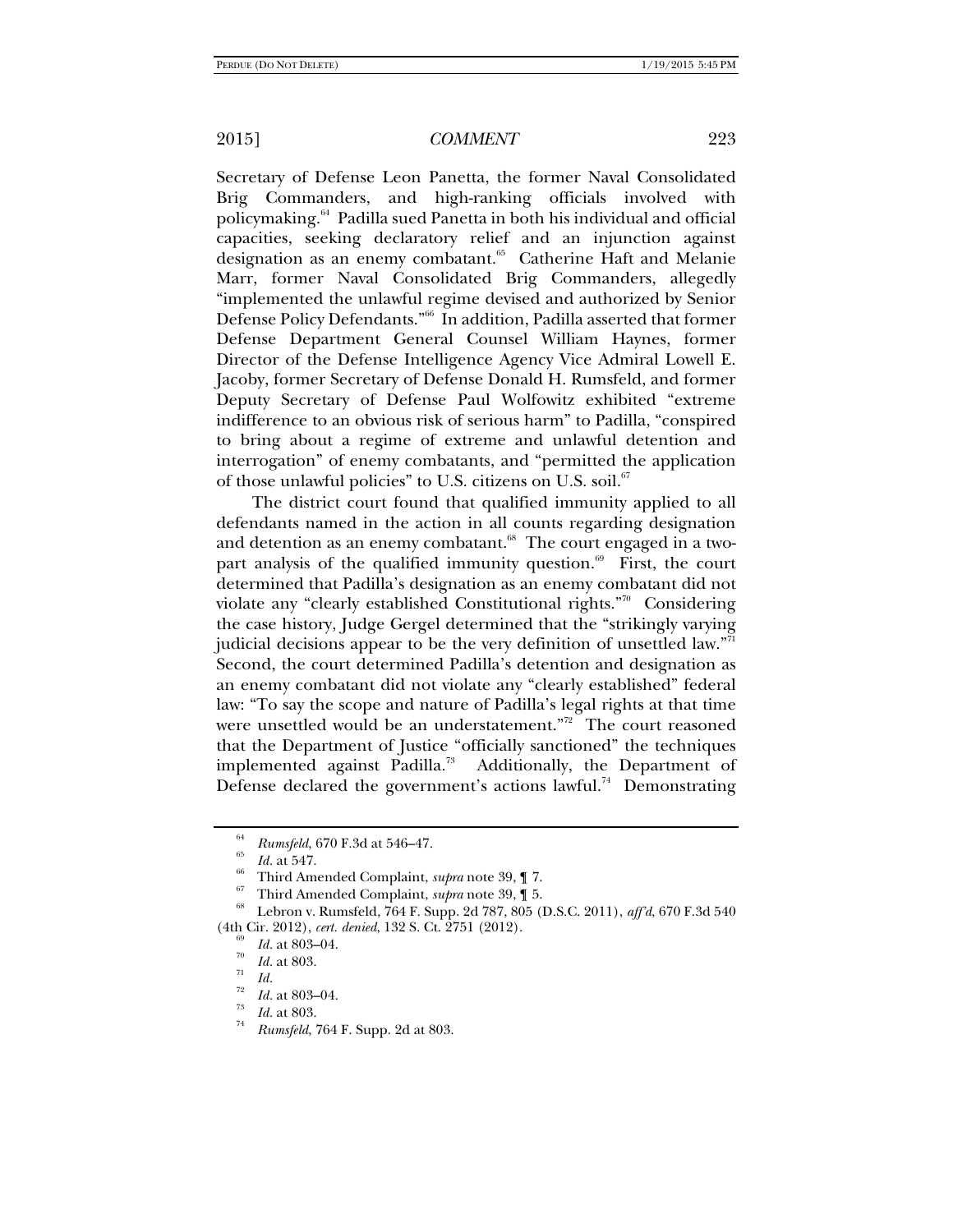the lack of unanimity on the issue, the FBI and General Counsel of the Navy advised that the methods violated both American law and the Geneva Convention.<sup>75</sup> To compound conflicting opinions, "[n]o court had specifically and definitively addressed the rights of enemy combatants."76

The Fourth Circuit affirmed the grant of summary judgment for all defendants.<sup>77</sup> They did not, however, address the qualified immunity claim deriving from Padilla's treatment and designation as an enemy combatant.<sup>78</sup> Instead, they based the affirmation on the collateral *Bivens* claim,<sup>79</sup> qualified immunity from the RFRA claim,<sup>80</sup> and a lack of standing.<sup>81</sup> The United States Supreme Court denied the petition for writ of certiorari.<sup>82</sup>

*B. Padilla v. Yoo83*

1. Parties and Arguments

The facts of *Padilla v. Yoo* mirror those of *Lebron v. Rumsfeld*, discussed above. John Yoo, President Bush's Deputy Attorney General in the Office of Legal Counsel at the time of Padilla's designation as an enemy combatant, was the defendant named in this action.<sup>84</sup> Padilla's complaint in this action alleged that Yoo was the "de facto head of war-on-terrorism legal issues," considering the promulgation of his legal memoranda,<sup>85</sup> and that he "shaped government policy in his role as key member of a small, secretive, and highly influential group of senior administration officials known as the 'War Council,' which met regularly 'to develop policy in the war on terrorism."<sup>86</sup>

<sup>75</sup>*Id.* <sup>76</sup>

*Id.* 77 Lebron v. Rumsfeld, 670 F.3d 540, 562 (4th Cir. 2012), *cert. denied*, 132 S. Ct. 2751 (2012).

*Id.* at 556 ("Because we conclude that Padilla's *Bivens* action cannot be maintained, we need not reach the questions of whether the defendants are entitled to qualified immunity or whether Padilla has pleaded his claim with adequate specificity.").<br> $\frac{79}{Id}$ .

<sup>&</sup>lt;sup>80</sup> *Id.* at 560.<br><sup>81</sup> *Id.* at 561–62.<br><sup>82</sup> Lebron v. Rumsfeld, 132 S. Ct. 2751 (2012).<br><sup>83</sup> Dedille v. Vac. 522 E. Supp. 2d 1005 (N.D.)

<sup>83</sup> Padilla v. Yoo, 633 F. Supp. 2d 1005 (N.D. Cal. 2009), *rev'd*, 678 F.3d 748 (9th

<sup>&</sup>lt;sup>84</sup> *Yoo*, 633 F. Supp. 2d at 1030, 1014.<br><sup>85</sup> First Amended Complaint ¶ 19, Padilla v. Yoo, 633 F. Supp. 2d 1005 (N.D. Cal.

<sup>2009),</sup> *rev'd*, 678 F.3d 748 (9th Cir. 2012) (No. 08-cv-00035-JSW), 2008 WL 2433172. 86 First Amended Complaint, *supra* note 19, ¶ 15 (citing JOHN YOO, WAR BY

OTHER MEANS (Atlantic Monthly Press 2006)).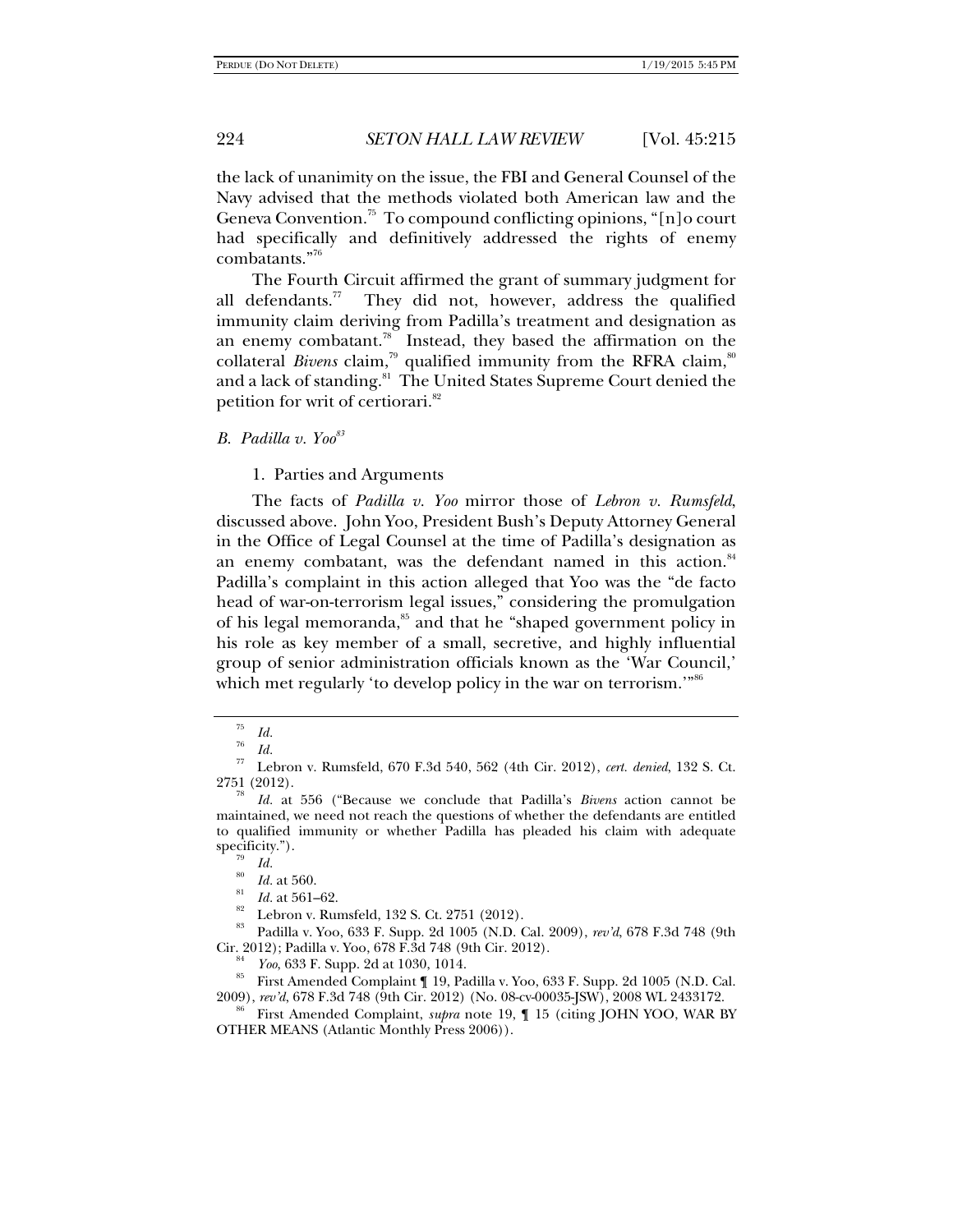The complaint sought a "judgment declaring that the acts alleged [t]herein [were] unlawful and violate[d] the Constitution and laws of the United States" and sought "[d]amages in the amount of one dollar."<sup>87</sup> Padilla leveled tripartite arguments against Yoo.<sup>88</sup> First, that Yoo was personally involved in the decision to designate Padilla an enemy combatant in violation of U.S. law, because he personally reviewed the reports on Padilla.<sup>89</sup> Second, the policies Yoo prepared approved of the "decision to employ unlawfully harsh interrogation tactics"90 which "proximately and foreseeably led to the abuses suffered."<sup>91</sup> Finally, Yoo abused the power of his position as a lawyer by drafting memos with the intent to shape government policy designed to immunize officials and "evade all legal constraints."92 Additionally, Padilla alleged violations of the following constitutional and statutory rights: denial of access to counsel, denial of access to court, unconstitutional conditions of confinement, unconstitutional interrogations, denial of freedom of religion, denial of the right of information, denial of the right to association, unconstitutional military detention, denial of the right to be free from unreasonable seizures, and denial of due process.

Defendant Yoo moved for dismissal of the action for failure to state a claim upon which relief could be granted.<sup>94</sup> Yoo advanced three arguments that Padilla failed to state a claim for money damages.<sup>95</sup> First, Yoo argued that the *Bivens* rule creating a private cause of action against federal officials in some circumstances did not apply.<sup>96</sup> Second, he argued that qualified immunity should be granted because "Plaintiffs have failed to establish that Defendant Yoo personally participated in any violation of Plaintiffs' constitutional rights."<sup>97</sup> Finally, Yoo contended that qualified immunity should be granted because "Plaintiffs have not alleged a violation of any constitutional

<sup>&</sup>lt;sup>87</sup> First Amended Complaint, *supra* note 85, 1 15, 19, 36, 38, 46.<br>
<sup>88</sup> First Amended Complaint, *supra* note 85, 1 84.<br>
<sup>89</sup> First Amended Complaint, *supra* note 85, 1 37, 38.<br>
First Amended Complaint, *supra* note 8 (9th Cir. 2012).<br>
<sup>95</sup> Padilla v. Yoo, 678 F.3d 748, 754 (9th Cir. 2012).<br>
<sup>96</sup> Passachus Jaka Varianta Pinnia ta 19.9

<sup>96</sup> Defendant John Yoo's Motion to Dismiss at 12–23, Padilla v. Yoo, 633 F. Supp. 2d 1005 (N.D. Cal. 2009), *rev'd*, 678 F.3d 748 (9th Cir. 2012) (No. C 08-00035 JSW), 2008 WL 941436 (citing Bivens v. Six Unknown Named Agents of Fed. Bureau of Narcotics, 403 U.S. 388 (1971)).<br><sup>97</sup> Defendant John Yoo's Motion to Dismiss, *supra* note 96, at 26.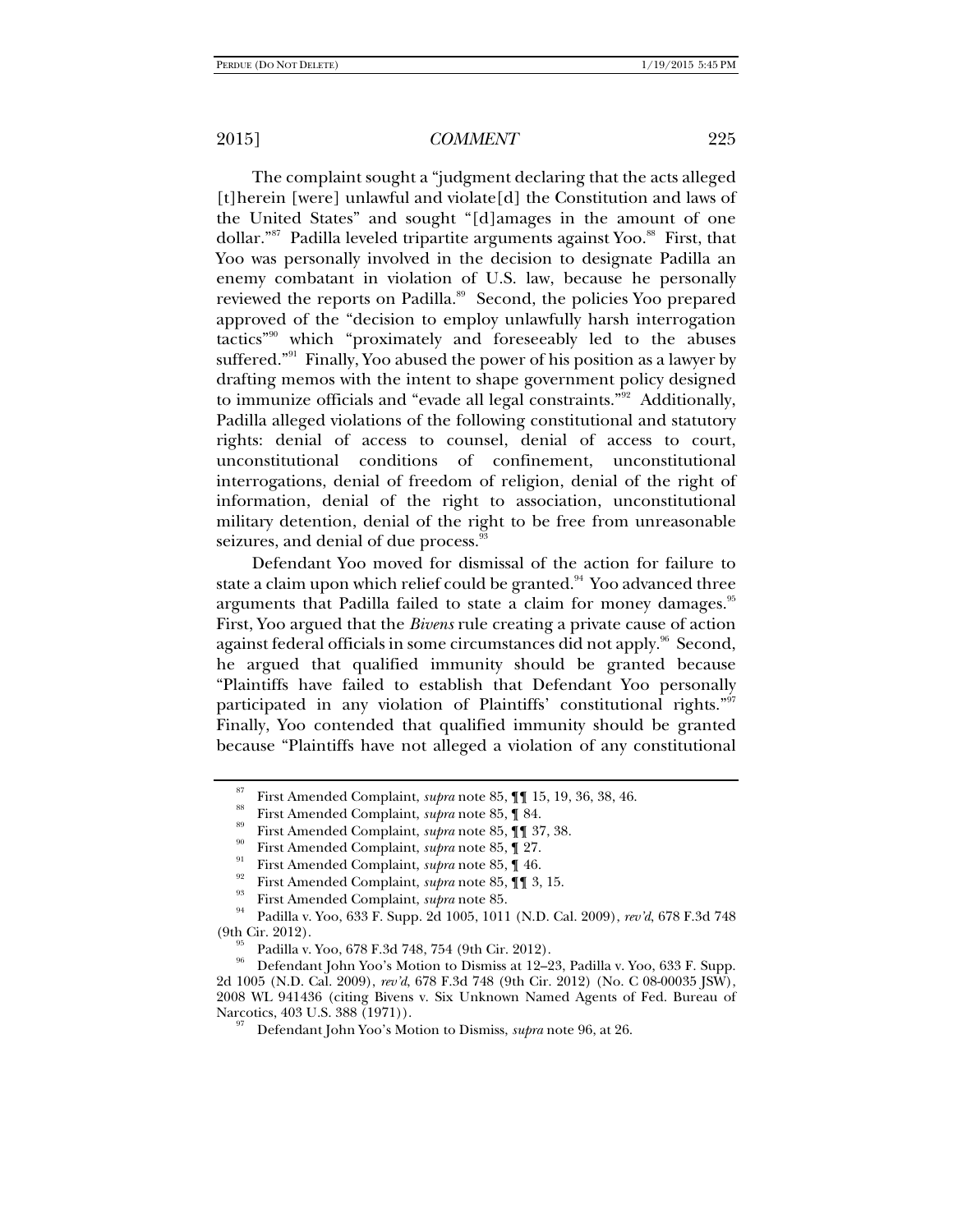rights."98

2. Case Description

The district court ruled in Padilla's favor on both issues collateral to qualified immunity: the *Bivens* claim and the RFRA claim.<sup>99</sup> The court of appeals forwent discussion of *Bivens* and "resolve[d] all claims under qualified immunity."100

The district court held that Yoo was not entitled to qualified immunity from suit. $101$  The court separated the analysis into two parts: whether there was a claim stated for violation of constitutional rights and whether basic constitutional protections were clearly established.<sup>102</sup> Yoo argued that he was not personally responsible for any violation of Padilla's constitutional rights.<sup>103</sup> The district court rebutted Yoo's arguments by finding a causal link between Yoo's actions and the constitutional violations allegedly suffered.<sup>104</sup> To find causation, "direct personal participation" was not required.<sup>105</sup> The court noted that an alternative causal link could be established if the actor "set[s] in motion a series of acts by others which the actor knows or reasonably should know would cause others to inflict the constitutional injury."106 The court found that several actions Yoo took were critical in creating a causal link between the defendant and the constitutional violation.107 The court held that Yoo "participated directly in developing policy on the war on terror" by drafting memoranda laying the "legal groundwork" for designation of persons as enemy combatants.<sup>108</sup> He also "personally reviewed" the compiled documents assessing Padilla's detention and wrote a legal opinion

Defendant John Yoo's Motion to Dismiss, *supra* note 96, at 32.

<sup>&</sup>lt;sup>33</sup> *Yoo*, 633 F. Supp. 2d at 1030, 1039.<br><sup>100</sup> *Yoo*, 678 F.3d at 757.

<sup>&</sup>lt;sup>101</sup> *Yoo*, 633 F. Supp. 2d at 1038.<br> *Id.* at 1032, 1036.<br> *Id.* at 1032. There are four main arguments to support Yoo's claim. *Id.* First, that Yoo's memoranda were just a fragment of the "complex mechanism employed by the President" that led to Padilla's designation as an enemy combatant. *Id.* Second, the legal memoranda explicitly state, "Yoo was not expressing any view on the policy decisions" of the President. *Id.* Third, the memoranda (with only one exception) were designed to apply to those captured outside of the United States. *Id.* Finally, there are no facts that link Yoo with any specific treatment allegedly suffered. *Id.*  $104$  *Id.* at 1034.

<sup>&</sup>lt;sup>105</sup> *Id.* at 1032–33 (quoting Johnson v. Duffy, 588 F.2d 740, 743–44 (9th Cir. 1978)).

<sup>&</sup>lt;sup>106</sup> *Yoo*, 633 F. Supp 2d at 1032–33.<br> *Id.* at 1033–34.

*Id.* at 1033.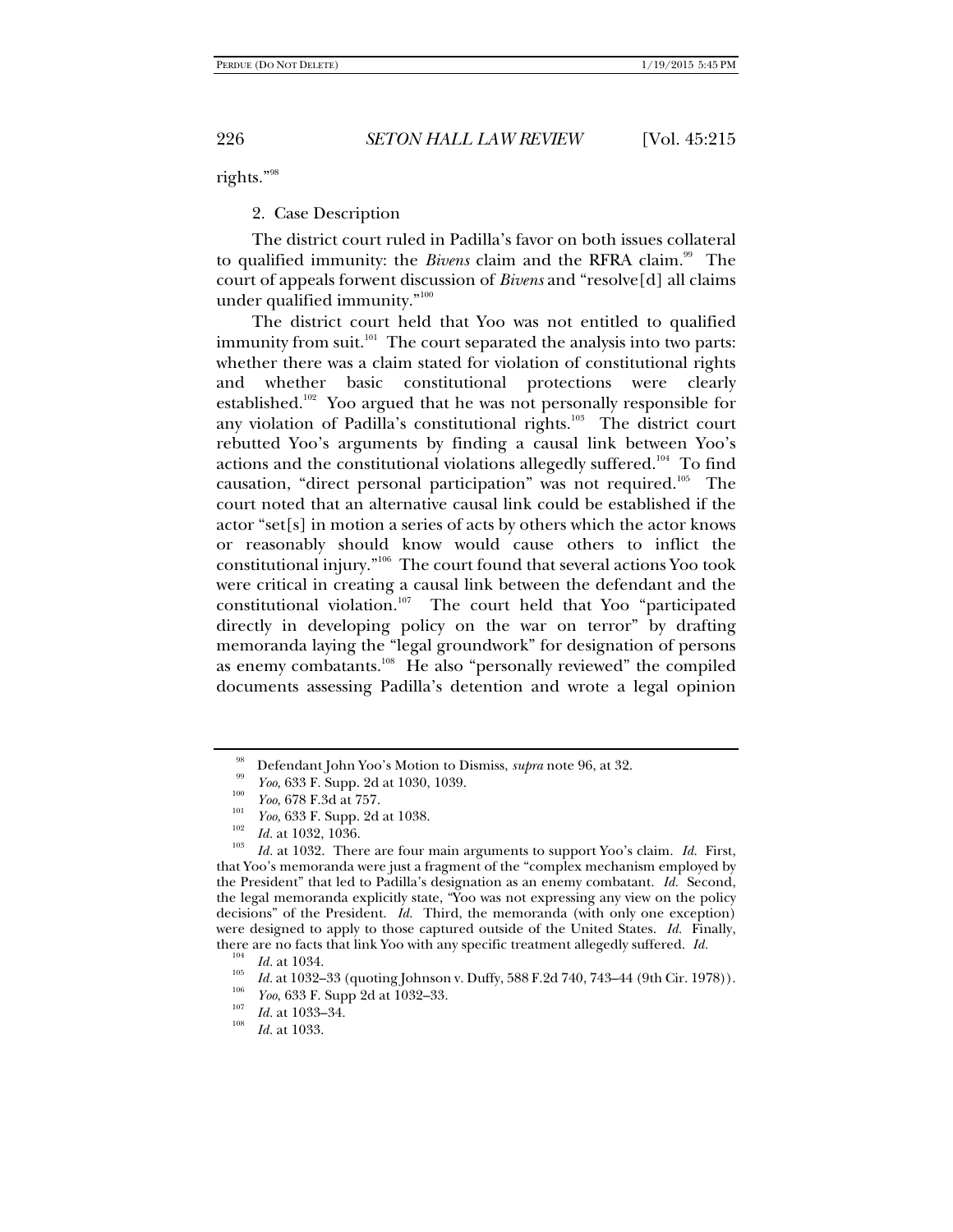based on the review.<sup>109</sup> Attorney General Ashcroft relied on Yoo's legal opinion when recommending to the President that Padilla be detained.110 Yoo specifically advised federal officials that "military detention of an American citizen seized on American soil was lawful" because the "Fourth Amendment had no application to domestic military operations in [that] context."<sup>111</sup> Additionally, after a War Council meeting concerning the legal justification of interrogation techniques including waterboarding and mock burials, Yoo promulgated a renowned memorandum defining torture as causing pain "equivalent in intensity to the pain accompanying serious physical injury, such as organ failure, impairment of bodily function, or even death."112

Given Yoo's approval of these techniques and his knowledge of Padilla's detention, the court held that it was foreseeable these techniques—alleged to violate constitutional rights—would be inflicted on Padilla as a direct result of Yoo's actions.113 The district court found a violation of the constitutional right to access courts<sup> $114$ </sup> and the Eighth Amendment prohibition against cruel and unusual punishment.115 On the other hand, the court found no violation of the Fifth Amendment.<sup>116</sup> Finally, the district court concluded its analysis by holding that the constitutional rights afforded Padilla were clearly established at the time of the violation. $117$ 

<sup>109</sup> *Id.* (citing JOHN YOO, WAR BY OTHER MEANS (Atlantic Monthly Press  $2006)$ ).

<sup>&</sup>lt;sup>110</sup> *Yoo*, 633 F. Supp 2d at 1033.<br>
<sup>112</sup> *Id.* **1033** 34 J. **D. 1** 

*Id.* at 1033–34. Jay Bybee and John Yoo composed the infamous memorandum, commonly referred to as one of the Torture Memos. Along with the definition of torture that sparked a nationwide scholastic response, the memoranda advised the executive branch that the Geneva Convention did not apply to detainees captured in the war on terror. JAY BYBEE, MEMORANDUM FOR ALBERTO R. GONZALES, COUNSEL TO THE PRESIDENT, RE: STANDARDS OF CONDUCT FOR INTERROGATION UNDER 18 U.S.C. §§ 2340–2340A 1 (2002), *available at* http://dspace.wrlc.org/doc/bitstream/2041/70964/00355\_020801\_001display.pdf; JOHN YOO AND ROBERT J. DELAHUNTY, MEMORANDUM FOR WILLIAM J. HAYNES II, GENERAL COUNSEL, DEPARTMENT OF DEFENSE, RE: APPLICATION OF TREATIES AND LAWS TO AL QUAEDA AND TALIBAN DETAINEES (2002), *available at* http://www2.gwu.edu/~nsarchiv/NSAEBB/NSAEBB127/02.01.09.pdf.

<sup>&</sup>lt;sup>113</sup> *Yoo*, 633 F. Supp. 2d at 1034.<br><sup>114</sup> *Id.* at 1035.<br>*Id.* 

 $\frac{116}{117}$  *Id.* at 1036.

*Id.* at 1039.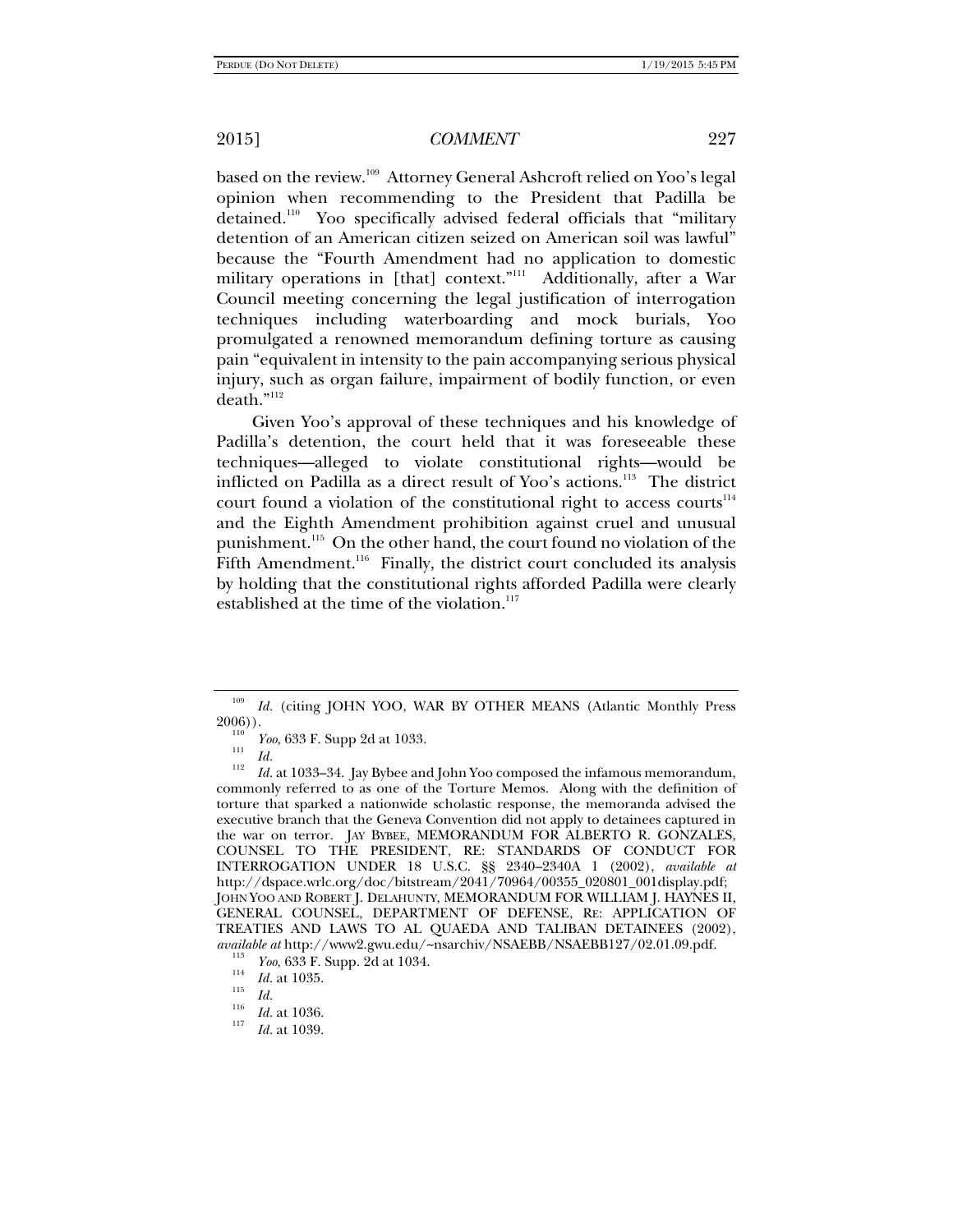This analysis mirrored that of the court when evaluating the substantive constitutional rights of Padilla.<sup>118</sup> The district court first noted that the facts of the complaint "clearly violate the rights afforded to citizens held in the prison context."<sup>119</sup> Then, the court declared "unpersuasive" the defendant's argument that there is no precedent for affording such a high level of constitutional rights to American enemy combatants detained on American soil.<sup>120</sup> The court reasoned that as long as authority indicated that "'the disputed right existed, even if no case had specifically so declared,' the Defendants would be on notice of the right."<sup>121</sup> In this case, there was notice because "federal officials were cognizant of the basic fundamental civil rights afforded to detainees under the United States Constitution."122

After the defendants' appeal, the Ninth Circuit Court of Appeals ("the Ninth Circuit") held Yoo was entitled to qualified immunity, because at the time of Padilla's detention, American citizens had no clearly established right protecting them from the treatment Padilla underwent.<sup>123</sup> In addition, the court reasoned Yoo was not on notice that his conduct violated the  $law$ <sup>124</sup> Although the treatment "appear[ed] to have been a violation of his constitutional rights" as prohibited by the Supreme Court in *Hamdi v. Rumsfeld*,<sup>125</sup> the court of appeals found *Hamdi* inapplicable.<sup>126</sup> Additionally, the court of appeals

 *Yoo*, 633 F. Supp. 2d at 1037. The court argues that Supreme Court precedent would have afforded a federal official such as Yoo notice that his actions violated Padilla's constitutional rights. *Id.* The first opinion referenced holds that denial of medicine can constitute suffering "inconsistent with contemporary standards of decency as manifested in modern legislation" that requires care for prisoners. Estelle v. Gamble, 429 U.S. 97, 103–04 (1976). In addition, the district court considers the Supreme Court holding that "persons who have been involuntarily committed are entitled to more considerate treatment and conditions of confinement than criminals whose conditions are designed to punish." Youngberg v. Romeo, 457 U.S. 307, 321– 22 (1982).<br><sup>123</sup> Padilla v. Yoo, 678 F.3d 748, 748, 761, 768 (9th Cir. 2012).<br><sup>124</sup> Id. at 768.

 *Id.* The court of appeals' reasoning in finding *Hamdi* inapplicable centered around three arguments. *Id.* First, that *Hamdi* was decided in 2004, after Yoo's alleged actions spanning his years in office from 2001 to 2003. *Id*. Consequently, Yoo had no notice of the holding in *Hamdi* applicable to enemy combatants. *Yoo*, 678 F.3d at 761. Second, "it remain[ed] murky" whether enemy combatants were afforded the same protection from constitutional violations that prisoners were. *Id*. Finally, the court of appeals reasoned that although *Hamdi* extended the protection of due process to enemy combatants, the Supreme Court suggested the rights may not parallel those

<sup>118</sup>  $\frac{118}{119}$  *Id.* at 1036.

*Yoo*, 633 F. Supp. 2d at 1036.<br><sup>120</sup> *Id.* 1200 **CE** (111 **IV.** 11

*Id.* at 1036–37 (citing Hydrick v. Hunter, 500 F.3d 978, 989 (9th Cir.2007)); *see infra* Part IV.B.3.ii.

 $\frac{125}{126}$  *Id.* at 761.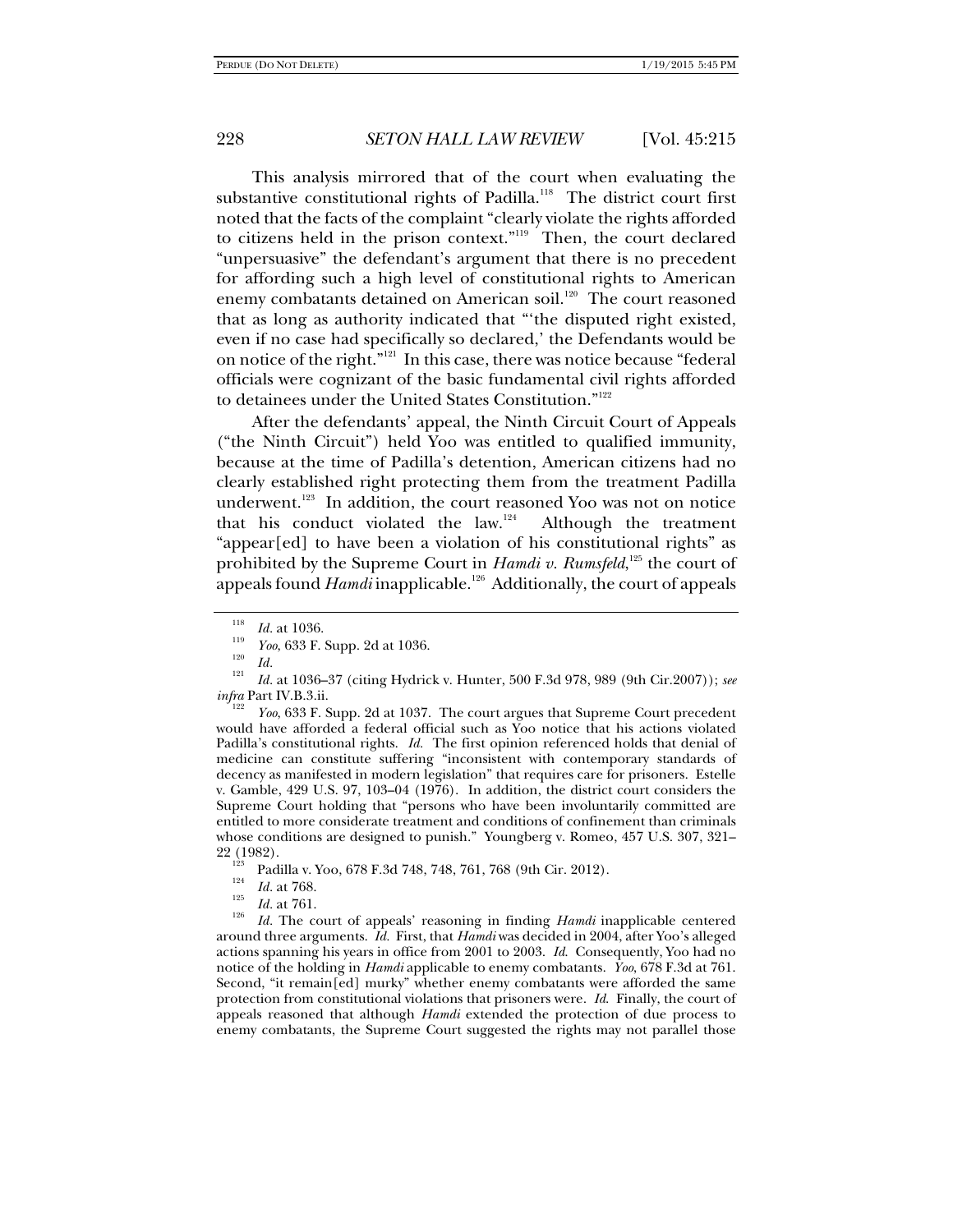held that in light of Supreme Court precedent found in *Ex parte Quirin*, a federal official "could have had some reason to believe that Padilla's harsh treatment fell within constitutional bounds."<sup>127</sup>

Although the court mentioned that Padilla's detention "could have been helpful to the United States in staving off further terrorist attacks," it renounced the sentiment by a hasty claim: "We express no opinion as to whether those allegations were true, or whether, even if true, they justified the extreme conditions of confinement to which Padilla says he was subjected."<sup>128</sup> The court maintained that Padilla was not "just another detainee," and it was not reasonably apparent that Padilla was entitled to the constitutional safeguards of an accused criminal or prisoner.<sup>129</sup>

The Ninth Circuit also held that although "officials can still be on notice that their conduct violates established law even in novel factual circumstances," that was not the case in this instance.<sup>130</sup> Although torture of American citizens is unconstitutional "beyond debate,"131 the issue of whether, from 2001 to 2003, the actions leveled against Padilla, "however appalling," were torture was subject to debate. $132$ 

granted to other kinds of detainees. *Id*. Since the Supreme Court in *Hamdi* stated that enemy combatants' rights "may be tailored" to each circumstance, the government had flexibility in bestowing rights. *Id.* (citing Hamdi v. Rumsfeld, 542 U.S. 507, 533  $(2004)$ ).

*Yoo*, 678 F.3d at 762. *Ex parte Quirin* involved a U.S. citizen detained as an enemy combatant and tried by a military commission. Ex parte Quirin, 317 U.S. 1, 24 (1942), *modified sub nom.* U.S. *ex rel.* Quirin v. Cox, 63 S. Ct. 22 (1942). The Supreme Court held the detainee was not entitled to a trial by jury and grand jury presentment in light of the historic practice of trying enemy combatants in military court. *Id.* at 38–44. The detainee's American citizenship was immaterial. *Id.* at 37–38, 44–45.<br><sup>128</sup> *Yoo*, 678 F.3d at 762. The court briefly references Supreme Court precedent

describing "[i]ncommunicado detention for months on end" as an "unlawful procedure[ ] to extract information." *Id*. (citing Rumsfeld v. Padilla, 542 U.S. 426, 465  $(2004)$  (Stevens, J., dissenting)).

 $\frac{129}{130}$  *Id.* 

*Id.* (citing Hope v. Pelzer, 536 U.S. 730, 741 (2002)). An exaggerated illustration of the application of the rule would be that welfare officials are not statutorily prohibited from selling children into slavery, but that does not mean they would be immune should they do so. K.H. Through Murphy v. Morgan, 914 F.2d 846, 851 (7th Cir. 1990).<br><sup>131</sup> *Yoo*, 678 F.3d at 763.<br><sup>132</sup> *L*<sub>1 at</sub> 767 68</sub>

*Id.* at 767–68.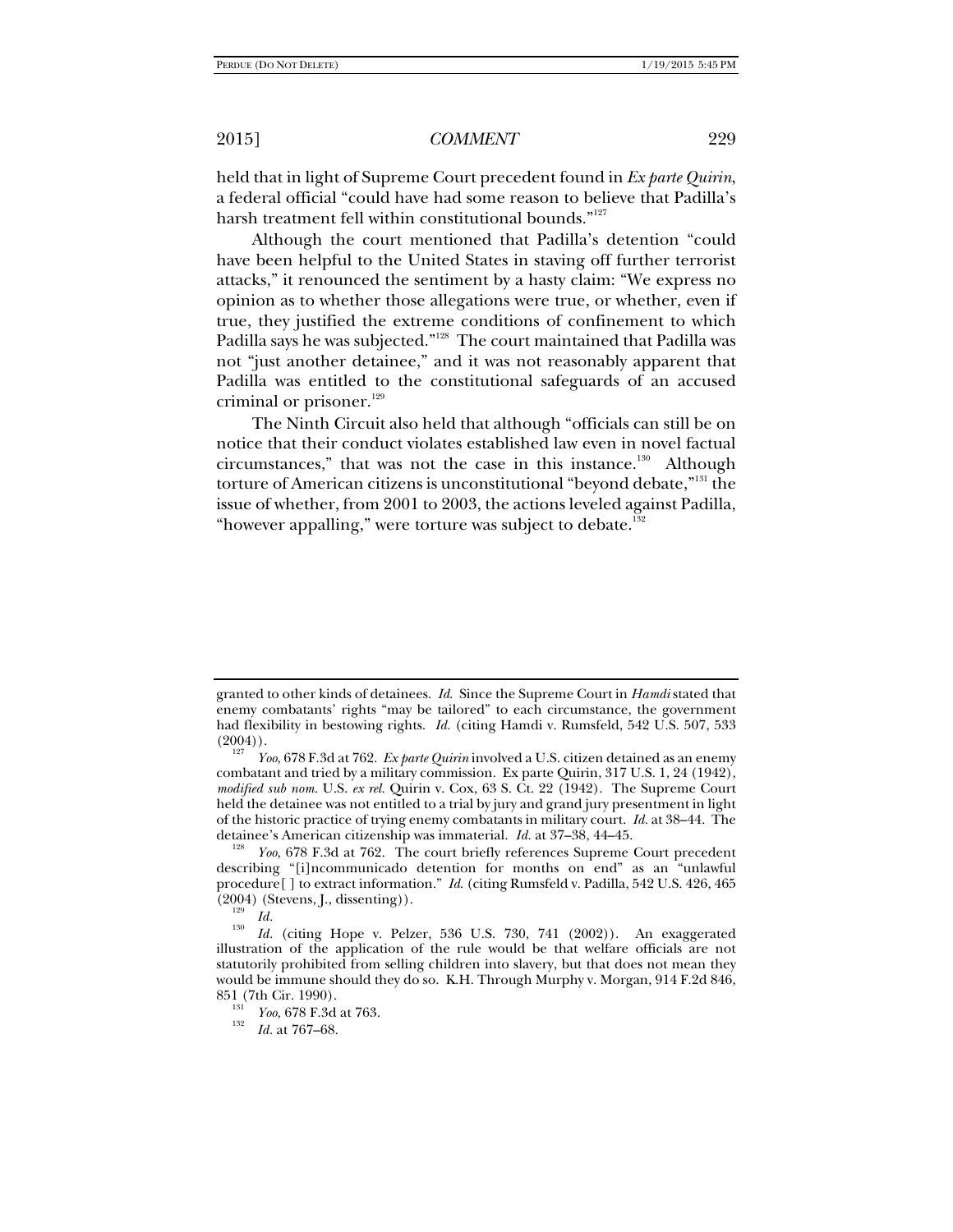#### *C. Doe v. Rumsfeld*<sup>133</sup>

1. Case Facts

Plaintiff, John Doe, worked for a defense contractor in Iraq as a translator after retiring from the United States Army.<sup>134</sup> Doe worked for the United States Marine Corps Human Exploitation Team, successfully obtaining Iraqi Sheikh Abd Al-Sattar Abu Risha's Sheikh's support on behalf of the United States.<sup>135</sup> While Doe was preparing for annual leave scheduled for November 5, 2005, the Navy Criminal Investigative Service questioned Doe for several hours after transporting him to an airbase in Anbar.<sup>136</sup> Doe refused to answer any questions after being denied an attorney.<sup>137</sup> Consequently, he was blindfolded, kicked, and an officer threatened to shoot Doe should he attempt escape.<sup>138</sup> Doe's questioners then flew him thirty minutes away and placed him in the custody of the Marine Corps, who promptly strip-searched Doe and placed him in isolation.<sup>139</sup> After seventy-two hours of isolation, Doe was once more hooded and transported to Camp Cropper, a military facility for "high value" detainees near Baghdad.<sup>140</sup> Doe spent three months in isolation before being moved to cell housing with alleged Al Qaeda members.<sup>141</sup> Doe's military affiliation was publicized to the inmates and, as a result, he was attacked on multiple occasions.<sup>142</sup> The complaint states that Doe "lived in constant fear for his life."143 During this time, the guards also assaulted and choked Doe.<sup>144</sup> In addition, the guards subjected Doe to psychological duress, preventing Doe from sleeping by keeping the lights on, playing heavy metal music at "intolerably loud volumes," and banging on the cell door when Doe appeared to be sleeping.<sup>145</sup>

<sup>133</sup> Doe v. Rumsfeld, 800 F. Supp. 2d 94 (D.D.C. 2011), *rev'd*, 683 F.3d 390 (D.C. Cir. 2012); Doe v. Rumsfeld, 683 F.3d 390 (D.C. Cir. 2012); Doe v. Rumsfeld, No. 12-

<sup>5400, 2013</sup> WL 4711610 (D.C. Cir. July 15, 2013).<br><sup>134</sup> Complaint at ¶ 4, Doe v. Rumsfeld, 800 F. Supp. 2d 94 (D.D.C. 2011), *rev'd*, 683<br>F.3d 390 (D.C. Cir. 2012) (No. 1:08-cv-01902), 2008 WL 7182131. F.3d 390 (D.C. Cir. 2012) (No. 1:08-cv-01902), 2008 WL 7182131.<br>
<sup>135</sup> Complaint, *supra* note 134, 14.<br>
<sup>136</sup> Complaint, *supra* note 134, 16.<br>
<sup>137</sup> Complaint, *supra* note 134, 160.<br>
<sup>138</sup> Complaint, *supra* note 134,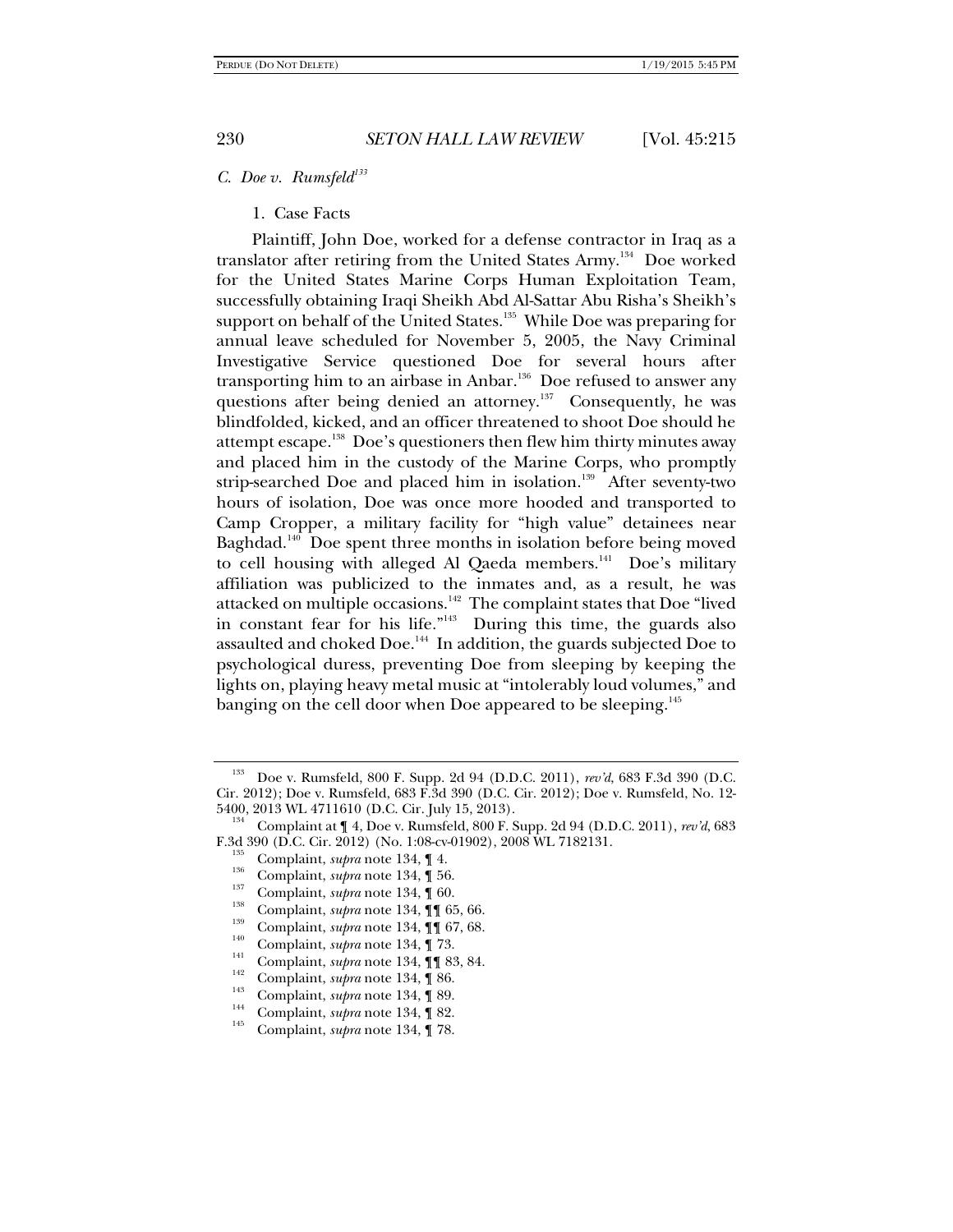Doe's first status hearing took place on December 22, 2005.<sup>146</sup> The hearing's purpose was to determine whether Doe should retain his designation as "security internee," be released as an "innocent civilian," or further detained as an "enemy combatant."<sup>147</sup> Doe's requests for an attorney or a member of his team to serve as a witness were denied, and his custodians told him that the only evidence he could present was evidence "reasonably available" to him in the camp.148 During the hearing, Doe could not view evidence against him, hear testimony, or cross-examine testimony brought against him.<sup>149</sup> After a "very short" hearing, the Status Board determined Doe was a threat and authorized his continued detention.<sup>150</sup> Doe spent the next six months in captivity before receiving notice of a second Status Hearing in July 2006.<sup>151</sup> Once again, his custodians denied his requests for an attorney, limited his presentation of evidence to that "reasonably available" to him at Camp Cropper, and denied the ability to present evidence from the Human Exploitation Team.<sup>152</sup> This hearing lasted "much longer than the first" and included inquiry into Doe's treatment and "what he would do if he were released from the Camp."153 Doe was finally released in August 2006 after being blindfolded and told he was being transferred.<sup>154</sup>

2. Case Description

The district court began its analysis by establishing that Doe had no implied or express private right of action under the Detainee Treatment Act of 2005.<sup>155</sup> In addition, the court dismissed without prejudice Doe's allegation of denial of the right to travel, with the opportunity to amend his complaint upon remand.<sup>156</sup> The government's motion for a more definite statement in regards to Doe's allegation of interference with his right to travel was denied.<sup>157</sup> Also, the court held there were "no special factors to preclude a *Bivens*

<sup>&</sup>lt;sup>146</sup> Complaint, *supra* note 134, ¶ 99.<br>
<sup>147</sup> Complaint, *supra* note 134, ¶ 96.<br>
<sup>148</sup> Complaint, *supra* note 134, ¶ 97, 98.<br>
Complaint, *supra* note 134, ¶ 100.<br>
<sup>151</sup> Complaint, *supra* note 134, ¶ 101.<br>
<sup>151</sup> Compl (D.C. Cir. 2012).<br><sup>156</sup> *Id.* at 125.

*Id.* at 126.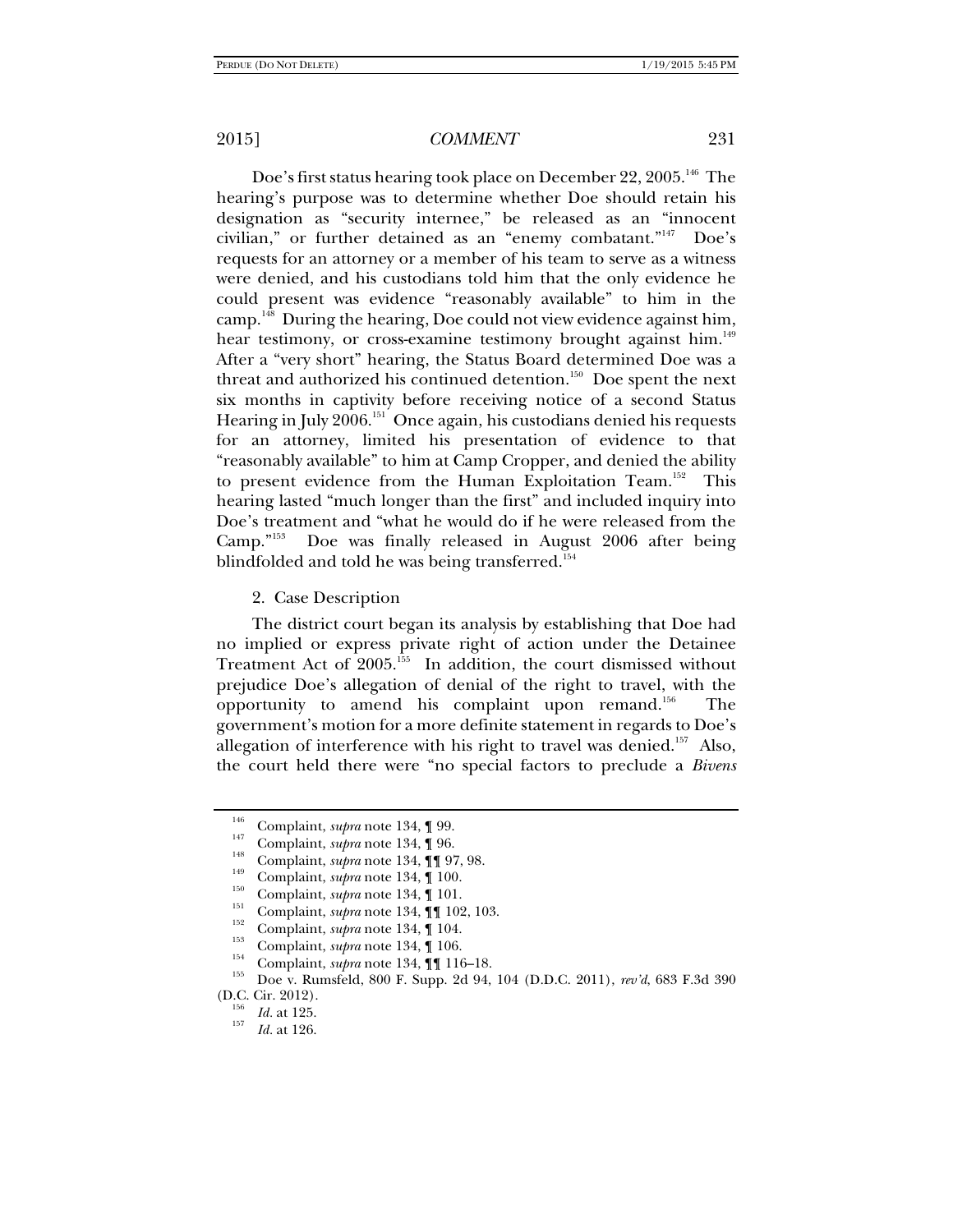remedy for Doe's alleged constitutional claims, and because there were no alternative remedies available for the due process violations of which Doe complained, the court concluded that Doe could assert a cause of action under *Bivens*."158

The district court divided its analysis of qualified immunity into three parts: (1) substantive due process,<sup>159</sup> (2) procedural due process, $\frac{1}{160}$  and  $\frac{1}{30}$  access to courts.<sup>161</sup> The court led the discussion with causation, because liability under *Bivens* relies on the perpetrator being "personally involved in the illegal conduct."<sup>162</sup> Under this heading, the court immediately dismissed Doe's procedural due process and access to court claims.<sup>163</sup> The decision on both counts centered on the flawed argument that because Rumsfeld "had final say over the continued detention or release of detainees," he inferentially had control over the procedural rights of detainees.<sup>164</sup>

The court found, however, that Doe's complaint pleaded facts sufficient to allege Rumsfeld's personal involvement in the alleged breach of substantive due process rights.<sup>165</sup> Doe established causation through specific instances of Rumsfeld's approval of interrogation techniques, continued involvement in modifying and enhancing interrogation techniques, and through Rumsfeld's dispatch of Major General Miller, in charge of Guantanamo Bay at the time, to the camp Doe was held at with instructions to "gitmo-ize" it. $166$ 

The district court then went through the test for qualified immunity, determining first that "Doe had a constitutional right to be free from conduct and conditions of confinement that shock the conscience."167 It reasoned "that such right was clearly established at

*Id.* at 114 ("At this early stage of proceedings in this case, Doe's allegations sufficiently support his claim that Rumsfeld was involved in the substantive due process violations related to the conditions of confinement and interrogation at Camp Cropper. He has alleged with adequate specificity that Rumsfeld knew of, ordered, and approved the alleged constitutionally deficient interrogation methods and detention conditions employed in Iraq.").<br><sup>166</sup> *Id.* at 113–14.

 $\frac{158}{159}$  *Id.* at 111.

 $\frac{^{159}}{^{160}}$  *Id.* at 115–21.

*Id. Rumsfeld*, 800 F. Supp. 2d at 121.<br> *Ida.* Simpkins v. D.C. Gov't, 108 F.3d 366, 369 (D.C. Cir. 1997).<br> *Rumsfeld*, 800 F. Supp. 2d at 114, 115.

*Id.* at 114. The quote derives from the analysis of the procedural due process portion of the opinion. *Id.* In the section on the access to courts, the district court similarly stated that Doe alleged that "Rumsfeld controlled the decision to release detainees."  $Id$  at 115.

*Rumsfeld*, 800 F. Supp. 2d at 115.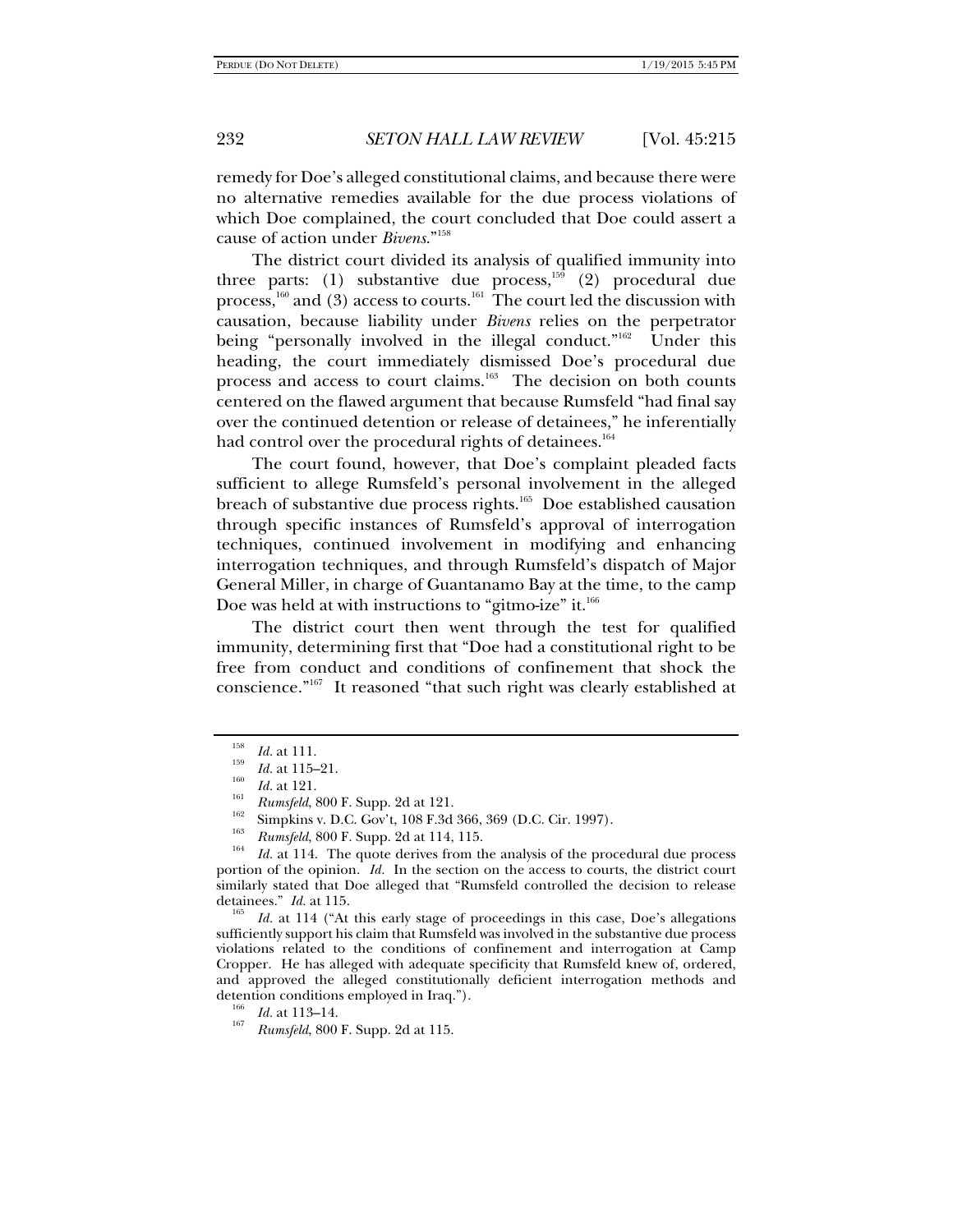the time of Rumsfeld's conduct," and finally "that Doe ha[d] pleaded factual allegations sufficient to support a claim that Rumsfeld's conduct violated this clearly-established right."168 Rumsfeld's qualified immunity defense failed in regards to the substantive due process violations.169 Constitutional violation turned on the district court's decision to "consider[] the cumulative impact" of the constitutional violations alleged.<sup>170</sup> The court considered two proposed theories of liability, intent to injure and deliberate indifference, and held that Doe satisfied both. $^{171}$  Doe sufficiently alleged that Rumsfeld's intent to harm rose to a "conscience-shocking level" on the grounds that Rumsfeld merely asserted there was a legitimate government interest in Doe's detention without evidentiary support.<sup>172</sup> The court additionally reasoned that the question should be taken up at a later "stage of litigation when the Court can properly consider such evidence."<sup>173</sup> The district court also held that Doe's complaint The district court also held that Doe's complaint sufficiently alleged Rumsfeld's deliberate indifference to Doe's substantive due process rights.<sup>174</sup> Though Rumsfeld argued these actions intended to "restore order or security" in the "dangerous and volatile conditions in Iraq," the court dismissed those arguments on the ground there was no evidence Doe's detention was an attempt to "quell violence or restore order within Camp Cropper."175

Finally, the court faced Rumsfeld's claim that the violated constitutional rights were not clearly established at the time to the extent that no reasonable official in Rumsfeld's position would have known the conduct was unconstitutional. $176$  The district court dismissed Rumsfeld's contentions on the grounds the constitutional rights of American citizens abroad were clearly established at the time of the violation.<sup>177</sup> In addition, the court reasoned that judicial precedent established the rights of pretrial detainees.<sup>178</sup> The court

opinion holding that "pretrial detainees, who have not been convicted of any crimes, retain *at least* those constitutional rights that we have held are enjoyed by convicted

<sup>168</sup>  $\frac{168}{169}$  *Id.* 

*ITO Id.* at 116.<br>
<sup>172</sup> *Id.* at 116–17 (quoting Cnty. of Sacramento v. Lewis, 523 U.S. 833, 849 (1998)).<br>
<sup>173</sup> <sup>173</sup>

<sup>&</sup>lt;sup>173</sup> *Rumsfeld*, 800 F. Supp. 2d at 117.<br>
<sup>174</sup> *Id.* at 119.

 $\frac{I}{176}$  *Id.* at 118.

*Id.* at 119. Rumsfeld's claim is grounded on the contention that no court had held that an American citizen possessed constitutional rights on a foreign battlefield when detained by the American military. *Id.* at 120.<br><sup>177</sup> *Id.* at 119.<br><sup>178</sup> *Rumsfeld*, 800 F. Supp. 2d at 119. The Court referenced a Supreme Court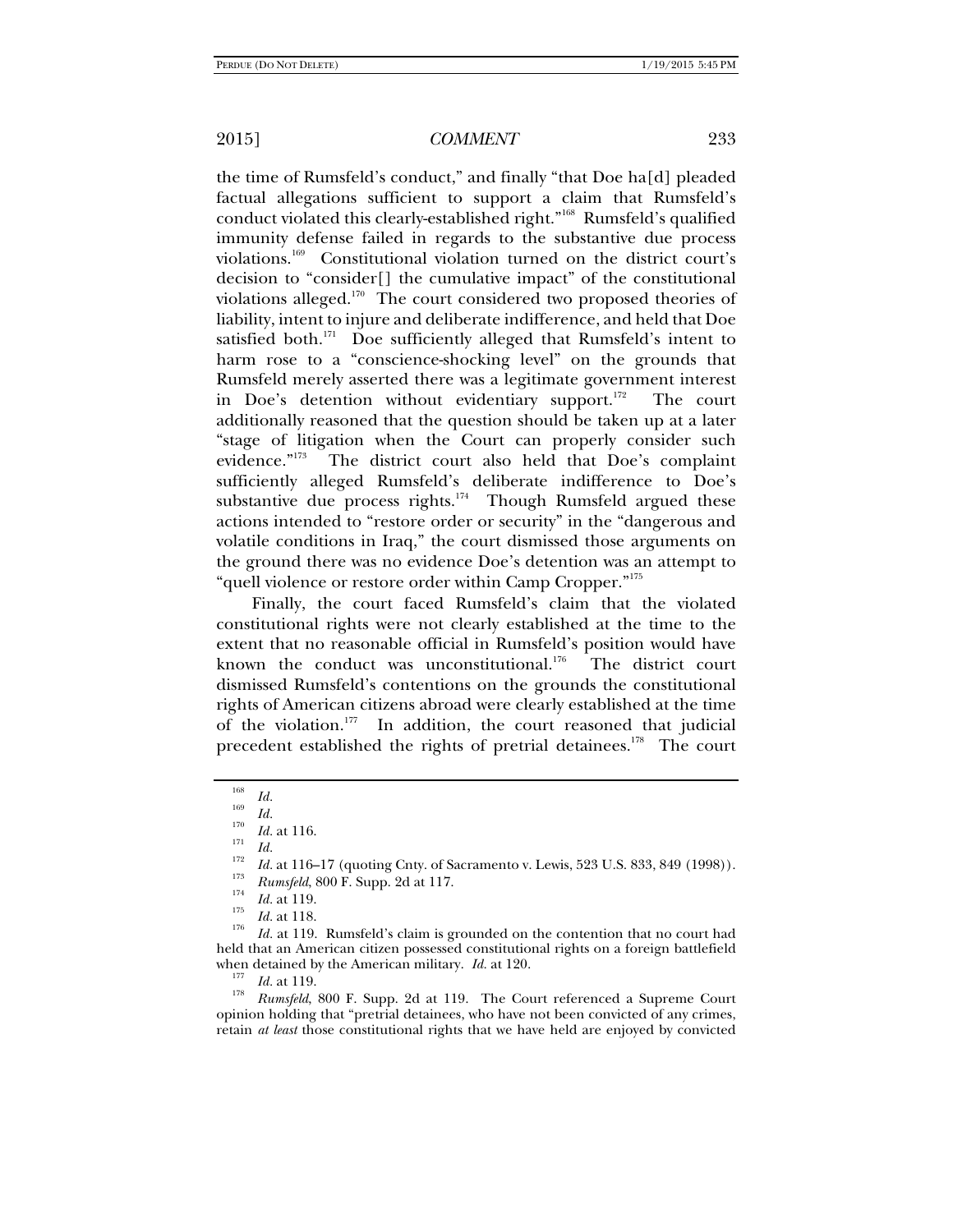explained that there is nothing distinctive about the camp at which Doe was held to justify an exemption to his clearly established constitutional rights abroad.<sup>179</sup> Also, the shock the conscience standard and its legal foundation in relation to both unconstitutional conduct and conditions of confinement were clearly established at the time of the alleged violations.<sup>180</sup> The district court's thorough analysis led to the final holding that Rumsfeld was not entitled to qualified immunity, because a reasonable official in his position would have known the actions violated the Constitution.<sup>181</sup>

The court of appeals, finding that there was no *Bivens* remedy available to Doe, forewent an analysis of Rumsfeld's qualified immunity defense.<sup>182</sup> On remand, the district court only dealt with the claim of interference with the right to travel, where it "reluctantly" held in the defendants' favor.<sup>183</sup> Adding finality to the case, the court of appeals dismissed Doe's appeal in July 2013.<sup>184</sup>

## *D. Vance v. Rumsfeld*<sup>185</sup>

1. Case Facts

Two American citizens, Donald Vance and Nathan Ertel, alleged that in 2006, they were detained unlawfully in a military compound in Iraq and subjected to interrogations via "physically and mentally

*appeal dismissed*, No. 12-5400, 2013 WL 4711610 (D.C. Cir. July 15, 2013). In this brief opinion, the district court blatantly expressed sympathy for Doe and reluctance to find in favor of the defendants. *Id*. The court indicated exasperation with both the attitude of the government and the lack of resources available to Doe. *Id*. They asserted that Doe "might have accepted an apology from our government, had it ever offered one. But it didn't." *Id*. They were compelled to rule in favor of defendants "in spite of Doe's appalling (and, candidly, embarrassing) allegations" and urged him to "consider the Department of Homeland Security's Traveler Redress Inquiry Program, through which, for better or worse, he can get 'final agency action.'"  $Id$ .

<sup>184</sup> Doe v. Rumsfeld, No. 12-5400, 2013 WL 4711610 (D.C. Cir. July 15, 2013).<br>Vance v. Rumsfeld, No. 06 C 6964, 2009 WL 2252258 (N.D. Ill. July 29, 2009), *rev'd*, 653 F.3d 591 (7th Cir. 2011), *on reh'g en banc*, 701 F.3d 193 (7th Cir. 2012), *rev'd*, 701 F.3d 193 (7th Cir. 2012); Vance v. Rumsfeld, 653 F.3d 591 (7th Cir. 2011), *reh'g en banc granted, opinion vacated*, (Oct. 28, 2011), *on reh'g en banc*, 701 F.3d 193 (7th Cir. 2012), *cert. denied*, 133 S. Ct. 2796 (2013).

prisoners." *Id.* (citing Bell v. Wolfish, 441 U.S. 520, 545 (1979)).

 $Rumsfeld$ , 800 F. Supp. 2d at 120.

 $\frac{180}{181}$  *Id.* at 121.

<sup>&</sup>lt;sup>182</sup> Doe v. Rumsfeld, 683 F.3d 390, 397 (D.C. Cir. 2012) ("Because we have determined that Doe may not bring a *Bivens* action against Secretary Rumsfeld, we need not consider Secretary Rumsfeld's qualified immunity defense to such an action.").<br><sup>183</sup> Doe v. Rumsfeld, No. 1:08-CV-1902, 2012 WL 3890944 (D.D.C. Sept. 7, 2012),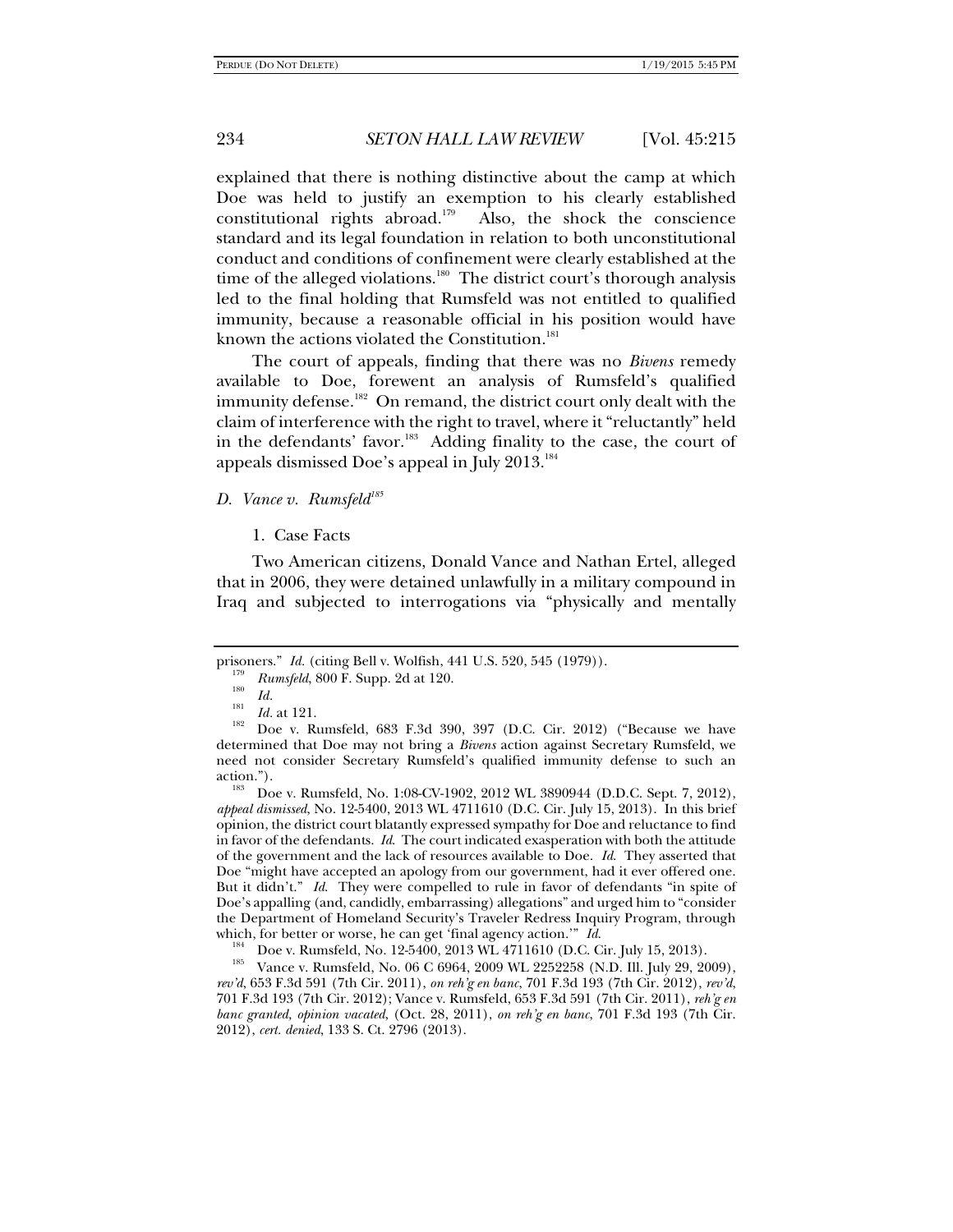coercive tactics . . . reserved for terrorists."186 Vance, a Navy veteran, and Ertel, a government contracting employee, acted as employees of a military contractor in Iraq, Shield Security Group ("SGS").<sup>187</sup> Plaintiffs witnessed other agents pay Iraqi leaders, and they suspected illegal activities were taking place.<sup>188</sup> Vance reported the activity to the FBI regularly, eventually uncovering evidence of the group's protection of enemy Iraqi arms dealers and leaders.<sup>189</sup> In addition, the "[p]laintiffs came to learn that SGS . . . was amassing and selling weapons for profit."<sup>190</sup>

Ertel resigned on April 1, 2009, and the next day he and Vance were denied access to move freely around the compound: "They were trapped."191 Military personnel came to seize them and their belongings containing the evidence gathered against SGS, including laptops, cameras, and cell phones.<sup>192</sup> Plaintiffs were classified "security internees," enabling interrogators to "detain Plaintiffs indefinitely without due process or access to an attorney."<sup>193</sup>

Once transferred to Camp Prosperity, plaintiffs were stripsearched and placed in a cage before being transferred to 24-hour solitary confinement.<sup>194</sup> After a short stay at Camp Prosperity, they spent the remainder of their detention in solitary confinement at Camp Cropper, Baghdad.<sup>195</sup> Feces lined the walls of their cells, which were kept "extremely cold" with the lights perpetually left on.<sup>196</sup> The prison attempted to deprive detainees of all sleep by blasting heavy metal music and banging on the cell doors when guards noticed a prisoner nodding off.<sup>197</sup> Plaintiffs were repeatedly denied water, food, clothing, and medical care.<sup>198</sup> In addition, "guards would also torment

Amended Complaint  $\P$  1-3, Vance v. Rumsfeld, No. 06 C 6964, 2009 WL 2252258 (N.D. Ill. July 29, 2009), *rev'd*, 653 F.3d 591 (7th Cir. 2011), *on reh'g en banc*, 701 F.3d 193 (7th Cir. 2012), *rev'd*, 701 F.3d 193 (7th Cir. 2012) (No. 06 C 6964), 2007

WL 928914.<br><sup>187</sup> Amended Complaint, *supra* note 186, ¶¶ 30, 32, 41, 44–45.<br><sup>188</sup> Amended Complaint, *supra* note 186, ¶¶ 51–53, 67, 71–72, 79–81, 87–89, 96,<br>101, 105.

Amended Complaint, *supra* note 186,  $\P$  111.<br>
<sup>191</sup> Amended Complaint, *supra* note 186,  $\P$  124, 127–28, 130.<br>
<sup>192</sup> Amended Complaint, *supra* note 186,  $\P$  138–39.<br>
Amended Complaint, *supra* note 186,  $\P$  145.<br>
<sup>194</sup> use the bathroom twice per day and slept on a thin mat over concrete. Amended Complaint, *supra* note 186,  $\P$  154.<br>
<sup>195</sup> Amended Complaint, *supra* note 186,  $\P$  157.<br>
<sup>196</sup> Amended Complaint, *supra* note 186,  $\P$  159–60.<br>
<sup>197</sup> Amended Complaint, *supra* note 186,  $\P$  162.<br>
<sup>198</sup> Amended Compla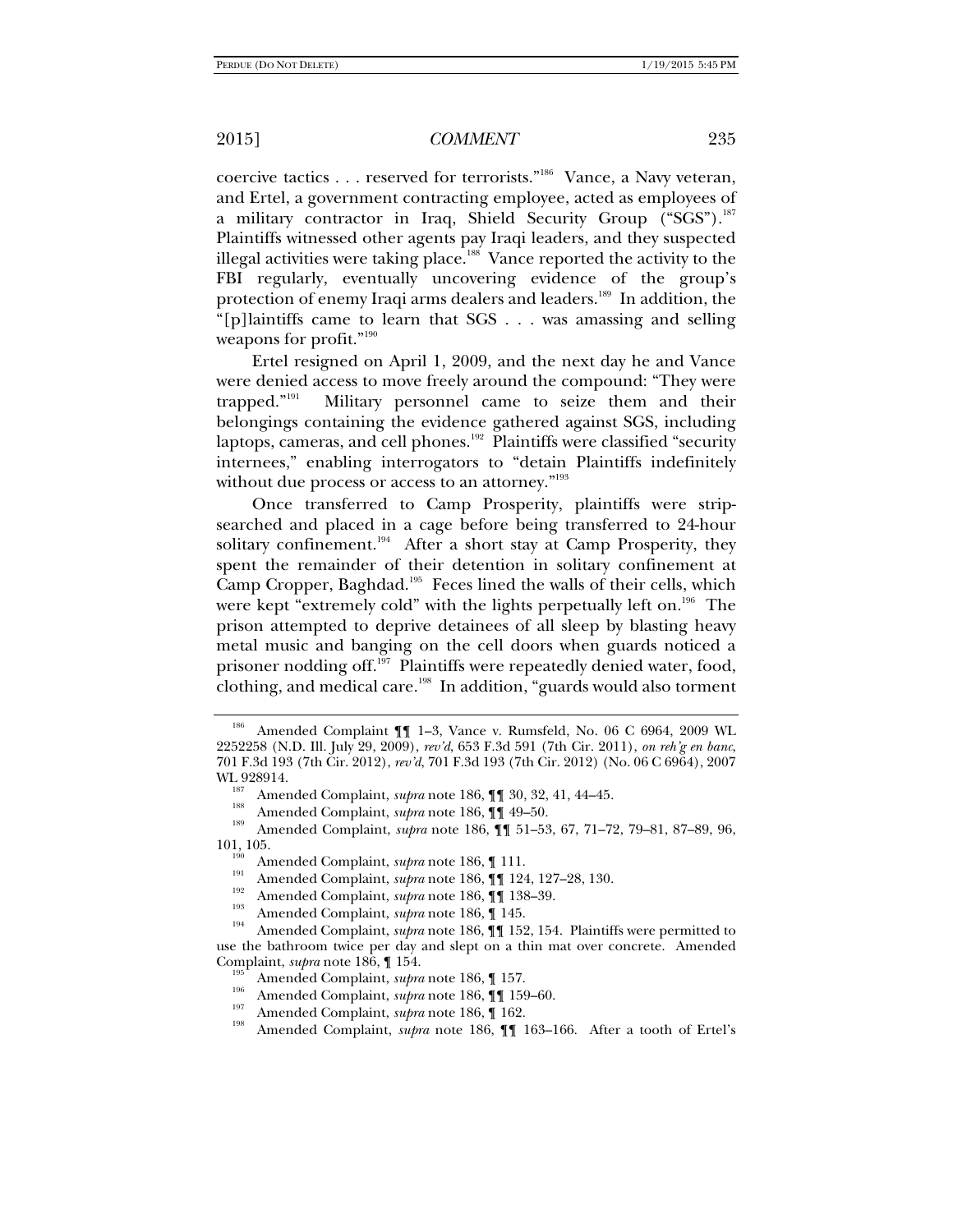Plaintiffs, apparently trying to keep them off-balance mentally."<sup>199</sup> They were continually subjected to assault and threats of further assault.200 Plaintiffs were denied phone calls, access to counsel, and requests for clergy multiple times.<sup>201</sup> During this time, they were regularly interrogated on non sequitur topics, one of which concerned what they planned to do if they were released and whether they would pursue legal action or write a book. $202$ 

Around April 20, 2006, the plaintiffs received a letter from the Detainee Status Board stating a hearing regarding their status would be held April 23, 2006 at the earliest.<sup>203</sup> The letter stated that they would not be provided access to counsel and could present only evidence "reasonably available" to them from prison at Camp Cropper.<sup>204</sup> Each plaintiff requested his laptop and cell phone to prove he was providing intelligence to the American government regarding SGS's illegal activities.<sup>205</sup> This evidence was withheld.<sup>206</sup> Plaintiffs were denied their requests to have others present and could not review or hear evidence against them.<sup>207</sup> In the meantime, "neither Mr. Vance's nor Mr. Ertel's family or friends knew of their detention despite vigorous efforts to contact United States officials to determine the Plaintiffs' whereabouts."208

Ertel was classified an innocent civilian on May 17, 2006, one month after the Detainee Status Board had his hearing.<sup>209</sup> He was not released for another 18 days.<sup>210</sup> Vance was detained an additional two months, and was not declared an innocent civilian until July 20, 2006. $^{211}$ At this time, he was dropped at the Baghdad International Airport to "fend for himself without the documentation needed to return to the

Amended Complaint, *supra* note 186,  $\P$  167.<br>
<sup>199</sup> Amended Complaint, *supra* note 186,  $\P$  169.<br>
<sup>200</sup> Amended Complaint, *supra* note 186,  $\P$  170–71.<br>
<sup>201</sup> Amended Complaint, *supra* note 186,  $\P$  175–77, 179.<br>
<sup>202</sup>

- 
- 
- 
- 
- 
- 
- 
- 

became infected from denial of basic medical care, he had it hurriedly yanked out. Amended Complaint, *supra* note 186, ¶ 166. Afterwards, guards confiscated all antibiotics and painkillers, so the hole became infected and filled with puss. Amended Complaint, *supra* note 186, ¶ 167. No further medical care was administered for it.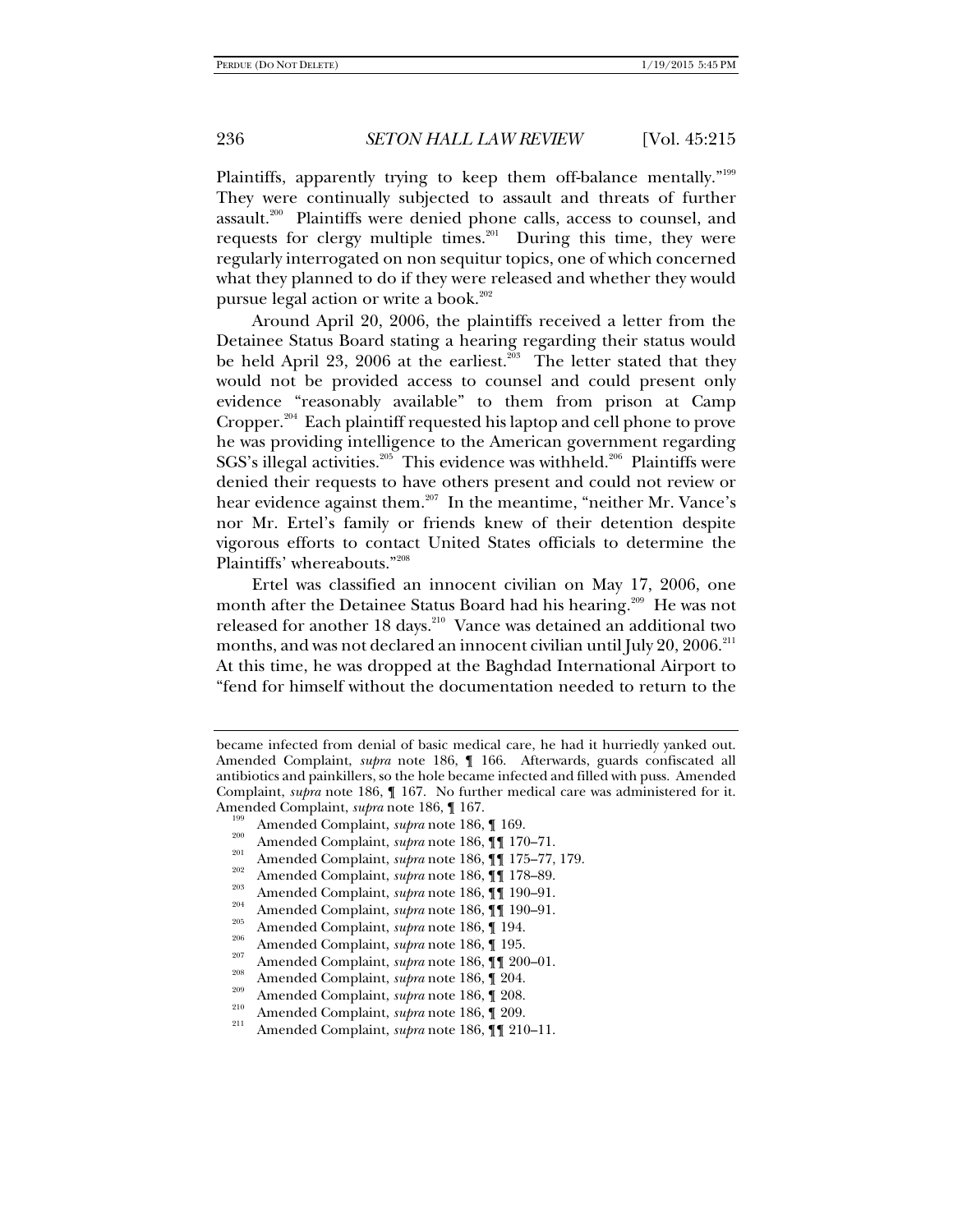United States."212 In total, Ertel was held in solitary confinement and interrogated for forty days, and Vance was held for nearly one hundred days without any criminal charges against them.<sup>213</sup>

Plaintiffs brought suit against Secretary of Defense Rumsfeld in his individual capacity, the unidentified individual defendants who subjected them to interrogations, and the United States for the return of their personal property.<sup>214</sup>

2. Case History

In 2009, a district court ruled only on the seizure of property question, holding that the plaintiffs properly pleaded and survived a motion to dismiss.<sup>215</sup> Simultaneously, there was an action pending in the district court addressing the claims of cruel and inhumane treatment, requiring analysis of a *Bivens* cause of action, qualified immunity, procedural due process, and denial of access to courts.<sup>216</sup> Although this court dismissed the plaintiffs' counts alleging procedural due process<sup>217</sup> and denial of access to courts,<sup>218</sup> it held the plaintiffs presented a cause of action under *Bivens*219 and that Rumsfeld was not entitled to qualified immunity. $220$ 

Rumsfeld's personal involvement in the inhumane treatment, and thus causation, was established using evidence identical to that presented by the plaintiff in *Doe v. Rumsfeld*.<sup>221</sup> The court next moved to the initial stage of the qualified immunity test of whether plaintiffs' treatment violated a constitutional right.<sup>222</sup> The court concluded the

<sup>&</sup>lt;sup>212</sup> Amended Complaint, *supra* note 186, ¶ 211.<br><sup>213</sup> Amended Complaint, *supra* note 186, ¶ 213.<br><sup>214</sup> Vance v. Rumsfeld, 653 F.3d 591, 598 (7th Cir. 2011), *reh'g en banc granted*, *opinion vacated* (Oct. 28, 2011), *on reh'g en banc*, 701 F.3d 193 (7th Cir. 2012), *cert. denied*, 133 S. Ct. 2796 (2013).<br><sup>215</sup> Vance v. Rumsfeld, No. 06 C 6964, 2009 WL 2252258 (N.D. Ill. July 29, 2009),

*rev'd*, 653 F.3d 591 (7th Cir. 2011), *on reh'g en banc*, 701 F.3d 193 (7th Cir. 2012), *rev'd*,

<sup>&</sup>lt;sup>216</sup> Vance v. Rumsfeld, 694 F. Supp. 2d 957, 961, 975, 977 (N.D. Ill. 2010), *aff'd*, 653 F.3d 591 (7th Cir. 2011)*, on reh'g en banc*, 701 F.3d 193 (7th Cir. 2012), *rev'd*, 701 F.3d  $\frac{193}{^{217}}$  (7th Cir. 2012).<br>*Id.* at 977.

 $\frac{218}{219}$  *Id.* at 978.

 $\frac{^{219}}{^{220}}$  *Id.* at 975.

<sup>&</sup>lt;sup>221</sup> *Id.* at 962-64. Evidence includes Rumsfeld's approval of enhanced interrogation techniques, continued research into interrogation with the Working Group, and assignment of MG Miller of Guantanamo Bay to the camp to "gitmo-ize" it. Doe v. Rumsfeld, 800 F. Supp. 2d 94, 113–14 (D.D.C. 2011), *rev'd*, 683 F.3d 390  $(D.C. Cir. 2012).$ 

*Rumsfeld*, 694 F. Supp. 2d at 966.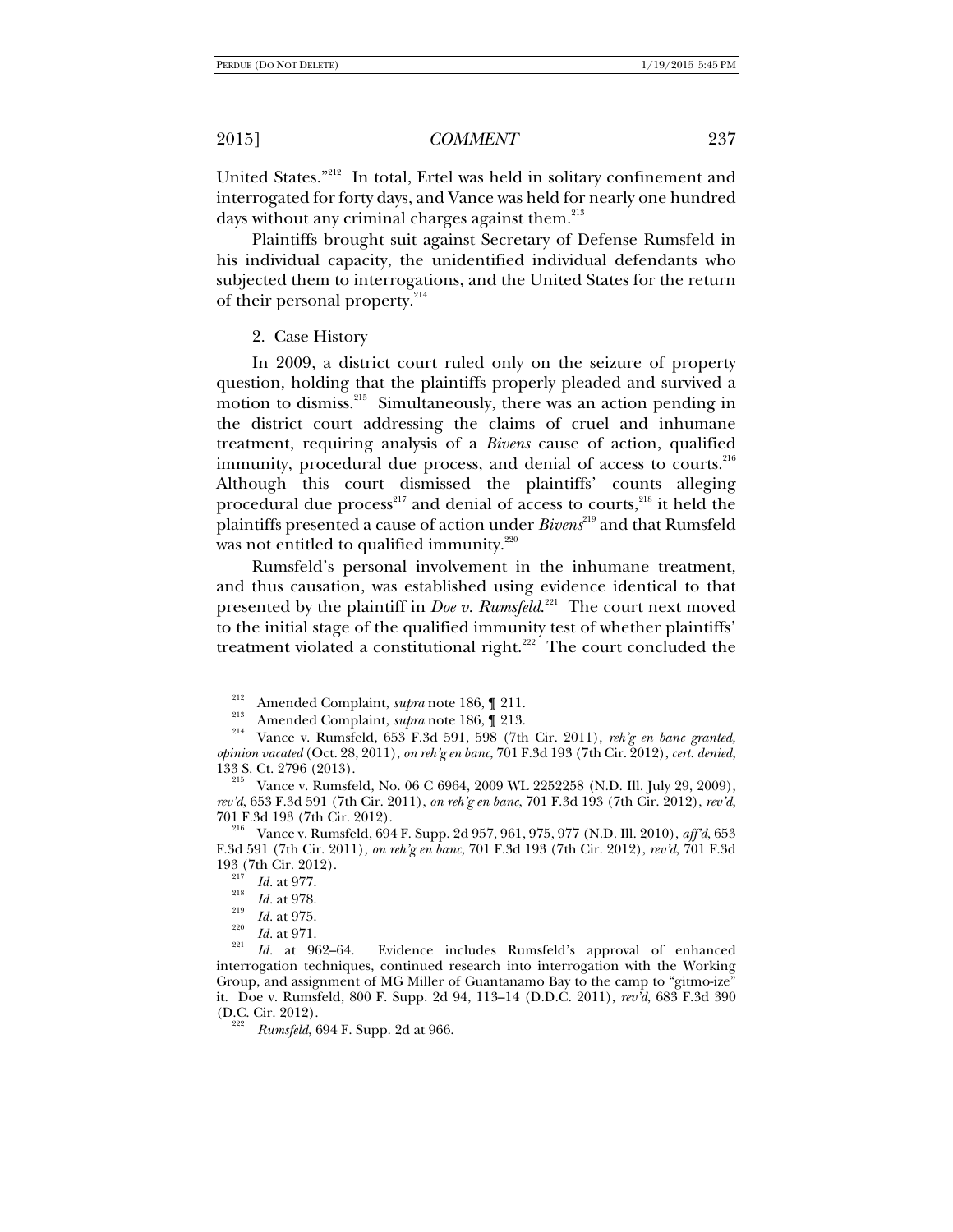conditions alleged were sufficient to lead a court to "plausibly determine that the conditions of confinement were torturous."<sup>223</sup> Finally, the district court found the final part of the qualified immunity test, whether the constitutional right was clearly established at the time of the violation, favored the plaintiffs.<sup>224</sup> The district court found most persuasive plaintiffs' argument that the Constitution applies to American citizens in full force whether inside or outside the nation's borders: "[T]he right of American citizens to be free from torture is a well-established part of our constitutional fabric  $\dots$ ."<sup>225</sup> In addition, though Rumsfeld's position was not "uncomplicated by the pulls of competing obligations," he had ample "opportunity to reflect on the material and constitutional consequences of his alleged actions."226 The district court claimed that the holding does not second-guess military officials, but instead "represents a recognition that federal officials may not strip citizens of well-settled constitutional protections against mistreatment simply because they are located in a tumultuous foreign setting."227

Though the court of appeals reversed the earlier decision to permit the plaintiffs' claim for personal property to continue,<sup>228</sup> it affirmed the district court's holding for the plaintiffs in regards to finding personal involvement of Rumsfeld in the abuse, $229$  Rumsfeld's lack of qualified immunity, $230$  and the plaintiffs' cause of action under *Bivens*. 231 The court of appeals launched into its analysis of qualified immunity, finding there "can be no doubt" that the alleged treatment violated constitutional rights of Americans, "even in a war zone."232 Addressing defendants' claims that the allegations were "vague, cursory, and conclusory," the court of appeals listed specific examples

<sup>223</sup> <sup>223</sup>*Id.* at 967.<br><sup>224</sup>*Id.* at 971.

<sup>&</sup>lt;sup>226</sup> Id. at 969–70.<br><sup>226</sup> Id. at 971 (citing Cnty. of Sacramento v. Lewis, 523 U.S. 833, 853 (1998)).

<sup>&</sup>lt;sup>227</sup> *Id.* 228 Vance v. Rumsfeld, 653 F.3d 591, 627 (7th Cir. 2011), *reh'g en banc granted*, *opinion vacated* (Oct. 28, 2011), *on reh'g en banc*, 701 F.3d 193 (7th Cir. 2012), *cert. denied*, 133 S. Ct. 2796 (2013).

*Id.* at 603. Note the slight disparity in conclusions between the district court and court of appeals. The court of appeals found "the plaintiffs' pleadings, if true, have sufficiently alleged not only Secretary Rumsfeld's personal responsibility in creating the policies that led to the plaintiffs' treatment but also deliberate indifference by Secretary Rumsfeld in failing to act to stop the torture of these detainees despite actual knowledge of reports of detainee abuse." *Id.* at 600.<br><sup>230</sup> *Id.* at 611.

 $\frac{231}{232}$  *Id.* at 626.

*Id.* at 606–07.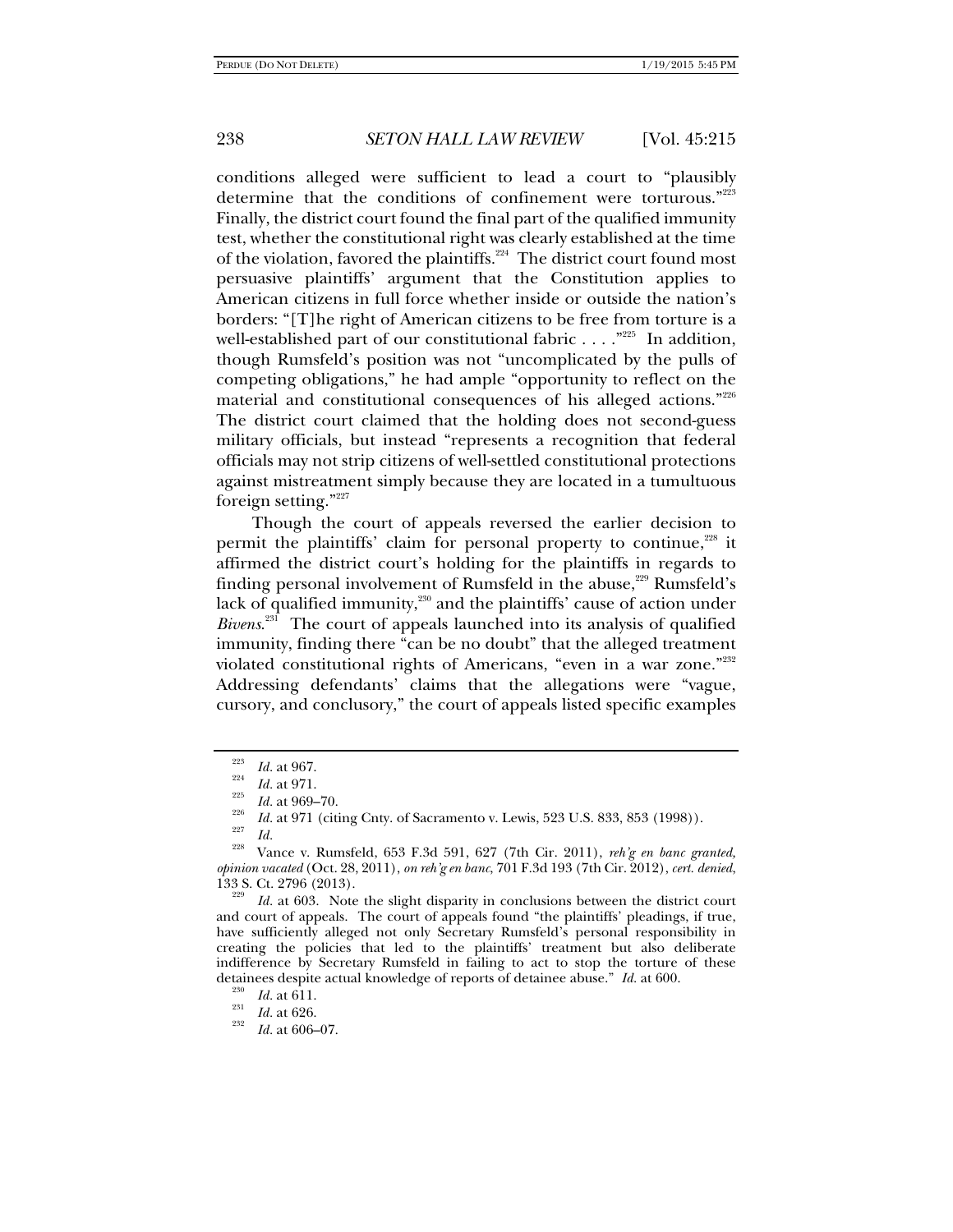of the defendants' standard for pleading being too demanding.<sup>233</sup> Next, the court extended the protections of the Eighth Amendment beyond convicted prisoners and to pretrial detainees.<sup>234</sup> It analogized the conditions of Vance's treatment to the permitted treatment of convicted prisoners and concluded it "would have no trouble acknowledging that his well-plead allegation" would describe a constitutional violation.<sup>235</sup> In addition, the court cited two pieces of legislation that should have placed Rumsfeld on notice: the Ronald W. Reagan National Defense Authorization Act for Fiscal Year 2005 and the Detainee Treatment Act.<sup>236</sup> Finally, the court dismissed the defendants' argument that courts have repeatedly "struggled, and continue to struggle, with the precise constitutional contours applicable to the detention of individuals . . . seized in a foreign war zone."<sup>237</sup> The court based this refutation on the argument's weakness in citing "only cases involving procedural due process claims."238 In conclusion, the court of appeals denied Rumsfeld's qualified immunity defense, authorizing the claim to proceed.<sup>239</sup>

### IV. PIECING TOGETHER THE OPTIMAL STANDARD

Though each court engaged in seemingly endless variants of analysis, in part to be blamed on the Supreme Court's decision in *Pearson*, a cohesive approach can be derived, enabling courts to test qualified immunity in these instances with ease.240 The *Pearson* case no longer requires, but merely encourages, the merit-first method to determining qualified immunity.<sup>241</sup> For the sake of completeness, this Comment's legal analysis framework will include the fully permitted,

<sup>233</sup> *Id.* at 607–08. First, defendants argued plaintiffs provided no "factual context, no elaboration, no comparisons" beyond claiming the cell was "extremely cold." *Id.* at 607. The court of appeals dismissed the defendants' argument, stating it was "satisfied" with the description. *Id.* Second, defendants attacked the plaintiffs' complaint for not including the issue of whether they asked for a blanket or warm clothing and were denied. *Id.* at 608. The court of appeals again stated the specific statement of what plaintiffs were given, "a single jumpsuit and a thin plastic mat," was sufficient. *Id*. The court also dismissed defendants' argument that the plaintiffs did not describe how long they were deprived of sleep, only that they were. Id.

<sup>&</sup>lt;sup>234</sup> *Rumsfeld*, 653 F.3d at 607–08.<br><sup>235</sup> *Id.* at 609.

 $\frac{^{236}}{^{237}}$  *Id.* at 610.

 $\frac{237}{238}$  *Id.* 

*Id.* The defendant relied on recent Supreme Court cases: Munaf v. Geren, 553 U.S. 674 (2008); Boumediene v. Bush, 553 U.S. 723 (2008); and Hamdi v. Rumsfeld, 542 U.S. 507 (2004). *Rumsfeld*, 653 F.3d at 610.<br><sup>239</sup> Id. at 611.

<sup>&</sup>lt;sup>240</sup> Pearson v. Callahan, 555 U.S. 223 (2009).

*Id.* at 236.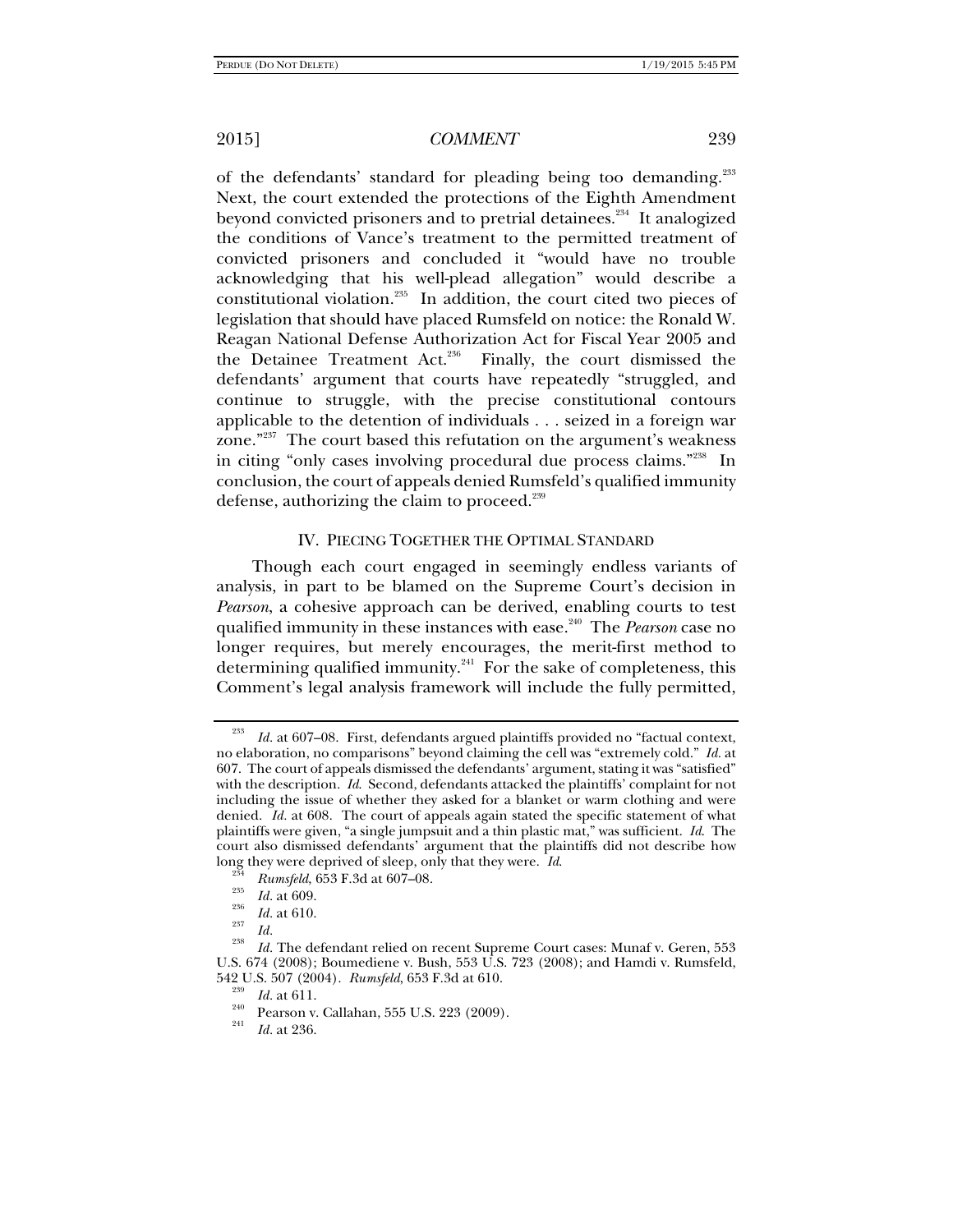though not required, test. It will lay out the optimum analysis derived from the cases outlined above. This test will be formatted to provide a framework from which future cases may derive a complete skeleton of the test, piecing together the patchwork segments of the lower federal courts.

The test, to be described in more detail below, will consist of three questions: (1) Is there a right to be free from the harm alleged, whether it is designation, detention, or treatment as an enemy combatant?; (2) Was that right clearly established at the time of harm?; and (3) Has the plaintiff pled facts sufficient to support a finding that the right was violated?

## *A. Is there a right to be free from the harm alleged, whether designation, detention, or treatment as an enemy combatant?*

In light of all cases considered, there appears to be a general consensus that Americans retain a right to be free from the treatment each plaintiff underwent. Two courts approached this consideration by briefly cycling through possible constitutional violations posed by the plaintiff in the complaint. The three rights mentioned include the Eighth Amendment right to be free from cruel and unusual punishment, the Sixth Amendment right to access the courts, and the Fifth Amendment right to be free from self-incrimination.<sup>242</sup>

The most persuasive of the rights alleged is that of the Eighth Amendment right to be free from cruel and unusual punishment. The district court's opinion in *Padilla v. Yoo* utilized a comparison between the rights of enemy combatants and those of prisoners.<sup>243</sup> In persuasive precedent, the Ninth Circuit acknowledged the Supreme Court's declaration that due process rights of detainees were "at least as great as the Eighth Amendment protections available to a convicted prisoner" and that the Eighth Amendment also "provide[s] a minimum standard of care for determining [detainee] rights."<sup>244</sup> In addition, the Supreme Court has reasoned that "[p]ersons who have been involuntarily committed are entitled to more considerate treatment and conditions of confinement than criminals whose conditions are designed to punish."245 The Seventh Circuit Court of Appeals ("the Seventh Circuit") also found that the Eighth

<sup>242</sup> U.S. CONST. amend. VIII; U.S. CONST. amend. VI; U.S. CONST. amend. V. 243 Padilla v. Yoo, 633 F. Supp. 2d 1005, 1035 (N.D. Cal. 2009), *rev'd*, 678 F.3d 748

<sup>(9</sup>th Cir. 2012). 244 *Id.* (quoting Oregon Advocacy Ctr. v. Mink, 322 F.3d 1101, 1120 (9th Cir. 2003)

<sup>(</sup>emphasis in original) (internal citations omitted)).

*Id.* (quoting Youngberg v. Romeo, 457 U.S. 307, 321–22 (1982)).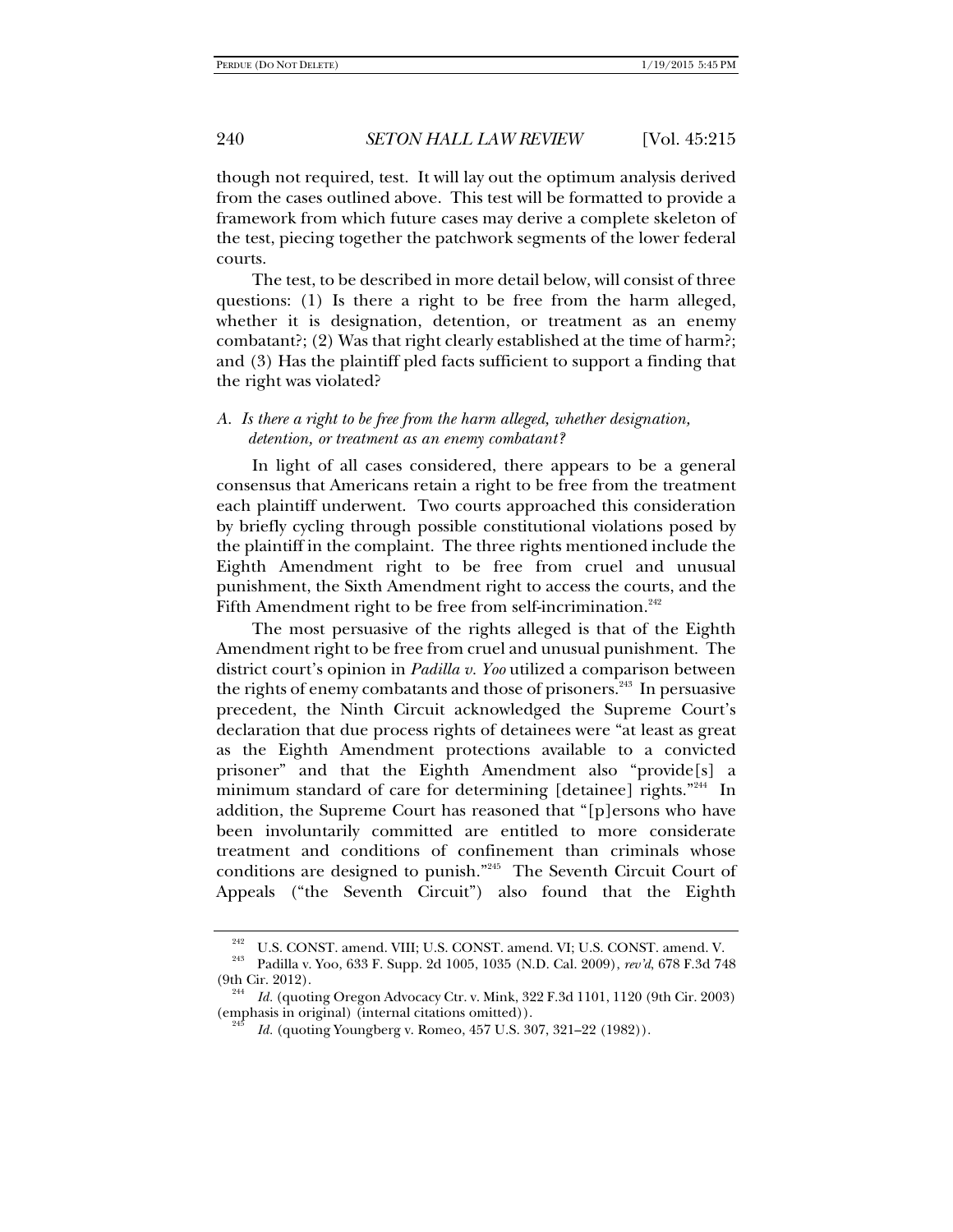Amendment right to be free from cruel and unusual punishment applied to the plaintiffs in *Vance v. Rumsfeld.*<sup>246</sup> The court first waded through precedent extending this right, beginning with the Supreme Court's 1979 declaration that "[d]ue process requires that a pretrial detainee not be punished."247 In addition, the Supreme Court issued a complementary statement that "[w]here the state seeks to impose punishment without [an adjudication of guilt], the pertinent constitutional guarantee is the Due Process Clause."248 With the final point that "we have consistently said" that pretrial detainee constitutional protections are "at least as great as the Eighth Amendment protections available to a convicted prisoner," the Court declared that it "[is] confident that the Framers meant to forbid abusive treatment of uncharged and unconvicted detainees where the same abusive treatment of a convicted prisoner would be prohibited."249 The court of appeals gave great weight to the Supreme Court's conclusion that "[p]risoners retain the essence of human dignity inherent in all persons. Respect for that dignity animates the Eighth Amendment prohibition against cruel and unusual punishment. The basic concept underlying the Eighth Amendment is nothing less than the dignity of man."250 In addition, the court cited the Supreme Court's conclusion that the Eighth Amendment "embodies broad and idealistic concepts of dignity, civilized standards, humanity, and decency . . . against which we must evaluate penal measures."251 In summary, the Eighth Amendment provides ample protection to enemy combatants, in light of the general consensus that the rights of convicted prisoners establish the *floor* of Constitutional protection for detainees.

One of the three courts that addressed this issue—the district court in *Padilla v. Yoo—*concluded that the plaintiffs' Sixth Amendment right to access the courts was violated.<sup>252</sup> The court founded its reasoning in a series of precedent. To begin the analysis, the court equated the rights of convicted prisoners with those of the

<sup>246</sup> Vance v. Rumsfeld, 653 F.3d 591, 609 (7th Cir. 2011), *reh'g en banc granted, vacated* (Oct. 28, 2011), *on reh'g en banc*, 701 F.3d 193 (7th Cir. 2012), *cert. denied*, 133

<sup>&</sup>lt;sup>247</sup> *Id.* at 607 n.10 (quoting Bell v. Wolfish, 441 U.S. 520, 537 n.16 (1979)).

<sup>&</sup>lt;sup>248</sup> *Id.* (quoting Ingraham v. Wright, 430 U.S. 651, 671 n.40 (1977)).

*Id.* (quoting Washington v. LaPorte Cnty. Sheriff's Dep't, 306 F.3d 515, 517 (7th Cir. 2002)).<br><sup>250</sup> *Id.* at 608 (quoting Brown v. Plata, 131 S. Ct. 1910, 1928 (2011)).

<sup>&</sup>lt;sup>251</sup> *Id.* at 609 (quoting Estelle v. Gamble, 429 U.S. 97, 102 (1976)).<br><sup>252</sup> Padilla v. Yoo, 633 F. Supp. 2d 1005, 1034–35 (N.D. Cal. 2009), rev'd, 678 F.3d 748 (9th Cir. 2012).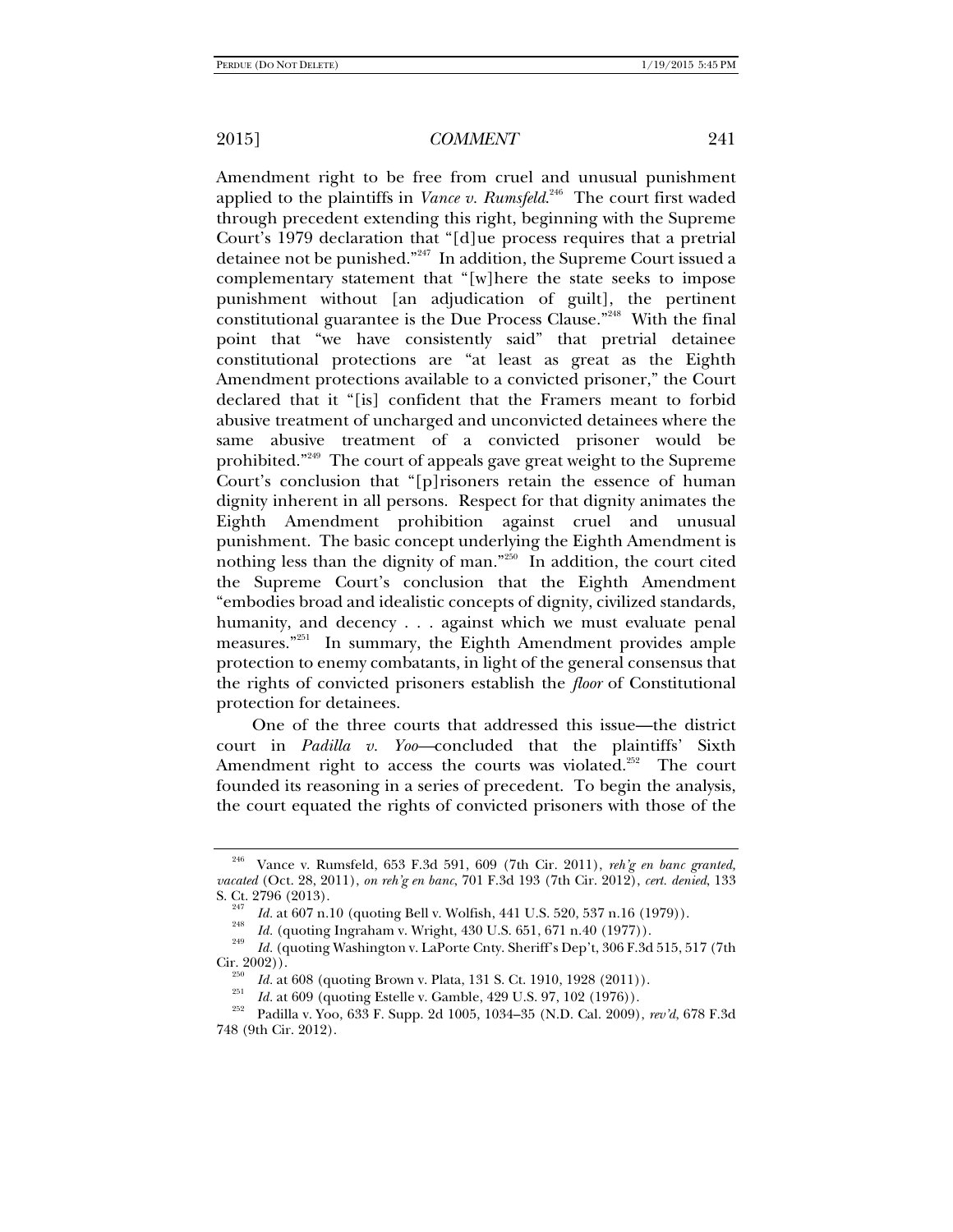enemy combatants; since convicted prisoners have the constitutional right to access the courts, enemy combatants should be afforded an equivalent right.<sup>253</sup> The prisoner's "right of access to the courts includes contact visitation with his counsel."254 Then, the court pulled from a case holding that an enemy combatant defendant "unquestionably has the right to access to counsel in connection with the proceedings."255 The district court in *Doe v. Rumsfeld* held that the right of access to courts was not violated, implying this right should be evaluated beside other constitutional claims in this portion of the test.<sup>256</sup> On the other hand, the Seventh Circuit held there was no right of this type.257 In conclusion, the right to access courts qualifies for analysis, depending on whether the jurisdiction equates convicted prisoner rights with those of enemy combatants.

Finally, the only court to address the Fifth Amendment right to avoid subjection to self-incrimination—the district court in *Padilla v. Yoo*—rejected the argument that this right applied to plaintiffs in these cases.<sup>258</sup> The court reasoned that the Fifth Amendment is only applicable "when the accused is compelled to make a Testimonial Communication that is incriminating."259 It takes more than mere compulsive questioning to violate the Self-Incrimination Clause.<sup>260</sup> It is probable in future cases with like facts that the Fifth Amendment Self-Incrimination Clause will not be relevant to analysis of rights violated.

The district court in *Doe v. Rumsfeld* held that the alleged actions violated the Due Process Clause's "shock the conscience" standard.<sup>261</sup> The Supreme Court has long utilized the shock the conscience standard against federal officials to punish acts that offend "basic notions of human dignity and a civilized system of justice."262 The Supreme Court has held abuse in "interrogation techniques, either in isolation or as applied to the unique characteristics of a particular

<sup>253</sup>

<sup>&</sup>lt;sup>253</sup> *Id.* at 1034 (quoting Lewis v. Casey, 518 U.S. 343, 350 (1996)).<br>
<sup>254</sup> *Id.* (quoting Ching v. Lewis, 895 F.2d 608, 610 (9th Cir. 1990)).<br> *Id.* at 1035 (quoting Hamdi v. Rumsfeld, 542 U.S. 507, 539 (2004)).<br>
Doe (D.C. Cir. 2012). 257 Vance v. Rumsfeld, 694 F. Supp. 2d 957, 977 (N.D. Ill. 2010), *aff'd*, 653 F.3d 591

<sup>(7</sup>th Cir. 2011), *on reh'g en banc*, 701 F.3d 193 (7th Cir. 2012), *rev'd*, 701 F.3d 193 (7th

<sup>&</sup>lt;sup>238</sup> *Yoo*, 633 F. Supp. 2d at 1036 (quoting Fisher v. United States, 425 U.S. 391, 408 (1976)).

<sup>&</sup>lt;sup>259</sup> *Id.* (quoting Fisher v. United States, 425 U.S. 391, 408 (1976)).

<sup>&</sup>lt;sup>260</sup> *Id.* (quoting Chavez v. Martinez, 538 U.S. 760, 767 (2003)).<br> *Rumsfeld*, 800 F. Supp. 2d at 115.

*Id.* (citing Rochin v. California, 342 U.S. 165, 172–74 (1952)).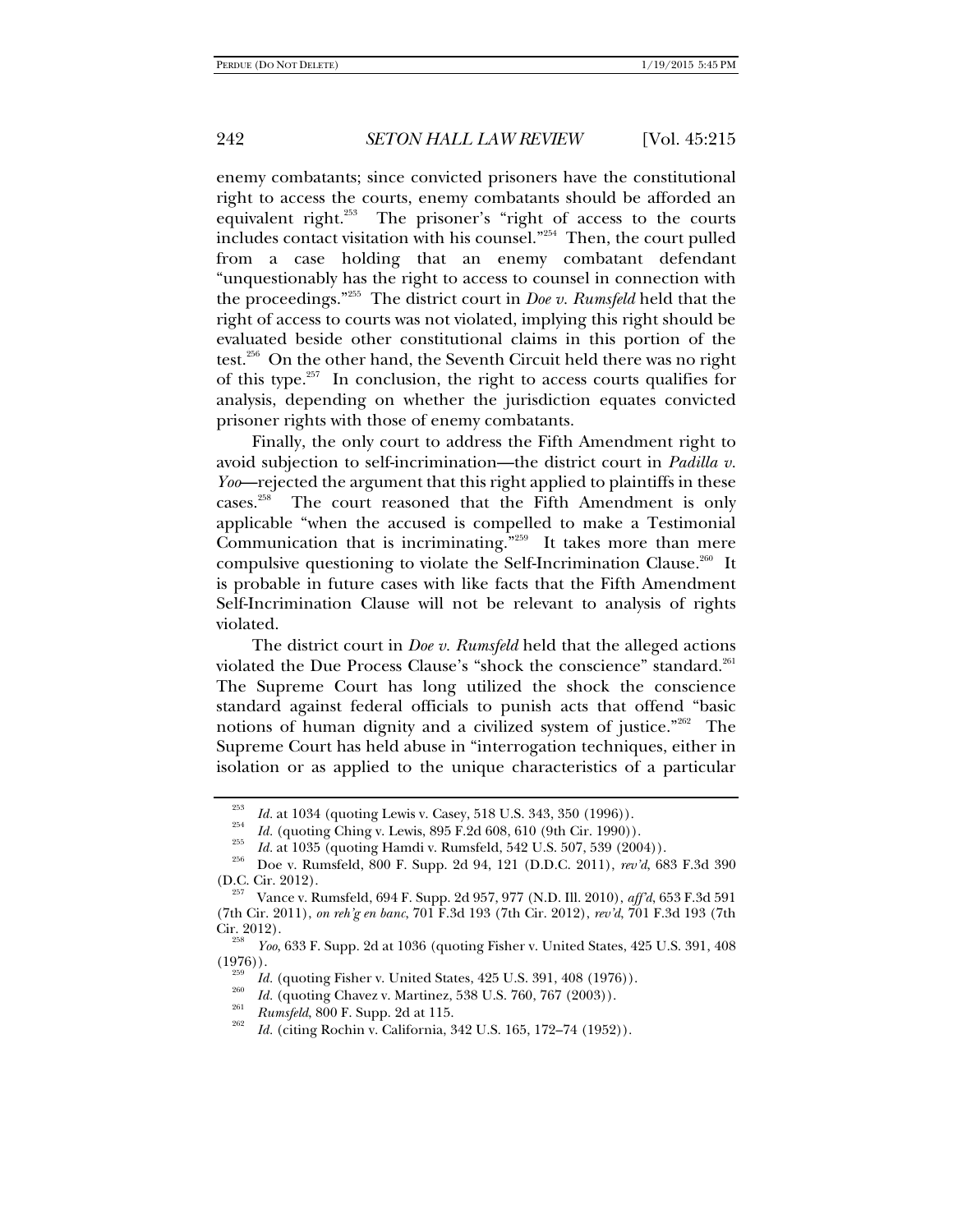suspect" could violate the Due Process Clause.<sup>263</sup> The Court has also affirmed the perpetual need to "give protection against torture, physical or mental," through the Due Process Clause. $2^{64}$  In the case of *Doe v. Rumsfeld*, the plaintiff alleged multiple offenses that, taken individually, would arguably not shock the conscience.<sup>265</sup> The correct method of evaluation, however, is to "determine the cumulative impact of the conduct alleged."266 Two theories of liability are raised: intent to injure and deliberate indifference.267 In the case of *Doe*, the conduct alleged violated both standards.<sup>268</sup> Intent to injure is "most likely to rise to the conscience-shocking level," and the plaintiff sufficiently alleged this intent because of Rumsfeld's extensive role in policy creation.<sup>269</sup> Note that the "mere assertion" of a legitimate government interest in detention is not sufficient to "void an otherwise properly pleaded constitutional claim."270 Deliberate indifference, rising between negligence and intent to injure, was met, because Doe was in the federal government's custody when he suffered mistreatment.<sup>271</sup> The only exception to this standard has been found in times of emergency to restore order, but this exception does not apply to these cases. $272$ The district court in *Vance v. Rumsfeld* addressed this issue, holding that for now the "plaintiffs have set forth the cumulative allegations necessary to state a claim of mistreatment."273 They maintained that the determination of whether the conduct violated the shock the conscience standard should be evaluated further along in the proceeding.<sup>274</sup> The determination of whether the conduct alleged

<sup>263</sup>

<sup>&</sup>lt;sup>263</sup> *Id.* (quoting Miller v. Fenton, 474 U.S. 104, 109 (1985)).<br><sup>264</sup> *Id.* at 115–16 (quoting Palko v. Connecticut, 302 U.S. 319, 326 (1937)).

*Id.* at 116 ("Here Doe alleges, *inter alia*, that he was detained incommunicado and often in solitary confinement. He also says he was exposed to extreme and prolonged cold and continuous light, blindfolded and hooded, subjected to sleep alteration and deprivation through exposure to light or blasting music, denied some food and water, and physically assaulted . . . . Doe says several 'psychologicallydisruptive tactics designed to induce compliance' were used on him throughout his detention at Camp Cropper.").<br><sup>266</sup> *Id.*<br><sup>267</sup> *Rumsfeld*, 800 F. Supp. 2d at 116.

<sup>&</sup>lt;sup>268</sup> *Id.* at 116–17.<br><sup>269</sup> *Id.* at 116 (quoting Cnty. of Sacramento v. Lewis, 523 U.S. 833, 849 (1998)).<br><sup>270</sup> *Id.* at 117.

*II*<br><sup>272</sup> *Id.* (citing *Cnty. of Sacramento,* 523 U.S. at 852–53).<br><sup>273</sup> Vance v. Rumsfeld, 694 F. Supp. 2d 957, 967 (N.D. III. 2010), *aff'd*, 653 F.3d 591 (7th Cir. 2011), *on reh'g en banc*, 701 F.3d 193 (7th Cir. 2012), *rev'd*, 701 F.3d 193 (7th Cir. 2012).

*Id.* ("While the evidence may ultimately show that neither the individual treatment methods not their cumulative impact 'shocks the conscience,' that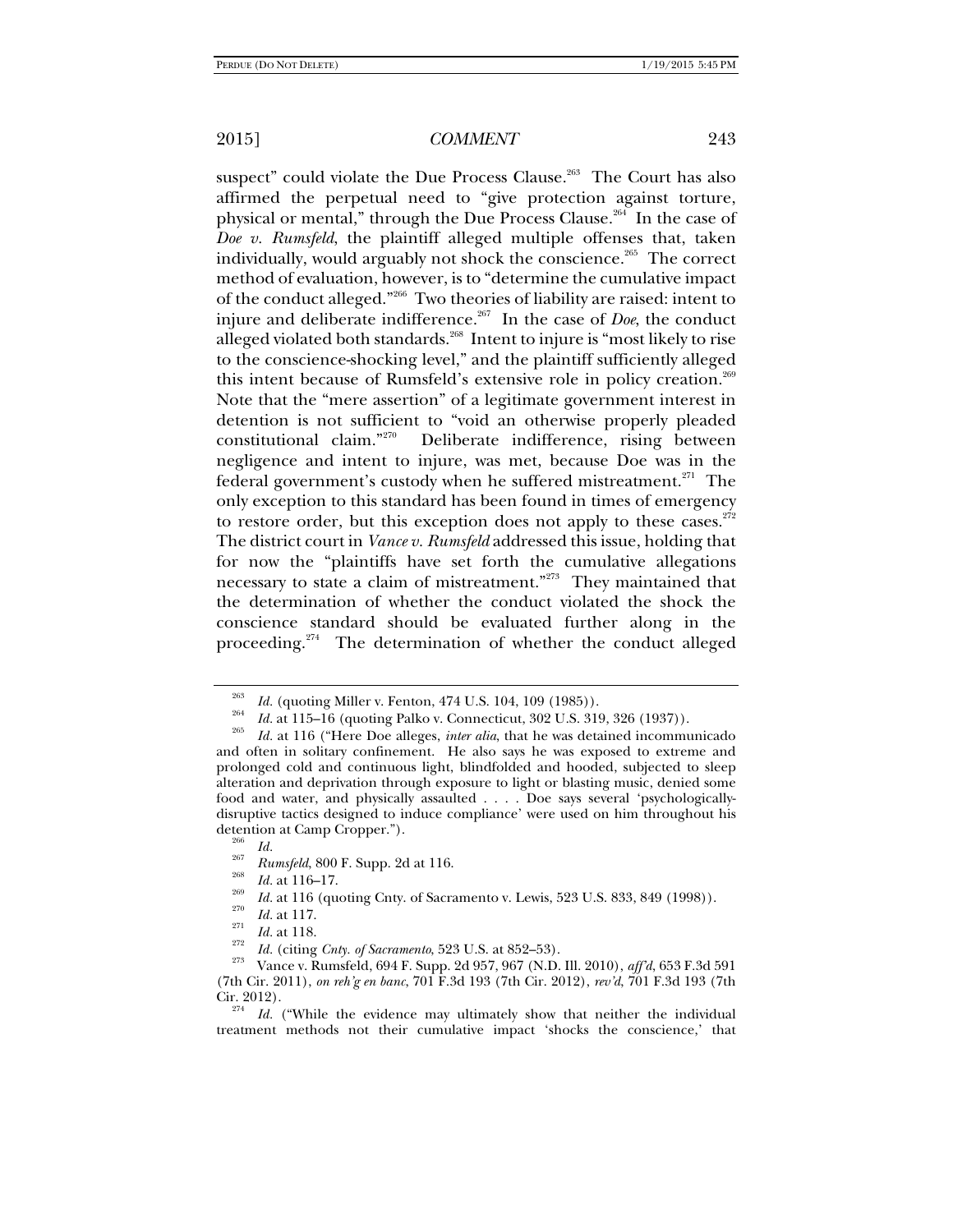shocks the conscience grants another avenue for plaintiffs in these cases to allege that harm occurred through designation or detention as an enemy combatant.

The courts made further comments striking down various defensive arguments. For example, the Seventh Circuit in *Vance v. Rumsfeld* stated that the setting of the violation, a war zone, made no impact on whether an American can claim a constitutional right to be free from torture.<sup>275</sup> The Ninth Circuit was clear that torture of American citizens, including outside the United States border, is unconstitutional without doubt.<sup>276</sup> Additionally, the district court in *Doe v. Rumsfeld* held that American citizens have the right to remain free from confinement that shocks the conscience.<sup>277</sup> Jurists considering the issue should keep these possible defenses and rebuttals in mind when evaluating the next comparable case. The subsequent phase of the inquiry, whether the right to be free from harm was clearly established at the time of injury, is the most complex consideration of the test.

## *B.* Was the right to be free from the harm clearly established at the time of *the injury?*

The second phase of the test will determine whether there was a right to be free of the alleged harm at the time of injury. This will be divided into four considerations: (1) constitutional protections; (2) federal authority; (3) case law precedent; and (4) possible collateral complications.

1. Constitutional Protections

The right of an American to be free from the treatment detailed in each particular case is derived from two arguments. First, the Eighth Amendment right of convicted prisoners corresponds to enemy combatants, and second, the Constitution continues to protect Americans acting abroad: "The specific designation as an enemy combatant does not automatically eviscerate all of the constitutional protections afforded to a citizen of the United States."278

determination is not one we may properly make at this stage of the proceedings."). 275 Vance v. Rumsfeld, 653 F.3d 591, 606–07 (7th Cir. 2011), *reh'g en banc granted,* 

*opinion vacated* (Oct. 28, 2011), *on reh'g en banc*, 701 F.3d 193 (7th Cir. 2012), *cert. denied*,

<sup>&</sup>lt;sup>276</sup> Padilla v. Yoo, 678 F.3d 748, 763 (9th Cir. 2012).<br><sup>277</sup> *Rumsfeld*, 800 F. Supp. 2d at 115. The court later found that this right was both clearly established and violated. *Id.* 278 Padilla v. Yoo, 633 F. Supp. 2d 1005, 1036 (N.D. Cal. 2009), *rev'd*, 678 F.3d 748

<sup>(9</sup>th Cir. 2012).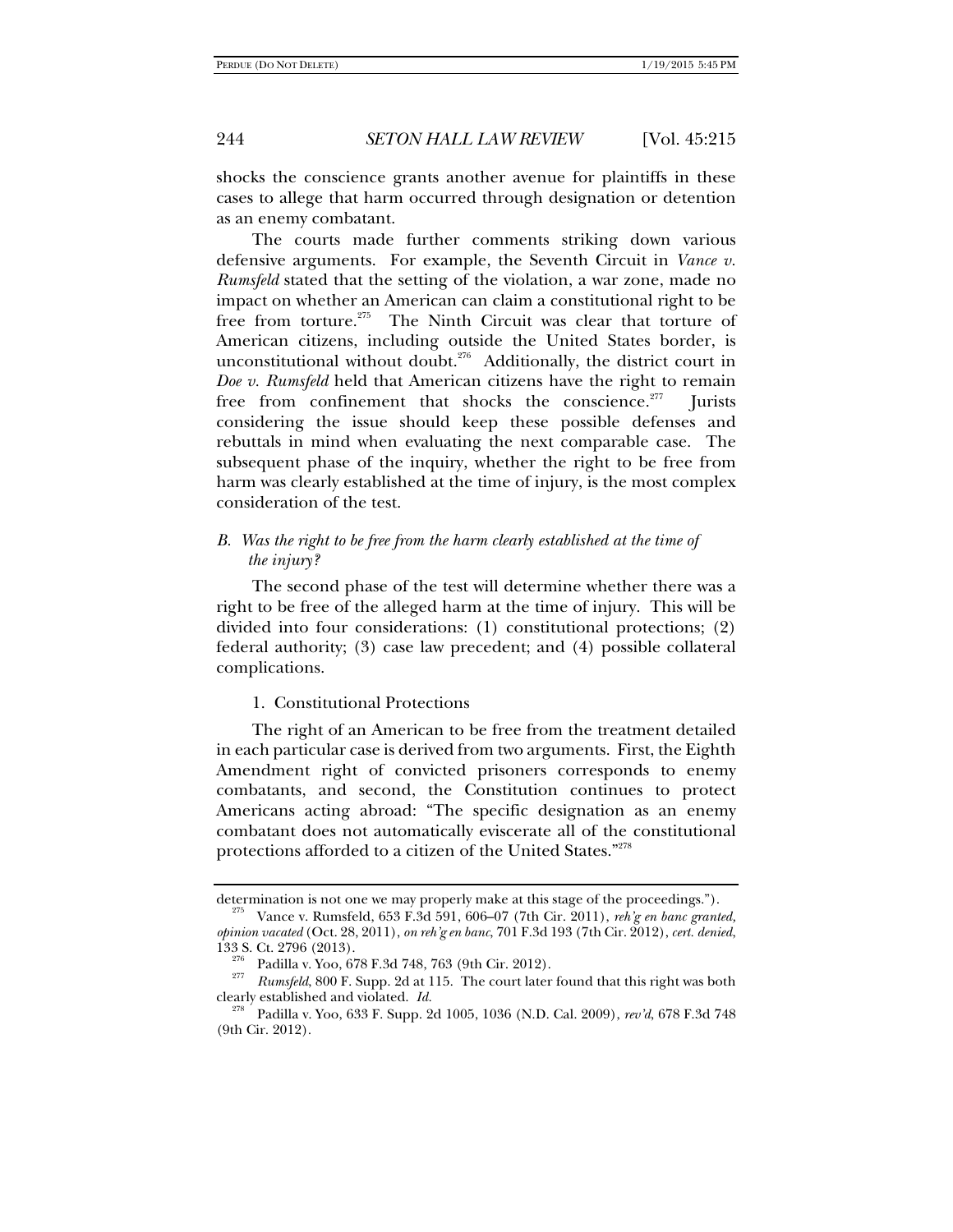i. Enemy combatant constitutional protections mirror those of prisoners.

The complaints detailed in the sample of cases outline treatment that would "clearly violate the rights afforded to citizens held in the prison context."<sup>279</sup> Though the legal framework for American enemy combatants was developing at the time of injury, "federal officials were cognizant of the basic fundamental civil rights afforded to detainees under the United States Constitution."<sup>280</sup> For example, the Supreme Court has held that denial of medical treatment to prisoners violates the Constitution.<sup>281</sup> Further, the Court has also held that those who have not been convicted of a crime and are involuntarily committed are "entitled to more considerate treatment and conditions of confinement than criminals whose conditions are designed to punish."282 The clearly established law concerning the treatment of convicted prisoners provides a basis for determining that the law against mistreatment of American enemy combatants was clearly established at the time of injury.

The Ninth Circuit raised a counterargument that, since it was not clear the plaintiff was "just another detainee," the notion that American enemy combatants were to be afforded the same protections as convicted prisoners was not clearly established.<sup>283</sup> The difference in status is evidenced, according to the court, by the conflicting purposes for detaining each type of detainee.<sup>284</sup> Criminals are detained to achieve "retribution, deterrence, incapacitation, and rehabilitation."285 On the other hand, President Bush declared in a June 9, 2002 memorandum to the Secretary of Defense that the purpose of detaining the plaintiff, Padilla, was to prevent aid from reaching Al Qaeda and to mine Padilla for intelligence.<sup>286</sup> The court referenced other circuit cases amenable to the idea that constricting access to the outside world could be a persuasive purpose for military detention of enemy combatants.<sup>287</sup> One holding found that detention could be necessary to limit the detainee's access to communication with the

<sup>&</sup>lt;sup>279</sup> *Id.*<br><sup>280</sup> *Id.* at 1037.

<sup>&</sup>lt;sup>281</sup> Estelle v. Gamble, 429 U.S. 97, 103–04 (1976).<br><sup>282</sup> Youngberg v. Romeo, 457 U.S. 307, 321–22 (1982). This case is cited both by the district court in *Padilla v. Yoo* and *Doe v. Rumsfeld*. *Yoo*, 633 F. Supp. 2d at 1035; *Rumsfeld*, 800 F. Supp. 2d at 119.<br><sup>283</sup> Padilla v. Yoo, 678 F.3d 748, 762 (9th Cir. 2012).<br>*Id.* 285 **Id.** 286 **Participal in 120.000** 

<sup>&</sup>lt;sup>285</sup> *Id.* at 762 n.8 (citing Graham v. Florida, 130 S. Ct. 2011, 2028 (2010)).<br><sup>286</sup> *Id.* 287

*Id.*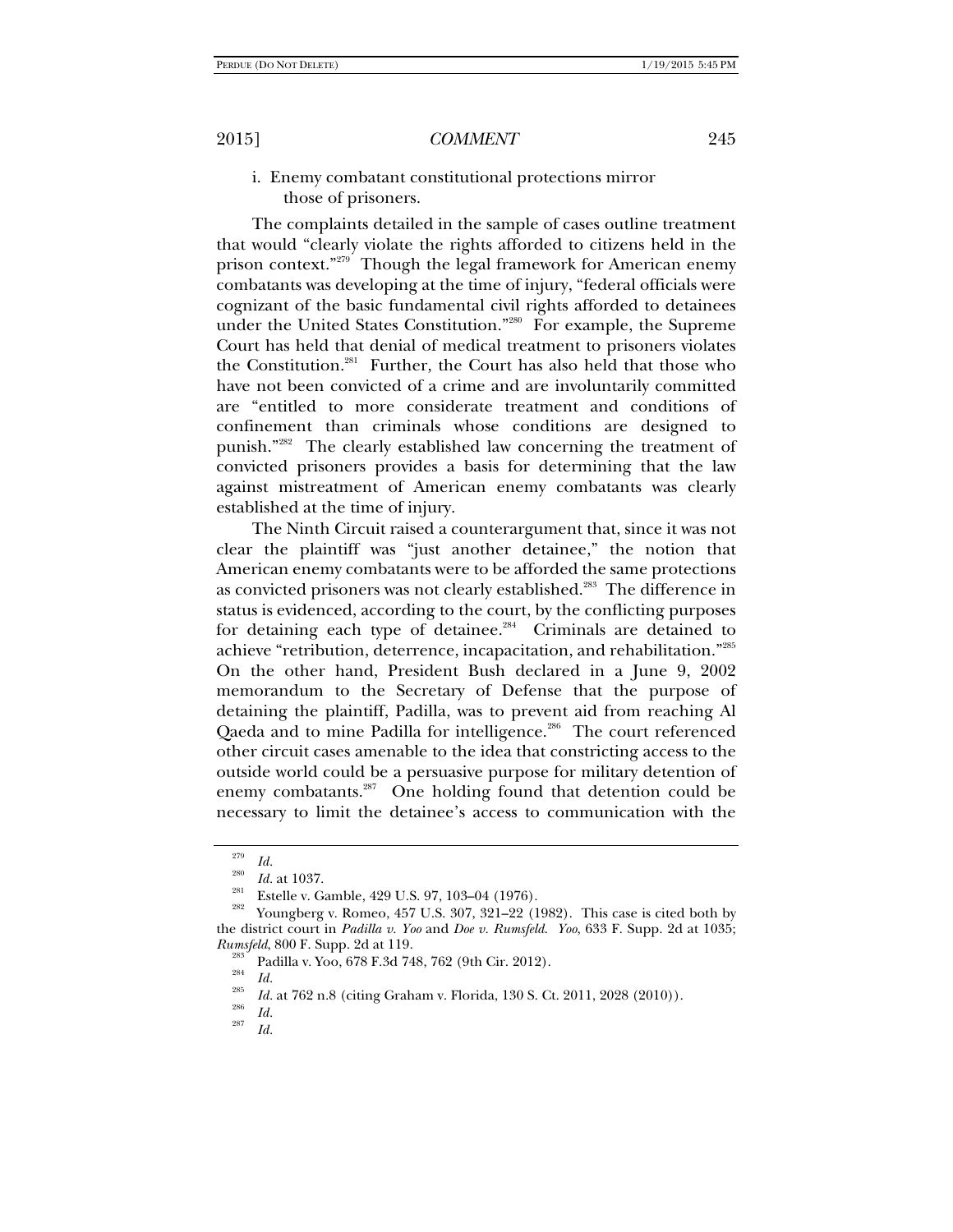enemy.288 Another found regulating religious observance could aid the government in obtaining control over the detainee for the purposes of enhanced interrogation success.<sup>289</sup> Though it is tempting to fall into this trap of abstraction and technicalities, this argument must fall under scrutiny due to the reality of the situation. Plaintiffs are American citizens with the inherent protections of the Constitution from the federal government. A foreign setting or perceived higher purpose cannot undermine centuries of clearly established liberties, including the right to live free from arbitrary detention and maltreatment, which could qualify as torture. After determining whether the detainees should be afforded the Constitutional protections of convicted prisoners, the next acknowledgment is that American constitutional rights abroad were clearly established at the time of injury.

ii. American constitutional rights abroad were clearly established at the time of injury.

American citizens' constitutional right to be free from the injuries set forth in the cases above while in foreign countries was clearly established at the time of harm.290 The district court in *Doe v. Rumsfeld* dismissed Rumsfeld's contention that no court had held an American citizen possesses constitutional rights on a foreign battlefield when detained by the American military.<sup>291</sup> Precedent enforced the concept that American citizens act abroad with the protection of the Constitution and that "the shield which the Bill of Rights and other parts of the Constitution provide to protect [a citizen's] life and liberty should not be stripped away just because he happens to be in another land."<sup>292</sup> The district court also took the time to distinguish a recent D.C. Circuit case holding the issue of whether the Fifth Amendment applied to aliens detained in Afghanistan and Iraq was not clearly established around the time of this violation, 2004.<sup>293</sup> The court distinguished the circumstances because the plaintiff was an alien, whereas Doe was an American citizen: "Clearly, a plaintiff's citizenship

<sup>288</sup>

<sup>&</sup>lt;sup>288</sup> *Id.* (citing Padilla v. Hanft, 423 F.3d 386, 395 (4th Cir. 2005)).<br><sup>289</sup> *Yoo*, 678 F.3d at 762 n.8 (citing Lebron v. Rumsfeld, 764 F. Supp. 2d 787, 805 (D.S.C. 2011)).

<sup>(</sup>D.S.C. 2011)). 290 *See* Doe v. Rumsfeld, 800 F. Supp. 2d 94, 119 (D.D.C. 2011), *rev'd*, 683 F.3d 390 (D.C. Cir. 2012); Vance v. Rumsfeld, 694 F. Supp. 2d 957, 969–70 (N.D. Ill. 2010), *aff'd*, 653 F.3d 591 (7th Cir. 2011), *on reh'g en banc*, 701 F.3d 193 (7th Cir. 2012), *rev'd*, 701 F.3d 193 (7th Cir. 2012).

*Rumsfeld*, 800 F. Supp. 2d at 120.<br> *Rumsfeld*, 800 F. Supp. 2d at 120.<br> *Rumsfeld*, 800 F. Supp. 2d at 120.<br> *Rumsfeld*, 640 F. 34, 759, 770 (D. 0)

*Id.* at 120–21 (citing Ali v. Rumsfeld, 649 F.3d 762, 770 (D.C. Cir. 2011)).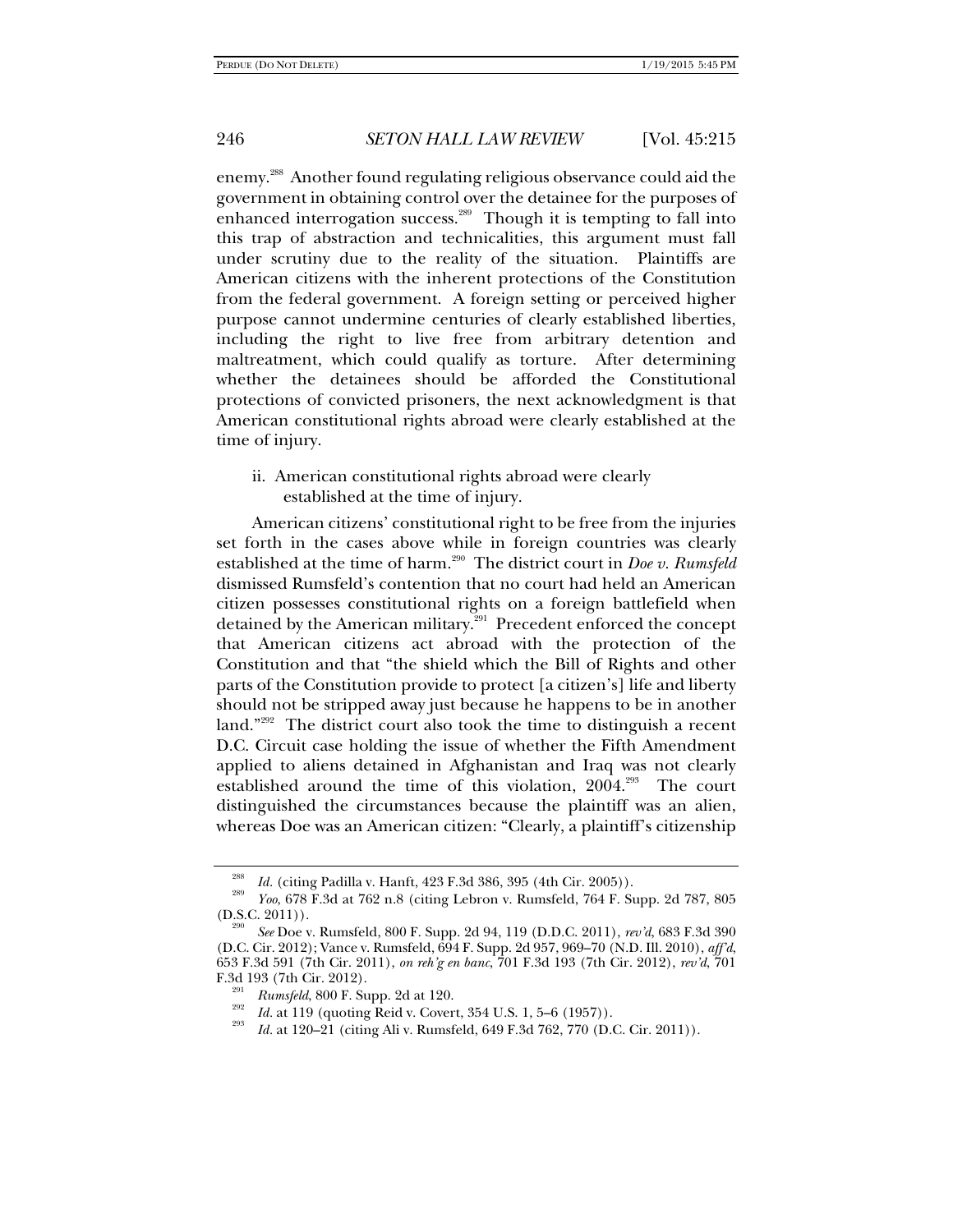often goes a long way in determining the scope of available constitutional protections."294

Similarly, the district court in *Vance v. Rumsfeld* began with reference to a case facing the question of whether the Fourth and Fifth Amendments apply to American citizens detained in foreign war zones: "[T]he Fourth and Fifth Amendments certainly protect U.S. citizens detained in the course of hostilities in Iraq."295 The court was also moved by the "oft-cited" Supreme Court plurality opinion of *Reid v. Covert*:

The United States is entirely a creature of the Constitution. Its power and authority have no other source. It can only act in accordance with all the limitations imposed by the Constitution. When the Government reaches out to punish a citizen abroad, the shield which the Bill of Rights and other parts of the Constitution provide to protect his life and liberty should not be stripped away just because he happens to be in another land. $296$ 

In addition, the Second Circuit has stated "[t]hat the Bill of Rights has extraterritorial application to the conduct of federal agents directed at United States citizens is well settled."297 The court found recent D.C. Circuit cases involving aliens bringing suit for abuse while detained to be the most persuasive.<sup>298</sup> Though the court granted qualified immunity to the defendants in both instances, the decision to do so rested in great part on the nationality of the plaintiffs.299 In *In re Iraq*, the "plaintiffs' non-citizenship was the primary factor" in holding for the defendants.300 Similarly, in *Rasul v. Myers*, the D.C. Circuit not only "relied on plaintiffs' non-citizenship," but also "reaffirmed that American citizens are in fact entitled to such protections."<sup>301</sup>

<sup>294</sup> *Id.* at 121 (quoting Vance v. Rumsfeld, 694 F. Supp. 2d 957, 969 (N.D. Ill. 2010), *aff'd*, 653 F.3d 591 (7th Cir. 2011), *on reh'g en banc*, 701 F.3d 193 (7th Cir. 2012), *and rev'd*, 701 F.3d 193 (7th Cir. 2012)). 295 Vance v. Rumsfeld, 694 F. Supp. 2d 957, 969 (N.D. Ill. 2010), *aff'd*, 653 F.3d 591

<sup>(7</sup>th Cir. 2011), *on reh'g en banc*, 701 F.3d 193 (7th Cir. 2012), *and rev'd*, 701 F.3d 193 (7th Cir. 2012) (quoting Kar v. Rumsfeld, 580 F. Supp. 2d 80, 83 (D.D.C. 2008)).<br> *Id.* (quoting Reid v. Covert, 354 U.S. 1, 5–6 (1957) (plurality opinion)).

*Id.* (quoting United States v. Toscanino, 500 F.2d 267, 280 (2d Cir. 1974)).<br> *Id.* at 970.<br>
<sup>300</sup> *Id.* at 970.

 $\frac{300}{100}$  *Id.* (citing In re Iraq and Afghanistan Detainees Litig., 479 F. Supp. 2d 85, 108–09 (D.D.C. 2007)).

<sup>09 (</sup>D.D.C. 2007)). 301 Vance v. Rumsfeld, 694 F. Supp. 2d 957, 969 (N.D. Ill. 2010), *aff'd*, 653 F.3d 591 (7th Cir. 2011), *on reh'g en banc*, 701 F.3d 193 (7th Cir. 2012), *and rev'd*, 701 F.3d 193 (7th Cir. 2012) (citing Rasul v. Myers, 563 F.3d 527, 530–32 (D.C. Cir. 2009)).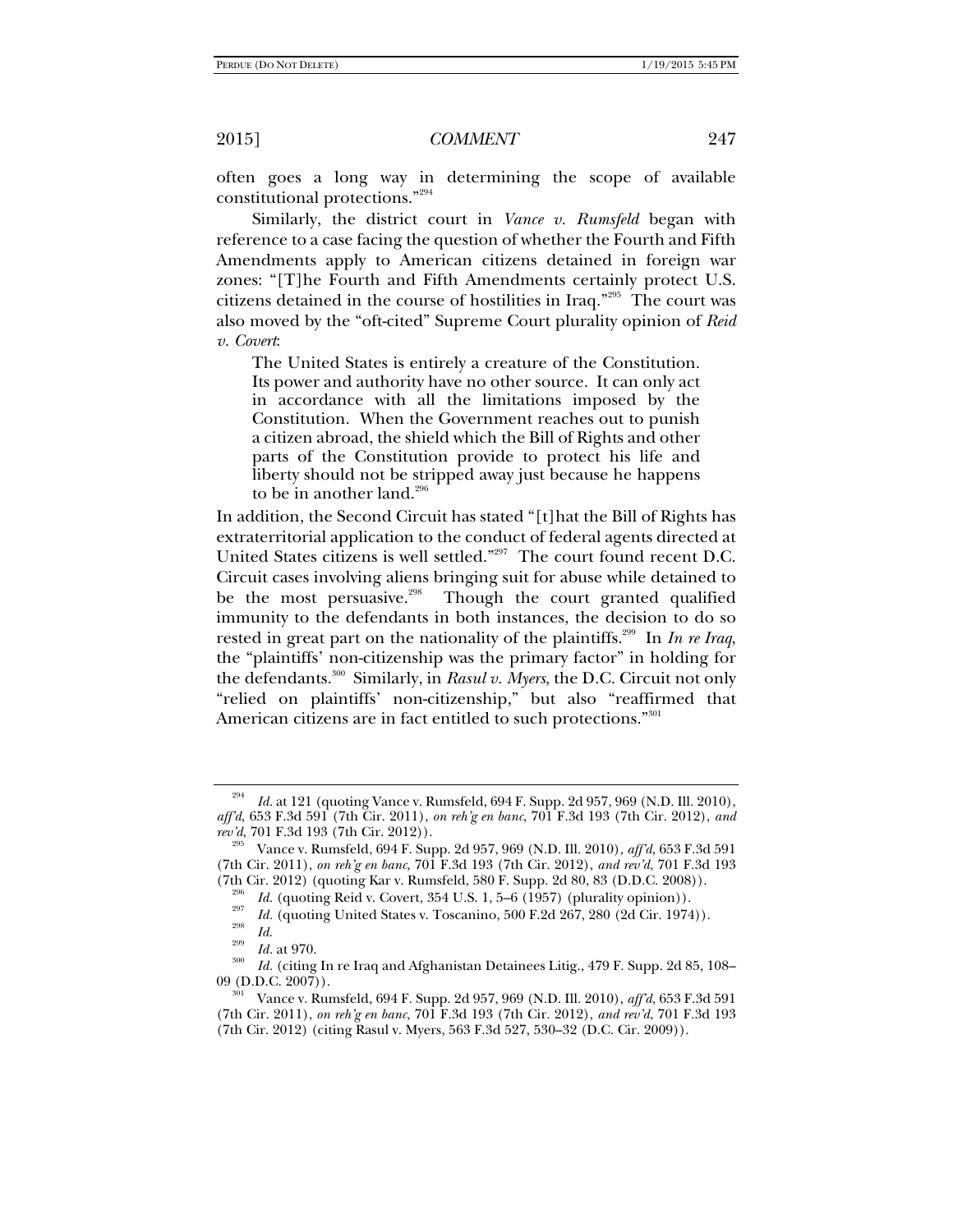The district court in *Vance v. Rumsfeld* held that the treatment of plaintiffs was especially reprehensible, because the decision to perpetuate the treatment was not made during any emergency requiring "split-second" decision-making.<sup>302</sup> This argument derives from a Supreme Court statement that behavior is particularly shocking when the decision-maker has had "time to make unhurried judgments, upon the chance for repeated reflection, largely uncomplicated by the pulls of competing obligations."303 The "tumultuous foreign setting" of the location did not counter the clearly established constitutional rights of American citizens abroad.<sup>304</sup>

Finally, the shock the conscience standard that the Supreme Court imposed on federal officials through the Due Process Clause was clearly established at the time of injury.<sup>305</sup> The cases "declaring unconstitutional conduct or conditions of confinement that shock the conscience" span nearly a century and grant notice to representatives of the federal government that interrogation techniques represent ground for liability.<sup>306</sup>

There are many possible avenues to conclude the constitutional protection of American citizens was clearly established at the time of harm. Beyond constitutional protections are federal statutory safeguards that are in place for American citizens and useful in evaluating whether the right to be free from the harm alleged was clearly established.

#### 2. Federal Authority

Statutory grounds for maintaining the right of American plaintiffs to remain free from the detention and mistreatment described above were clearly established at the time of harm and fall within both the National Defense Authorization Act and the Detainee Treatment Act. The Seventh Circuit in *Vance v*. *Rumsfeld* supported this position*.* 307 The court specifically referenced the Ronald W. Reagan National Defense Authorization Act for Fiscal Year 2005, 10 U.S.C. § 801, stat. note §

<sup>&</sup>lt;sup>302</sup>*Id.* at 971 (citing Cnty. of Sacramento v. Lewis, 523 U.S. 833, 853 (1998)).<br>
303 Cnty. of Sacramento v. Lewis, 523 U.S. 833, 853 (1998).<br> *Rumsfeld*, 694 F. Supp. 2d at 971.

<sup>&</sup>lt;sup>305</sup> Doe v. Rumsfeld, 800 F. Supp. 2d 94, 115 (D.D.C. 2011), *rev'd*, 683 F.3d 390 (D.C. Cir. 2012); Vance v. Rumsfeld, 694 F. Supp. 2d 957, 967 (N.D. Ill. 2010), *aff'd*, 653 F.3d 591 (7th Cir. 2011), *on reh'g en banc*, 701 F.3d 193 (7th Cir. 2012), *rev'd*, 701 F.3d 193 (7th Cir. 2012).<br><sup>306</sup> *Id.* at 120.<br><sup>307</sup> Vance v. Rumsfeld, 653 F.3d 591, 610 (7th Cir. 2011), *reh'g en banc granted,* 

*opinion vacated* (2011), *on reh'g en banc*, 701 F.3d 193 (7th Cir. 2012), *cert. denied*, 133 S. Ct. 2796 (2013).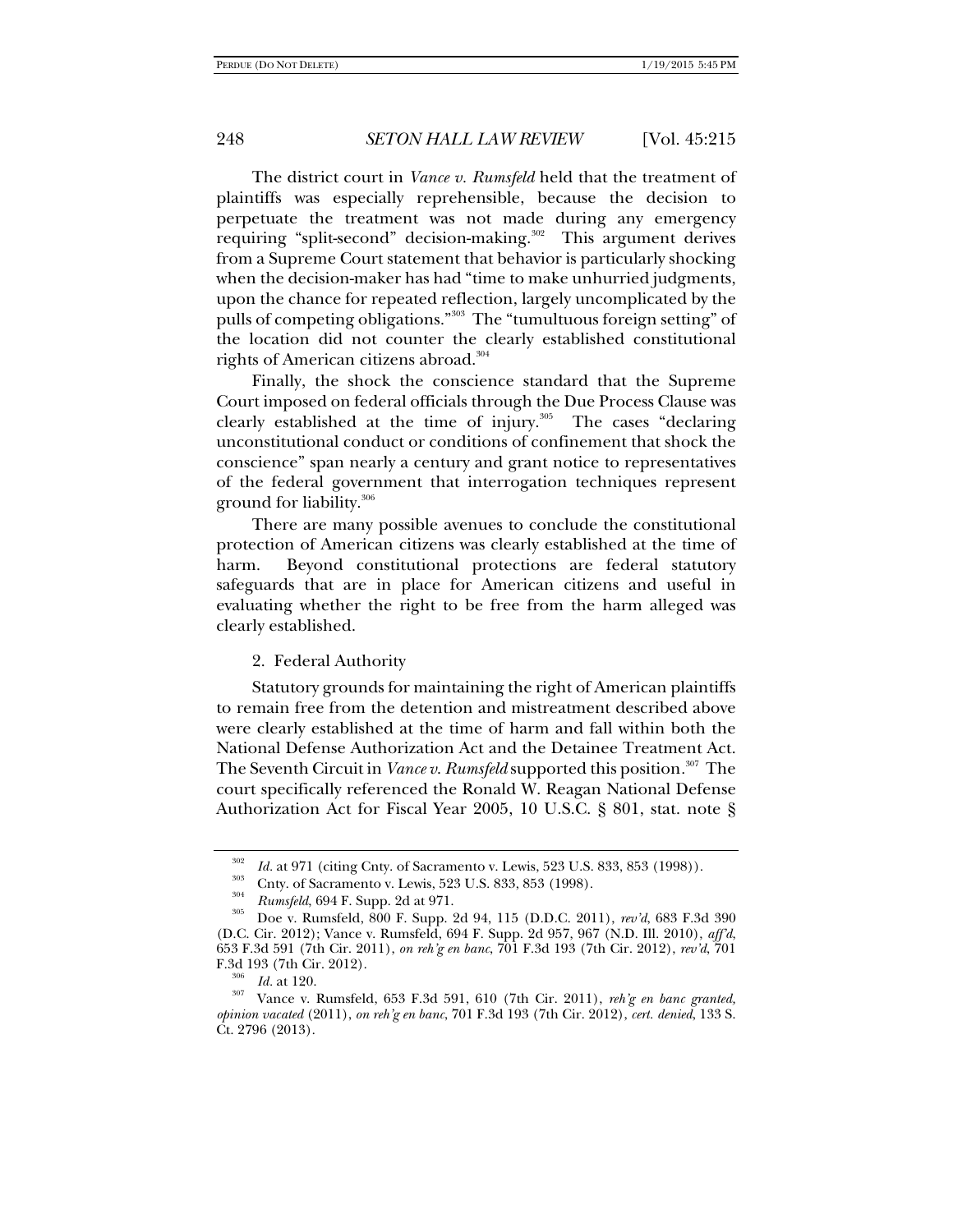1092, which affirms that U.S. military interrogation techniques are prohibited from violating the Constitution.<sup>308</sup> The Act also directs the Secretary of Defense to ensure military practices are "consistent with international obligations and laws of the United States."309 The Detainee Treatment Act, specifically 10 U.S.C. § 801, stat. note § 1002, explicitly limits authorized techniques to those expressly named in the Army Field Manual, a guide which did not contain authorization for the coercive techniques used on the plaintiffs.<sup>310</sup> These additional resources provide further grounds to prove the defendants named in the cases named above operated under the knowledge that their behavior was clearly established to be illegal.

The district court raised an opposing argument in *Lebron v. Rumsfeld.*311 The court utilized the conflicting opinions in the branches of the federal government on the legality of the treatment of the plaintiff as grounds for proving that the illegality of the actions was not clearly established at the time of injury.<sup>312</sup> On one hand, the Office of Legal Counsel of the Department of Justice "officially sanctioned" the coercive techniques used against the plaintiff, concluding that they were lawful.<sup>313</sup> Additionally, the Department of Defense Working Group on detainee interrogations issued a lengthy report concluding that the interrogation techniques were lawful.<sup> $314$ </sup> On the other hand, both the Federal Bureau of Investigation and the General Counsel of the Navy "vigorously challenged" these contentions, maintaining that the techniques violated both American and international law.<sup>315</sup> Although the court proposed that this variance in opinion within the executive branch served to clearly establish that this area is "the very definition of unsettled law," this logic is unpersuasive. $316$  Surely the legal opinions of agencies and the executive branch staff are persuasive, but to require unanimity among the politicized legal minds before a concept can be clearly established would foreclose all qualified immunity analysis. The court defended its hazy reasoning by following the pattern of other courts that have "also shown a marked reluctance to deny qualified immunity to officials in circumstances where they were required to balance competing interests of the citizen

<sup>308</sup>*Id.* <sup>309</sup>

<sup>&</sup>lt;sup>310</sup>*Id.* Lebron v. Rumsfeld, 764 F. Supp. 2d 787, 803 (D.S.C. 2011). *Id.* 

 $\frac{313}{314}$  *Id. Id.* 

 $\frac{315}{316}$  *Id.* 

*Id.*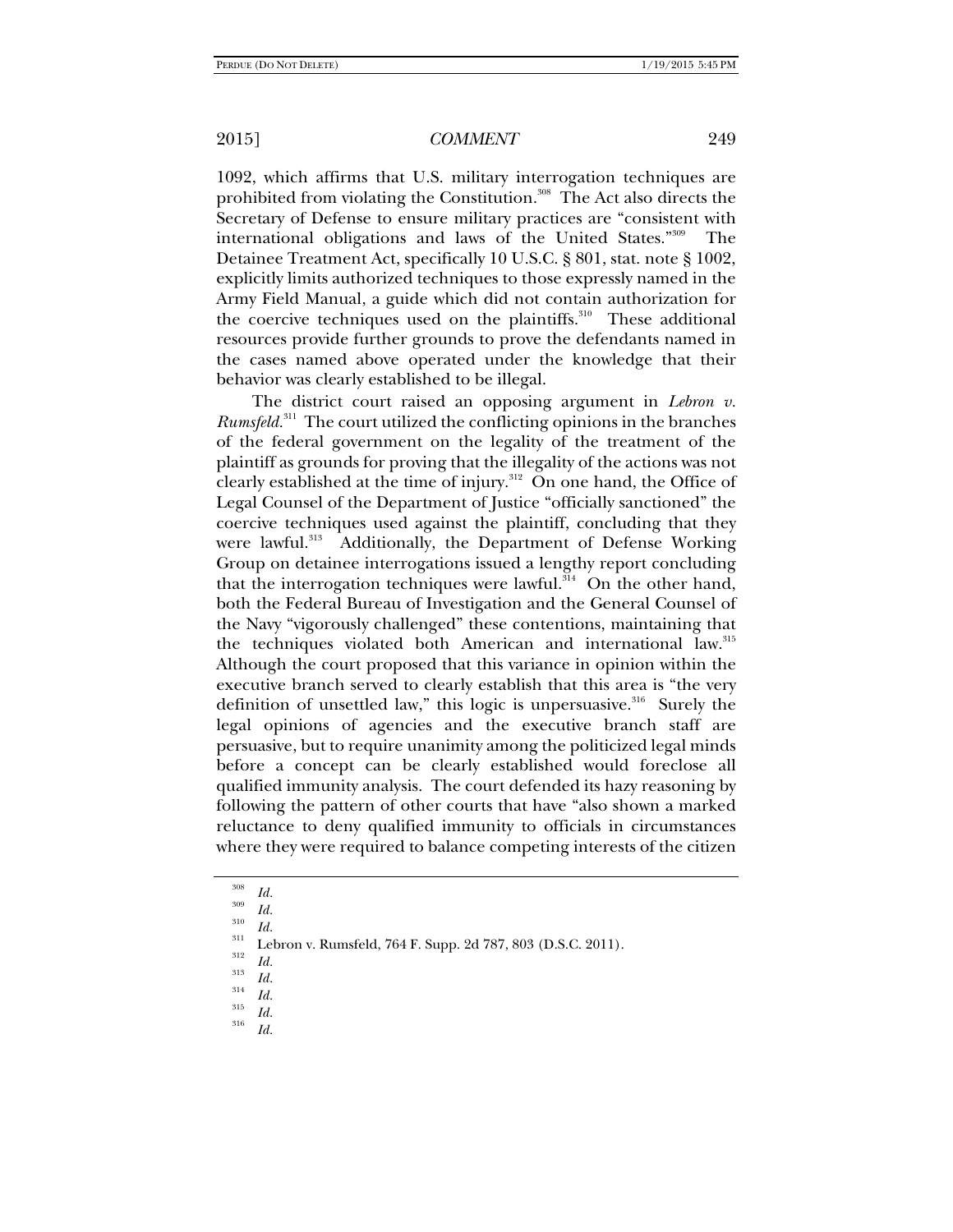and the government."<sup>317</sup> The reluctance stems from the complaint that the required balancing is "subtle, difficult to apply and not yet well defined."318 It is little wonder that the standard continues to lack definition, considering the mass grants of qualified immunity. Continued avoidance of tackling the controversy, the merits of each case, and of developing the standard to be applied will only perpetuate the lack of guidance granted to lower courts. In addition to federal statutory authority grants of notice, judicial precedent affords further means of concluding that the rights of American citizens were clearly established at the time of injury.

#### 3. Case Law Precedent

The case law utilized to hammer out arguments in these cases only serves to make a complex maze less maneuverable. The most cohesive manner by which to organize the information is to divide it into two sections: (1) a brief analysis of the three most discussed cases and (2) a discussion of whether extensive precedent is even necessary to claim that there is clearly established law on this point.

## i. Hamdi v. Rumsfeld, Ex parte Quirin, and Ashcroft v. al-Kidd

Though entire law review articles could be written solely on these cases, this Comment would be remiss in not highlighting their structural positions in the legal-analytical framework, as they make appearances in many of the sample cases.

*Hamdi v. Rumsfeld* is referenced in *Padilla v. Yoo* at both the district court and appellate levels.<sup>319</sup> *Hamdi*, a 2004 Supreme Court case, held that a detained enemy combatant maintained a fundamental "right to be free from involuntary confinement by his own government without the due process of law."320 This right included the right to access counsel, notice as to the charges against him, and a fair opportunity to be heard.<sup>321</sup> The case was decided in 2004, which was too late to grant notice to any of the case samples, and thus proved insufficient grounds

<sup>317</sup> Lebron v. Rumsfeld, 764 F. Supp. 2d 787, 801 (D.S.C. 2011), *aff'd*, 670 F.3d 540 (4th Cir. 2012), *cert. denied*, 132 S. Ct. 2751 (2012).<br><sup>318</sup> Id. (quoting DiMeglio v. Haines, 45 F.3d 790, 806 (4th Cir. 1995)).

<sup>&</sup>lt;sup>319</sup> Padilla v. Yoo, 633 F. Supp. 2d 1005, 1037 (N.D. Cal. 2009), *rev'd*, 678 F.3d 748 (9th Cir. 2012); Padilla v. Yoo, 678 F.3d 748, 761 (9th Cir. 2012); *see* Hamdi v. Rumsfeld, 542 U.S. 507 (2004).<br><sup>320</sup> *Rumsfeld*, 542 U.S. at 531.<br>*321 Id.* at 533, 539. This case was not included in my case sample even though the

plaintiff was an American detained as an enemy combatant because the court did not address the qualified immunity question.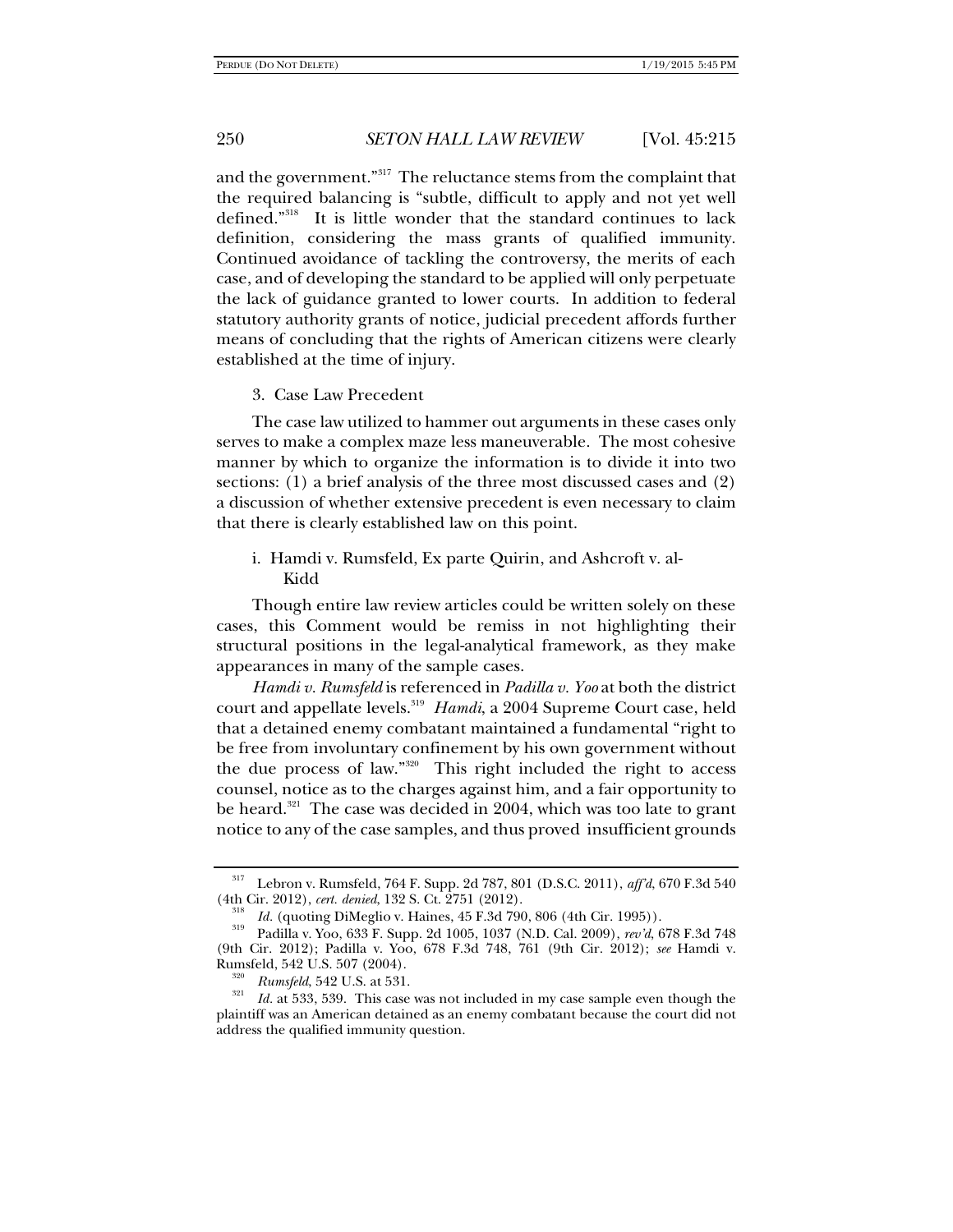to find that the right to be free from mistreatment was clearly established.<sup>322</sup> Additionally, the court of appeals in *Vance v. Rumsfeld* discounted the defendant's reliance on *Hamdi* to demonstrate the "struggle" with defining "the precise constitutional contours applicable to the detention of individuals—citizen and non-citizen alike—seized in a foreign war zone."323 The court dismissed the importance of *Hamdi* on two grounds.<sup>324</sup> First, the case is one involving procedural due process, which is not relevant to the discussion.<sup>325</sup> Second, the case sheds "no useful light on how a reasonable federal official might have thought that the Constitution permitted him to torture, or to authorize the torture of, a civilian U.S. citizen."326

Similarly, *Ex parte Quirin*, a Supreme Court case from 1942, involved German agents claiming to be American citizens maintaining a right to trial by jury when detained as unlawful belligerents. $327$ Citizenship was "immaterial," and "as an unlawful combatant he was subject to trial by military tribunal alongside the alien saboteurs."<sup>328</sup> The court of appeals in *Padilla v. Yoo* found that *Ex parte Quirin* suggested to defendants that enemy combatants are afforded less rights than prisoners.<sup>329</sup> Disregarding the year in which the German agents were detained as a time of patriotic fervor, the case is distinguishable from the sample cases above. The court never determined whether the agent was an American citizen or not, and the plaintiff was not subjected to maltreatment that could be described as torture. Though *Ex parte Quirin* is valuable to acknowledge, it has no significant part to play in this analysis.

Finally, the Supreme Court in *Ashcroft v. al-Kidd* granted qualified immunity to a former Attorney General after the alleged improper detention of the plaintiff.<sup>330</sup> The defendant authorized detention of multiple suspects, claiming the purpose of detention was to use the detainees as witnesses in a criminal trial.<sup>331</sup> The plaintiff alleged that

<sup>322</sup> Padilla v. Yoo, 633 F. Supp. 2d 1005, 1037 n.4 (N.D. Cal. 2009), *rev'd*, 678 F.3d

<sup>748 (9</sup>th Cir. 2012); Padilla v. Yoo, 678 F.3d 748, 761 (9th Cir. 2012). 323 Vance v. Rumsfeld, 653 F.3d 591, 610 (7th Cir. 2011), *reh'g en banc granted, opinion vacated* (Oct. 28, 2011), *on reh'g en banc*, 701 F.3d 193 (7th Cir. 2012), *cert. denied*, 133 S. Ct. 2796 (2013).<br><sup>324</sup> *Id.*<br><sup>325</sup> *Id.*<br><sup>326</sup> *Id.* 

<sup>&</sup>lt;sup>327</sup> Ex parte Quirin, 317 U.S. 1 (1942), *modified sub nom.* U.S. *ex rel.* Quirin v. Cox, 63 S. Ct. 22 (1942).

<sup>&</sup>lt;sup>328</sup> Padilla v. Yoo, 678 F.3d 748, 758–59 (9th Cir. 2012).<br><sup>329</sup> Id.

<sup>&</sup>lt;sup>330</sup> Ashcroft v. al-Kidd, 131 S. Ct. 2074, 2085 (2011).

*Id.* at 2077.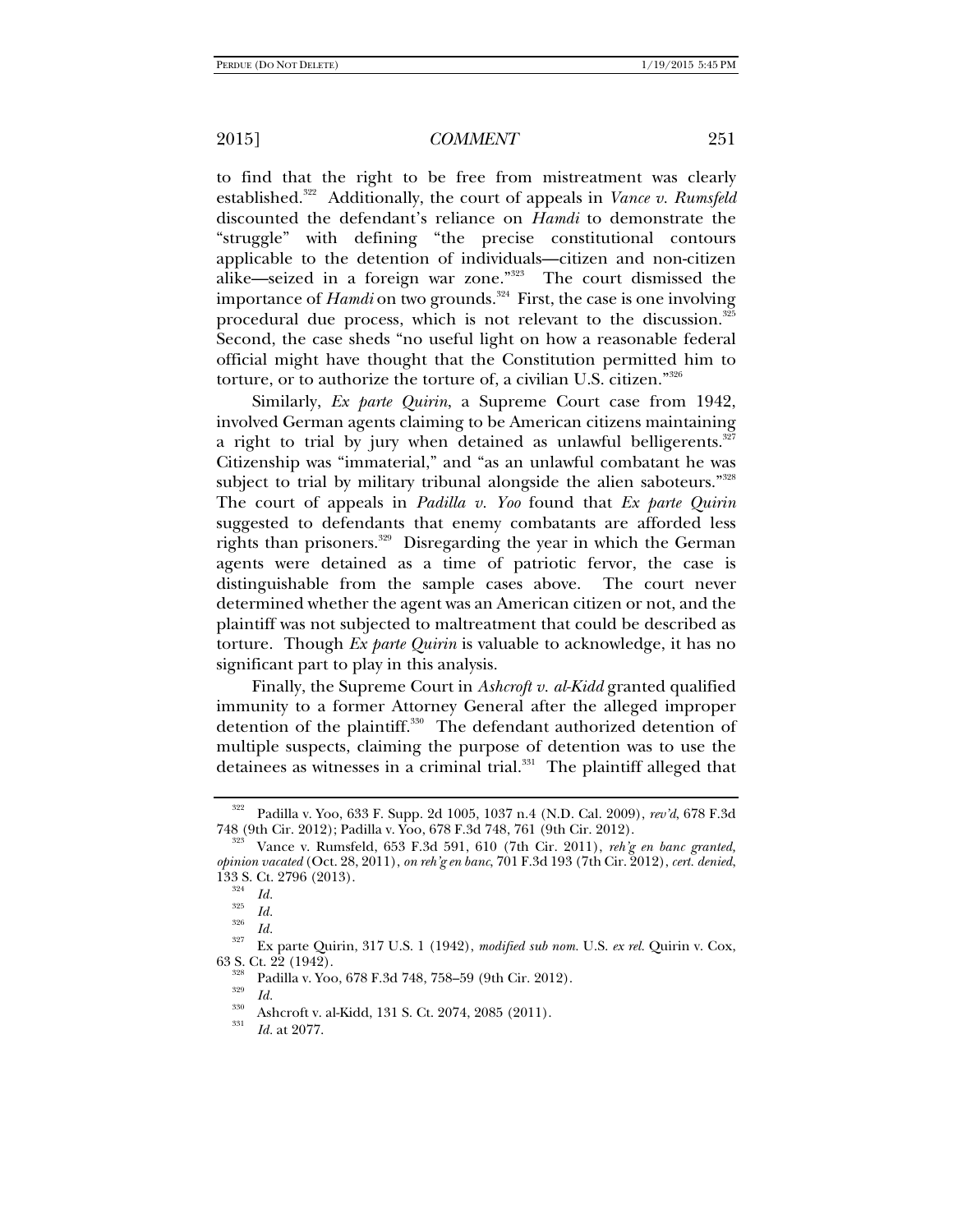the authorization was intended to detain suspected terrorists against whom the federal government lacked sufficient evidence to charge with a crime.<sup>332</sup> The court of appeals in *Padilla v. Yoo* argued that the Supreme Court's grant of qualified immunity to the defendant affirmed that there was no clearly established right at the time of the alleged violations to be free from injury.<sup>333</sup> This argument is not convincing. The scope of the *Ashcroft* holding is quite narrow. First, the Court did not address claims that the Eighth Amendment violations were clearly established, because the plaintiff was not subjected to brutal treatment as were the plaintiffs here. The clearly established analysis was limited to Fourth Amendment violations.<sup>334</sup> Second, the holding is narrowly confined to material-witness warrants: "At the time of al-Kidd's arrest, not a single judicial opinion had held that pretext could render an objectively reasonable arrest pursuant to a material-witness unconstitutional."335 Though deceptively precedential at first glance, *Ashcroft v. al-Kidd* cannot be relied on as a means to find that American citizens do not have a clearly established right to be free from maltreatment upon detention as an enemy combatant.

The relevant judicial precedent above warrants consideration, but ultimately it sheds no affirmative light on the issue at bar: whether the right of American citizens to be free from mistreatment was clearly established at the time of injury. This has little impact on the cumulative analysis, considering it is likely that judicial precedent is not required in these cases.

#### ii. Necessity of Judicial Precedent

Several courts relied on the argument that no court, in addressing the issue of qualified immunity, has specifically discussed the right of Americans to be free from maltreatment when designated as enemy combatants.336 Given the nature of the violations alleged in these cases, however, "[t]his is not a case where the precise violation must have been previously held unlawful."<sup>337</sup> As the Seventh Circuit stated so

<sup>332</sup>

<sup>&</sup>lt;sup>332</sup> *Id.* at 2079.<br><sup>333</sup> *Yoo*, 678 F.3d at 758–59.

<sup>&</sup>lt;sup>334</sup> *Id. al-Kidd*, 131 S. Ct. at 2083.

<sup>&</sup>lt;sup>336</sup> Lebron v. Rumsfeld, 764 F. Supp. 2d 787, 803 (D.S.C. 2011), *aff'd*, 670 F.3d 540 (4th Cir. 2012), *cert. denied*, 132 S. Ct. 2751 (2012); *see Yoo*, 678 F.3d at 761 ("[I]t remains murky whether an enemy combatant detainee may be subjected to conditions of confinement and methods of interrogation that would be unconstitutional if applied in the ordinary prison and criminal settings.").<br><sup>337</sup> Vance v. Rumsfeld, 653 F.3d 591, 610 (7th Cir. 2011), *reh'g en banc granted*,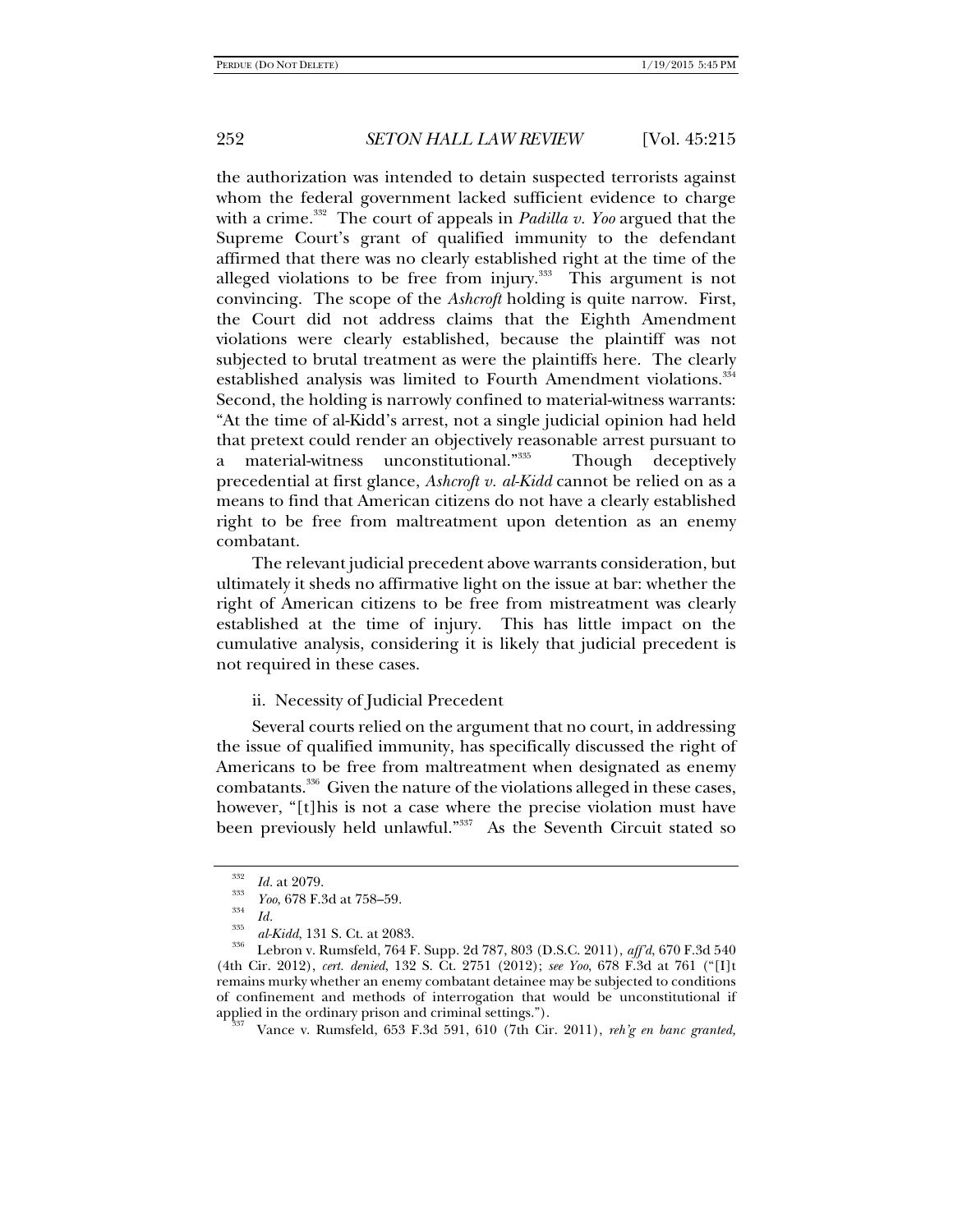eloquently, "[w]here the constitutional violation is patently obvious and the contours of the right sufficiently clear, a controlling case on point is not needed to defeat a defense of qualified immunity."<sup>338</sup> A comparable Seventh Circuit case requiring no direct precedent denied qualified immunity to officials who chained a prisoner for seven hours to a post in the sun.339 Particularly compelling is the Ninth Circuit's *Hydrick v. Hunter,* addressing the lack of clearly established precedent concerning psychiatric hospital conditions of confinement for sexual offenders.340 The court held that though the law in the area was "still evolving," the rights "afforded [convicted] prisoners set a floor for those that must be afforded [sexually violent predators]."341 Because of the nature of the offenses, ranging from violence to squalid conditions, "surely it is clear that certain actions . . . transgress the boundary" between legal and illegal, regardless of specific judicial precedent.342 The district court in *Doe v. Rumsfeld* similarly dismissed the need to find identical precedent, as "the Court need not require previous declarations that the constitutional right existed in identical factual circumstances."343 Additionally, the district court in *Vance v. Rumsfeld* acknowledged how important it is "that we not shirk from protecting against clear constitutional violations simply because the clear general right has not previously been enforced in the precise circumstances facing the court."344 The Supreme Court has similarly claimed that "[t]here has never been . . . a section 1983 case accusing welfare officials of selling foster children into slavery; it does not follow that if such a case arose, the officials would be immune from damages or liability."345 The principles apply easily to the situation at hand. In these cases, American citizens were detained by officials of the federal government and subjected to brutal treatment. The federal

<sup>358</sup> *Id.*<br><sup>339</sup> *Id.* (citing Hope v. Pelzer, 536 U.S. 730, 741 (2002)).

<sup>340</sup> Hydrick v. Hunter, 500 F.3d 978 (9th Cir. 2004), *vacated*, Hunter v Hydrick, 566 U.S. 1256 (2009), *remanded to* 669 F.3d 937.<br><sup>341</sup> Id. at 989.

*opinion vacated* (Oct. 28, 2011), *on reh'g en banc*, 701 F.3d 193 (7th Cir. 2012), *cert. denied*, 133 S. Ct. 2796 (2013).

*Id.* at 989. 342 *Id.* at 990 n.8. 343 Doe v. Rumsfeld, 800 F. Supp. 2d 94, 120 (D.D.C. 2011), *rev'd*, 683 F.3d 390 (D.C. Cir. 2012) ("Where preexisting law would dictate to a reasonable official that his conduct is unconstitutional, even if prior case law has not explicitly addressed identical circumstances, the unconstitutionality of that conduct may be found clearly established."). 344 Vance v. Rumsfeld, 694 F. Supp. 2d 957, 970 (N.D. Ill. 2010), *aff'd*, 653 F.3d 591

<sup>(7</sup>th Cir. 2011), *on reh'g en banc*, 701 F.3d 193 (7th Cir. 2012), *rev'd*, 701 F.3d 193 (7th Cir. 2012).<br><sup>345</sup> United States v. Lanier, 520 U.S. 259, 271 (1997) (internal citations omitted).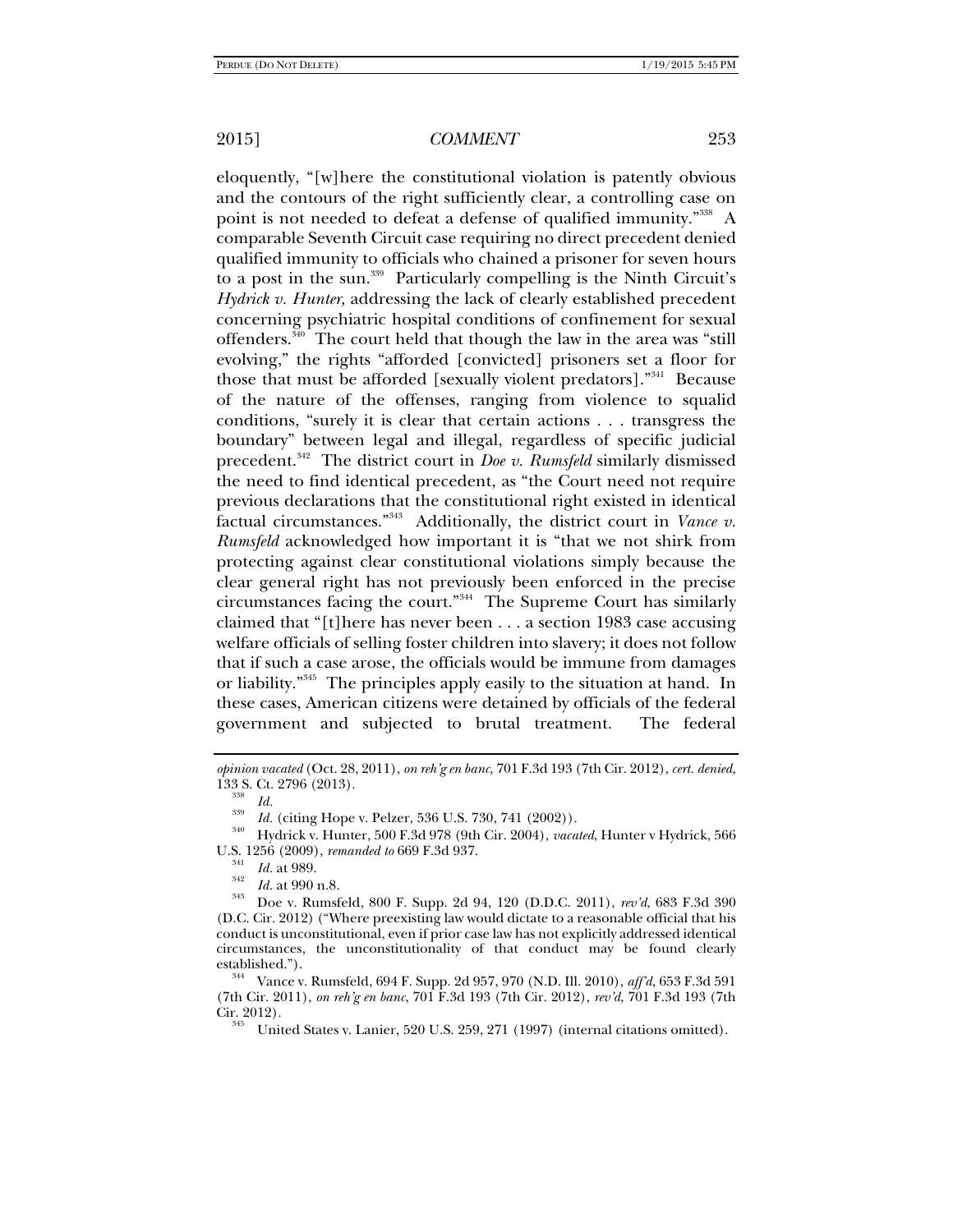government has been on notice since the country's inception that the nation belongs to its citizens and is not to be used as a cruel hand of oppression by the trusted elected officials. A final consideration remains: what is the impact of the tumultuous state of "torture" in national and international law?

4. Collateral Complication: The Definition of Torture

One objection to finding that American citizens have the right to be free from the treatment described in the sample cases is that the definition of "torture" has been muddied and pulled between competing political interests. This Comment contends, however, that even without the title of "torture" to describe the alleged conduct, the legal foundation prohibiting such conduct was clearly established at the time. It offers a brief summary of the issues to provide the reader with a well-rounded concept of the facets of the legal-analytical framework provided.

Although it was clear from 2001 to 2003 that torture referred to "intentional infliction of severe pain or suffering, whether physical or mental," it was unclear what constituted severe pain and suffering.<sup>346</sup> The following sources of information were available at the time of the dates in question. First, the Eighth Amendment has historically protected American citizens from the infliction of "cruel and unusual punishments."347 In 2002, the State Department issued a statement confirming that "[t]orture is prohibited by law throughout the United States."348 In addition, it encouraged that "[n]o official of the Government, federal, state or local, civilian or military, is authorized to commit or to instruct anyone else to commit torture."<sup>349</sup> There are "[n]o exceptional circumstances [that] may be invoked as a justification of torture."350 An international agreement that the United States signed in 1988, the Convention against Torture, defined torture as "[a]ny act by which severe pain or suffering, whether physical or mental, is intentionally inflicted on a person for such purposes as obtaining from him or a third person, information or a confession, punishing him  $\dots$  or intimidating or coercing him  $\dots$ ."<sup>351</sup> In addition, by 1994, a federal statute criminalizing torture abroad defined torture

<sup>&</sup>lt;sup>346</sup> Padilla v. Yoo, 678 F.3d 748, 764 (9th Cir. 2012).<br>
<sup>347</sup> U.S. CONST. amend. VIII.<br>
<sup>348</sup> *Yoo*, 678 F.3d at 763 n.10.<br> *M* 

*Id.* <sup>350</sup>*Id.* 351 Convention against Torture and Other Cruel, Inhuman or Degrading Treatment or Punishment, art. 1.1, Apr. 18, 1988, 1465 U.N.T.S. 85, 23 I.L.M. 1027.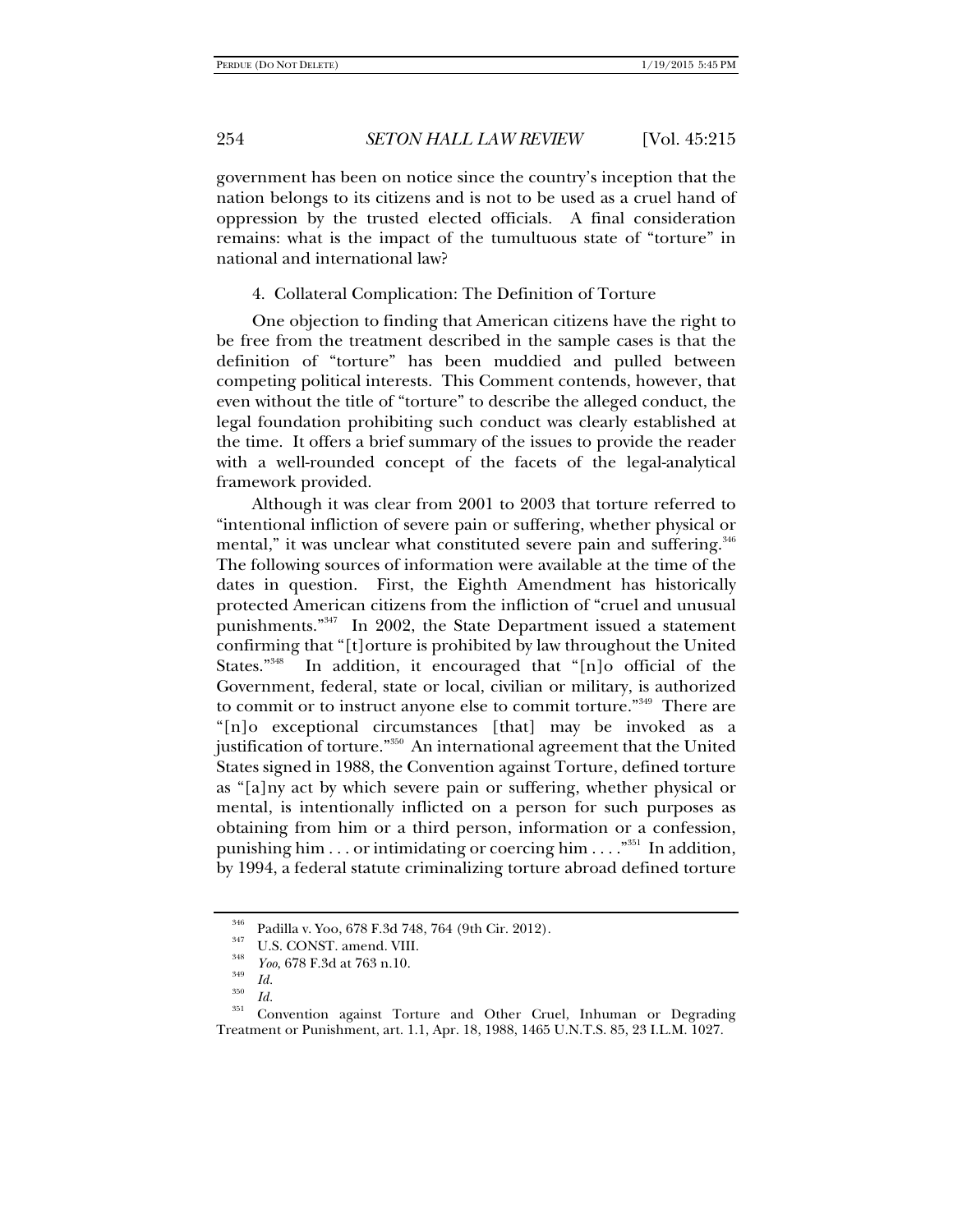as "an act committed by a person acting under the color of law specifically intended to inflict severe physical or mental pain or suffering (other than pain or suffering incidental to lawful sanctions) upon another person within his custody or physical control."<sup>352</sup> The Torture Victim Protection Act of 1991 defined torture as "any act, directed against an individual in the offender's custody or physical control, by which severe pain or suffering (other than pain or suffering arising only from or inherent in, or incidental to, lawful sanctions), whether physical or mental, is intentionally inflicted  $\dots$ .  $\cdot$ <sup>353</sup> All of these sources were readily available to American lawmakers from 2001 to 2003.

In addition to American sources, other countries had legislation illuminating the meaning of "torture" for reference from 2001 to 2003.354 The European Court of Human Rights' leading decision on torture held that wall standing, subjection to noise, hooding, deprivation of drink and food, and deprivation of sleep did not constitute torture: "they did not occasion suffering of the particular intensity and cruelty implied by the word torture as so understood."355 The Israeli Supreme Court, however, found sleep deprivation, stress positions, hooding, violent shaking, and exposure to loud music to be against their law.<sup>356</sup> These two cases demonstrate the two foremost international sources of debate on the definition.

At the time of the defendant's actions, there was also precedent in the Ninth Circuit in which defendants were found guilty of "torture."357 In a 2001 suit under the Convention against Torture, the plaintiff was severely beaten for a month while interrogated.<sup>358</sup> On one occasion, the plaintiff was tied, blindfolded, and burned with cigarettes for over one week.<sup>359</sup> In a 1996 suit under the Alien Tort Statute, torture of the plaintiff was found when he was blindfolded, beaten, threatened with electric shock, threatened with death, denied sleep, subject to waterboarding, and imprisoned in an unlit and hot cell for

<sup>&</sup>lt;sup>352</sup> 18 U.S.C. § 2340(1) (2004).<br><sup>353</sup> Torture Victim Protection Act of 1991, Pub.L. No. 102–256, § 3(b), 106 Stat. 73<br>(1991) (codified at 28 U.S.C. § 1350 (1991)).

 $\frac{354}{355}$  *Yoo*, 678 F.3d at 764–65.<br>Ireland v. United Kingdom, 25 Eur. Ct. H.R. (ser. A) at 59, 80 (1978).<br><sup>356</sup> HCJ 5100/94 Pub. Comm. Against Torture in Israel v. Israel 53(4) PD 817,<br>1482–85 [1999] (Isr.), reprint

<sup>1482–85 [1999] (</sup>Isr.), reprinted in 38 I.L.M. 1471. 357 Padilla v. Yoo 678 F.3d 748, 766 (9th Cir. 2012). 358 Al-Saher v. I.N.S., 268 F.3d 1143, 1145 (9th Cir. 2001), *amended by*, 355 F.3d 1140  $(9th)$  Cir. 2004).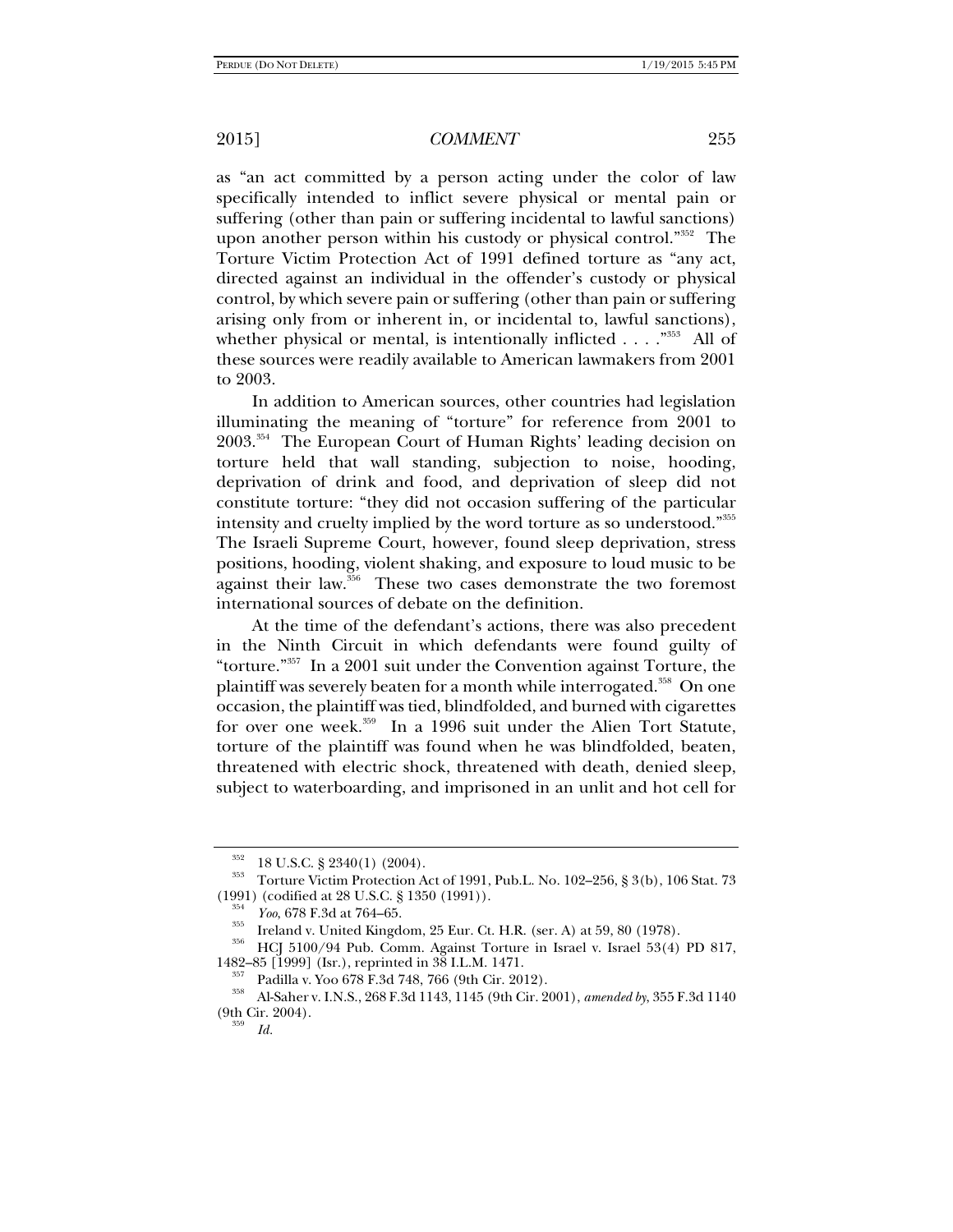seven months.<sup>360</sup> These examples demonstrate sources of American judicial precedent discussing the definition of torture, thus granting elucidation to the contested word.

Once it is decided that the rights of Step One were clearly established at the time of harm, the final determination in Step Two is whether the alleged facts of the complaint are sufficient to support a claim in federal court.

## *C. Did the plaintiffs plead factual allegations sufficient to support a claim that the clearly established right was violated?*

The final portion of analysis is broken into two possible considerations: causation and violation. Though some court analyses grouped causation analysis with the preceding *Bivens* evaluation, this Comment includes causation here as a means to prove violation, separating the two into categories simply for the sake of organization.

#### 1. Causation

Federal officials are liable for the reasonably foreseeable consequences of their conduct when they have "crafted the policies for or authorized facially unconstitutional action."361 Causation analysis is broken into two parts: procedural due process and substantive due process.<sup>362</sup> The procedural due process hurdle is quite high in light of the facts of the cases, requiring evidence that defendants either "personally authorized" the acts or were "deliberately indifferent" to the treatment of plaintiffs.<sup>363</sup> In the case of *Doe v. Rumsfeld*, it was not enough that Rumsfeld had final say over whether to continue detention of plaintiffs and the ability to reform the Camp's procedures.<sup>364</sup> Plaintiffs were required to plead facts to allege with particularity that Rumsfeld controlled the procedural rights of the detainees.365 The district court in *Vance v. Rumsfeld* also held in favor of the defendant as far as the procedural due process claim went, holding that the facts alleged did not "go beyond a speculative level."<sup>366</sup> Though procedural due process claims face little hope of survival,

<sup>360</sup> Hilao v. Estate of Marcos, 103 F.3d 789, 790–91 (9th Cir. 1996). 361 Doe v. Rumsfeld, 800 F. Supp. 2d 94, 113 (D.D.C. 2011), *rev'd*, 683 F.3d 390 (D.C. Cir. 2012).

 $\frac{362}{363}$  *Id.* at 113–14.<br>*Id.* at 114.

*Id.* at 114. 364 *Id.* at 114–15. 365 *Id.* 366 Vance v. Rumsfeld, 694 F. Supp. 2d 957, 977 (N.D. Ill. 2010), *aff'd*, 653 F.3d 591 (7th Cir. 2011), *on reh'g en banc*, 701 F.3d 193 (7th Cir. 2012), *rev'd*, 701 F.3d 193 (7th Cir. 2012).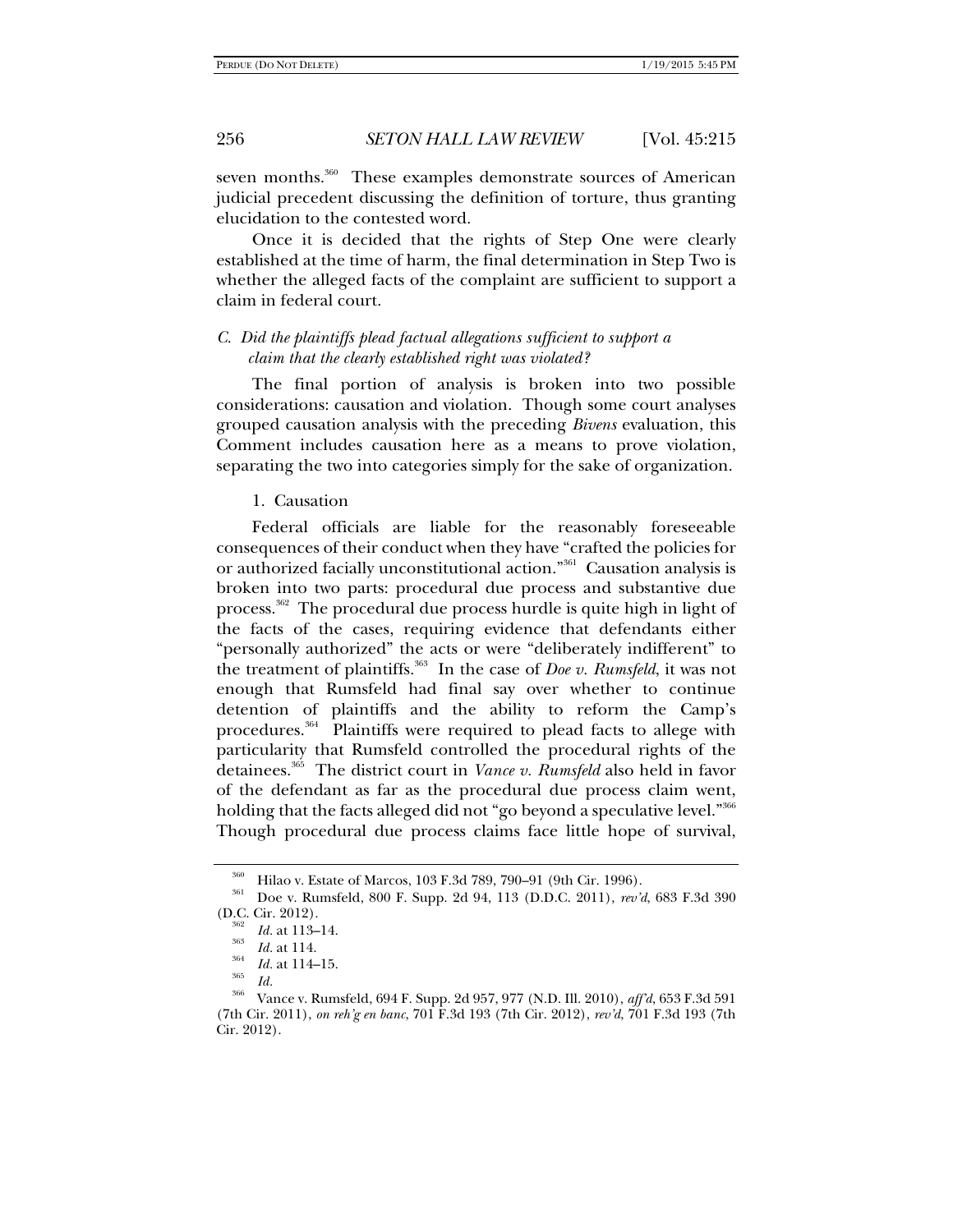substantive due process analysis is more forgiving to plaintiffs.

Substantive due process claims in the sample cases face greater success than the procedural due process claims. Case law on substantive due process supports the argument that those who give orders are personally liable for the effects of the conduct ordered.<sup>367</sup> Precedent includes a case in which plaintiffs enjoyed success after suing the head of the Department for Child and Family Services for creating policy that violated their constitutional rights.<sup>368</sup> Substantive due process does not require direct causation, only that the defendant set in motion acts she or he knows or should know will cause the harm.<sup>369</sup> For example, an assistant city attorney was found liable after drafting a letter denying a permit for a parade.<sup>370</sup> Liability was imposed despite the fact that senior city officials revised the letter and others approved and signed the denial.<sup>371</sup> The court found causation between the defendant's actions and the denial of constitutional rights, because there were not enough intervening factors. $372$  The reasoning was grounded in the claim that the defendant's written opinion was a "substantial factor" in the overall denial of the permit.<sup>373</sup> Of further note is a case involving two Department of Homeland Security attorneys, held liable for advising customs agents that they could refuse to release confiscated property.<sup> $\frac{374}{4}$ </sup> The reasoning was grounded in the argument that the unconstitutional seizures were foreseeable as a result of the advice.<sup>375</sup> Judicial precedent has successfully applied the principle that those who order the denial of constitutional rights could be held liable for the actions of their subordinates.

The causation between the defendants and the harm that served as the basis for the substantive due process claim is widely accepted as an element to be proven in the case samples through sufficient facts to show that defendants "knew of, ordered, and approved the alleged constitutionally deficient interrogation methods and detention

<sup>&</sup>lt;sup>367</sup> *Id.* at 962.

<sup>&</sup>lt;sup>368</sup> *Id.* (citing Doyle v. Camelot Care Ctrs., Inc., 305 F.3d 603, 614–15 (7th Cir. 2002)); *see also* Gentry v. Duckworth, 65 F.3d 555, 561 (7th Cir. 1995).

<sup>&</sup>lt;sup>369</sup> Padilla v. Yoo, 633 F. Supp. 2d 1005, 1032–33 (N.D. Cal. 2009), *rev'd*, 678 F.3d 748 (9th Cir. 2012).

<sup>&</sup>lt;sup>370</sup> Lippoldt v. Cole, 468 F.3d 1204, 1220 (10th Cir. 2006).<br> *Id.*<br>
<sup>372</sup> *Id.*<br> *Id.* <sup>373</sup> *Id.* 

*Id.* 374 Anoushiravani v. Fishel, No. CV 04-212-MO, 2004 WL 1630240, at \*5 (D. Or. July 19, 2004).

*Id.*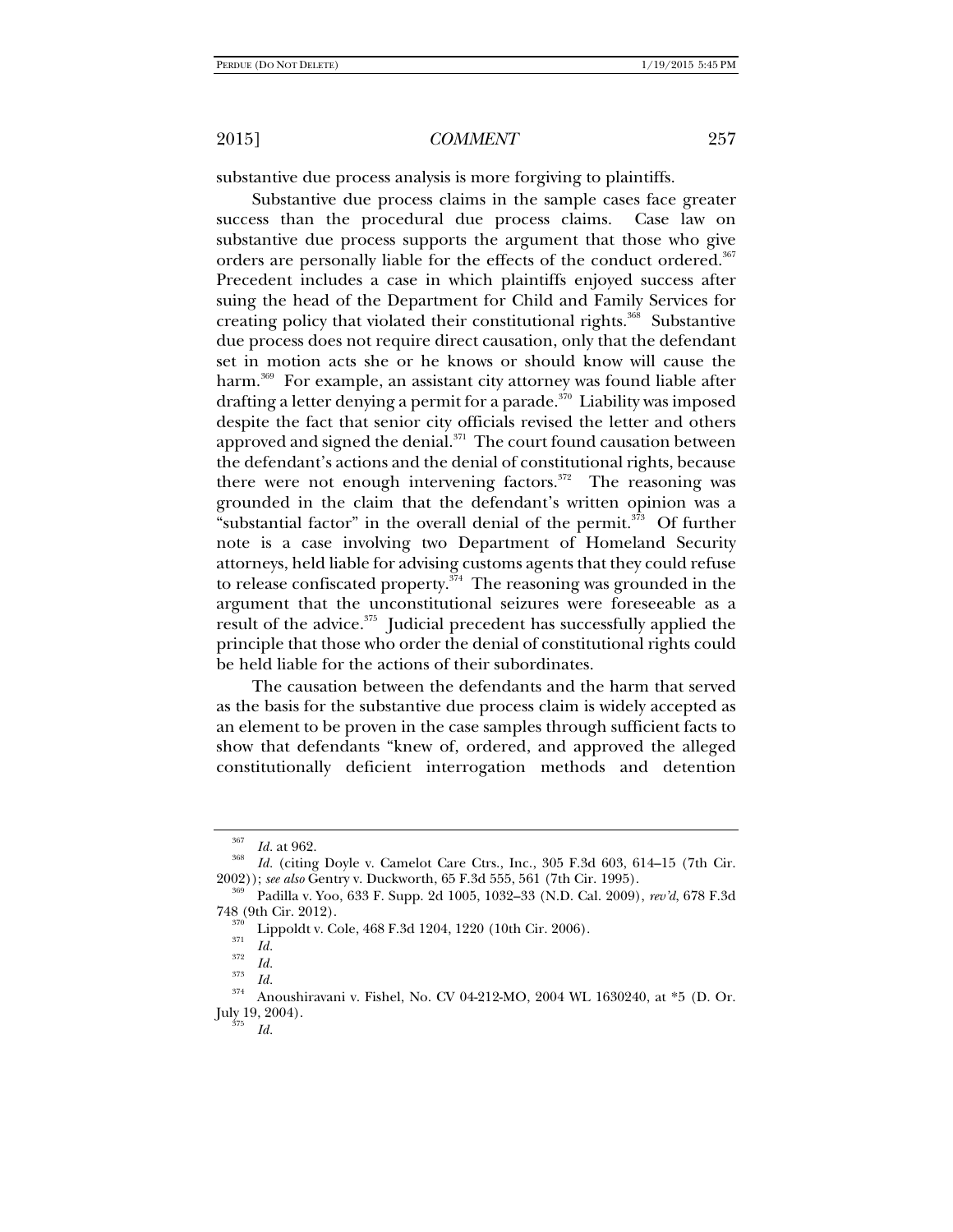conditions."376 The factors supporting this view in *Doe v. Rumsfeld* include defendant's personal approval of enhanced interrogation techniques, the deployment of Major General Miller to "gitmo-ize" the Camp, and memorandums and groups created for the purpose of evaluating enhanced interrogation techniques.<sup>377</sup> Nearly identical considerations influenced both the court of appeals and district court in *Vance v. Rumsfeld* to hold that there were sufficient facts alleged to support the claim that Rumsfeld was "personally involved in the unconstitutional treatment."378 The district court in *Padilla v. Yoo* similarly found that the defendant, Yoo, caused the violation of the plaintiff's rights.<sup>379</sup> Relevant facts indicating foreseeable injury included Yoo's participation in the development of policy, his work laying the legal framework for the designation of enemy combatants, his personal review of the plaintiff's file, and his legal advice that federal officials could detain Americans because the Fourth Amendment would not apply.<sup>380</sup>

In utilizing relevant analysis to establish that there was causation between defendant's actions and the harm suffered by plaintiffs, the foundation of the legal-analytical framework determining that there was a violation of rights is concluded. Causation in conjunction with a defendant's proven violation of rights signifies that a plaintiff has pleaded with enough particularity to support a claim.

### 2. Violation

This final step is much more forgiving to the plaintiff than those discussed above. This stage simply requires a closer look into the facts alleged in the complaint to determine whether they are sufficiently particularized to support a holding that the defendant's actions violated the clearly established right. In the case of *Padilla v. Yoo* in the district court, the treatment alleged was deemed to violate the Eighth Amendment and the right of access to the courts. $381$  The persuasive

<sup>376</sup> Doe v. Rumsfeld, 800 F. Supp. 2d 94, 114 (D.D.C. 2011), *rev'd*, 683 F.3d 390

<sup>(</sup>D.C. Cir. 2012). 377 *Id.* at 113–14. 378 Vance v. Rumsfeld, 653 F.3d 591, 603–05 (7th Cir. 2011), *reh'g en banc granted, opinion vacated* (Oct. 28, 2011), *on reh'g en banc*, 701 F.3d 193 (7th Cir. 2012), *cert. denied*, 133 S. Ct. 2796 (2013); Vance v. Rumsfeld, 694 F. Supp. 2d 957, 962 (N.D. Ill. 2010), *aff'd*, 653 F.3d 591 (7th Cir. 2011), *on reh'g en banc*, 701 F.3d 193 (7th Cir. 2012), *rev'd*,

<sup>701</sup> F.3d 193 (7th Cir. 2012). 379 Padilla v. Yoo, 633 F. Supp. 2d 1005, 1034 (N.D. Cal. 2009), *rev'd*, 678 F.3d 748 (9th Cir. 2012); Padilla v. Yoo, 678 F.3d 748, 761 (9th Cir. 2012).<br><sup>380</sup> *Id.* at 1033–34.<br><sup>381</sup>

*Id.* at 1034–35.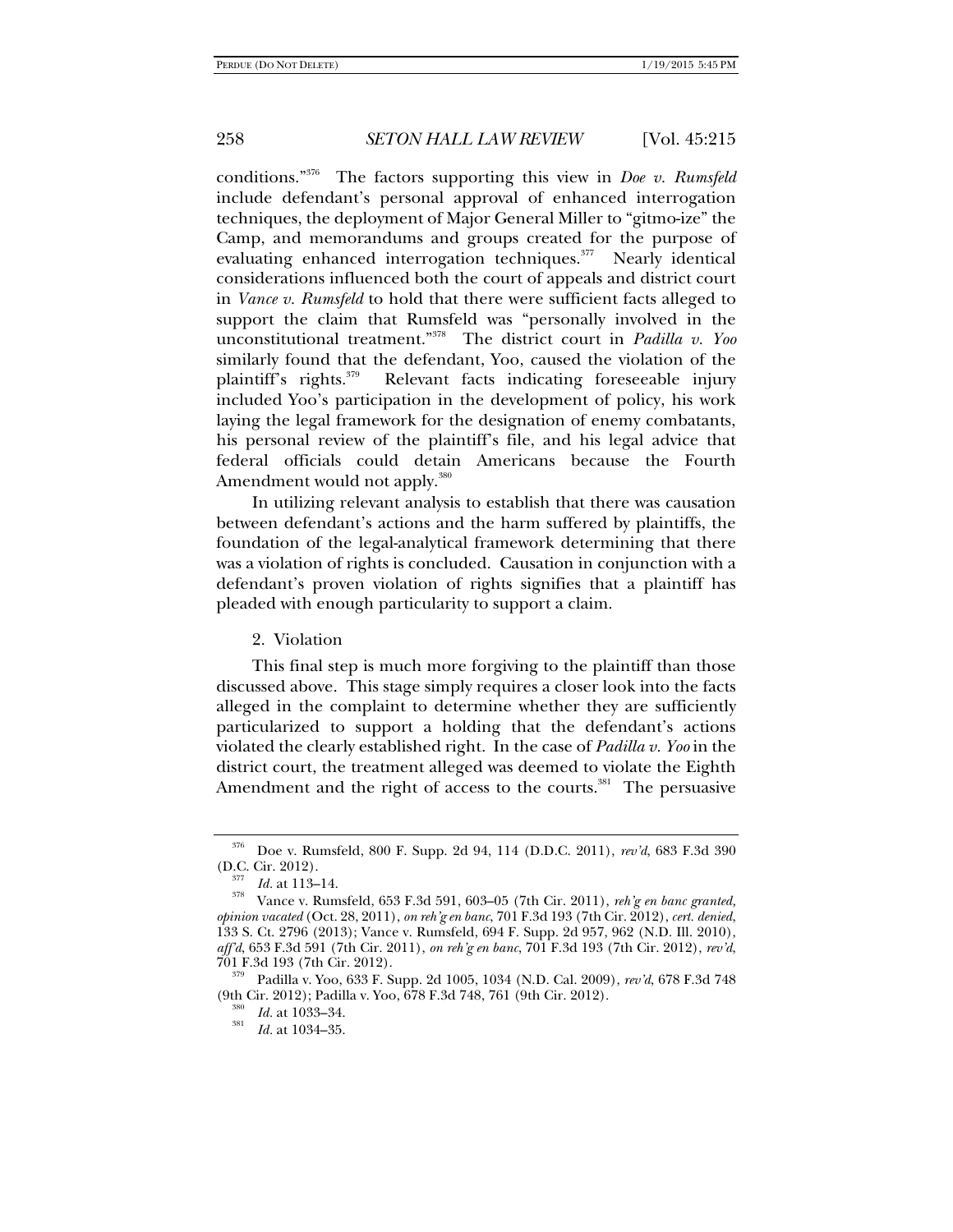allegations in the complaint included shackling, loud noises at all hours, psychological stress, and impermissible denial of medical care.382 The district court in *Doe v. Rumsfeld* held that "Doe has pleaded factual allegations sufficient to support a claim that Rumsfeld's conduct violated [the] clearly-established right" to be free from actions that shock the conscience.<sup>383</sup> This is evidenced by the claims of extreme exposure to cold and light, being hooded, and the deprivation of sleep, water, and food.<sup>384</sup> The court of appeals in *Vance v. Rumsfeld* made it clear that an argument that the treatment did not violate a constitutional right "would be futile."385 Additionally, it held that the defendant's claims that the complaint was vague were "not persuasive," reasoning that phrases such as "extreme cold" were specific enough to meet the pleading requirements.<sup>386</sup> The district court in *Vance v*. *Rumsfeld* found that the description of the complaint merited an assumption that the "conditions of confinement were torturous," a violation of the shock the conscience standard.<sup>387</sup> The cases not mentioned either did not reach this stage of analysis because of a finding that the right to be free from the treatment was not clearly established or were decided solely on the grounds of *Bivens*. If a defendant is found to have violated a clearly established right, the claim may proceed, and the court must grapple with the merits of the plaintiff's case.

### V. CONCLUSION

The Supreme Court has held that a "state of war is not a blank check for the President when it comes to the rights of the Nation's citizens."388 When an American citizen has not been charged, held captive by the federal government, and subjected to treatment reserved for detainees in Guantanamo Bay, it is the duty of the opposing branches of government to take a stand on the nation's behalf. When the judiciary, the ultimate symbol of justice and equity,

<sup>382</sup>

*Id.* at 1035.<br><sup>383</sup> Doe v. Rumsfeld, 800 F. Supp. 2d 94, 115 (D.D.C. 2011), *rev'd*, 683 F.3d 390 (D.C. Cir. 2012).

<sup>&</sup>lt;sup>384</sup> *Id.* at 116.<br><sup>385</sup> Vance v. Rumsfeld, 653 F.3d 591, 607 (7th Cir. 2011), *reh'g en banc granted*, *opinion vacated* (Oct. 28, 2011), *on reh'g en banc*, 701 F.3d 193 (7th Cir. 2012), *cert. denied*,

<sup>&</sup>lt;sup>380</sup> Id. at 607–08.<br><sup>387</sup> Vance v. Rumsfeld, 694 F. Supp. 2d 957, 967 (N.D. Ill. 2010), *aff'd*, 653 F.3d 591 (7th Cir. 2011), *on reh'g en banc*, 701 F.3d 193 (7th Cir. 2012), *rev'd*, 701 F.3d 193 (7th Cir. 2012). 388 Hamdi v. Rumsfeld, 542 U.S. 507, 535 (2004).